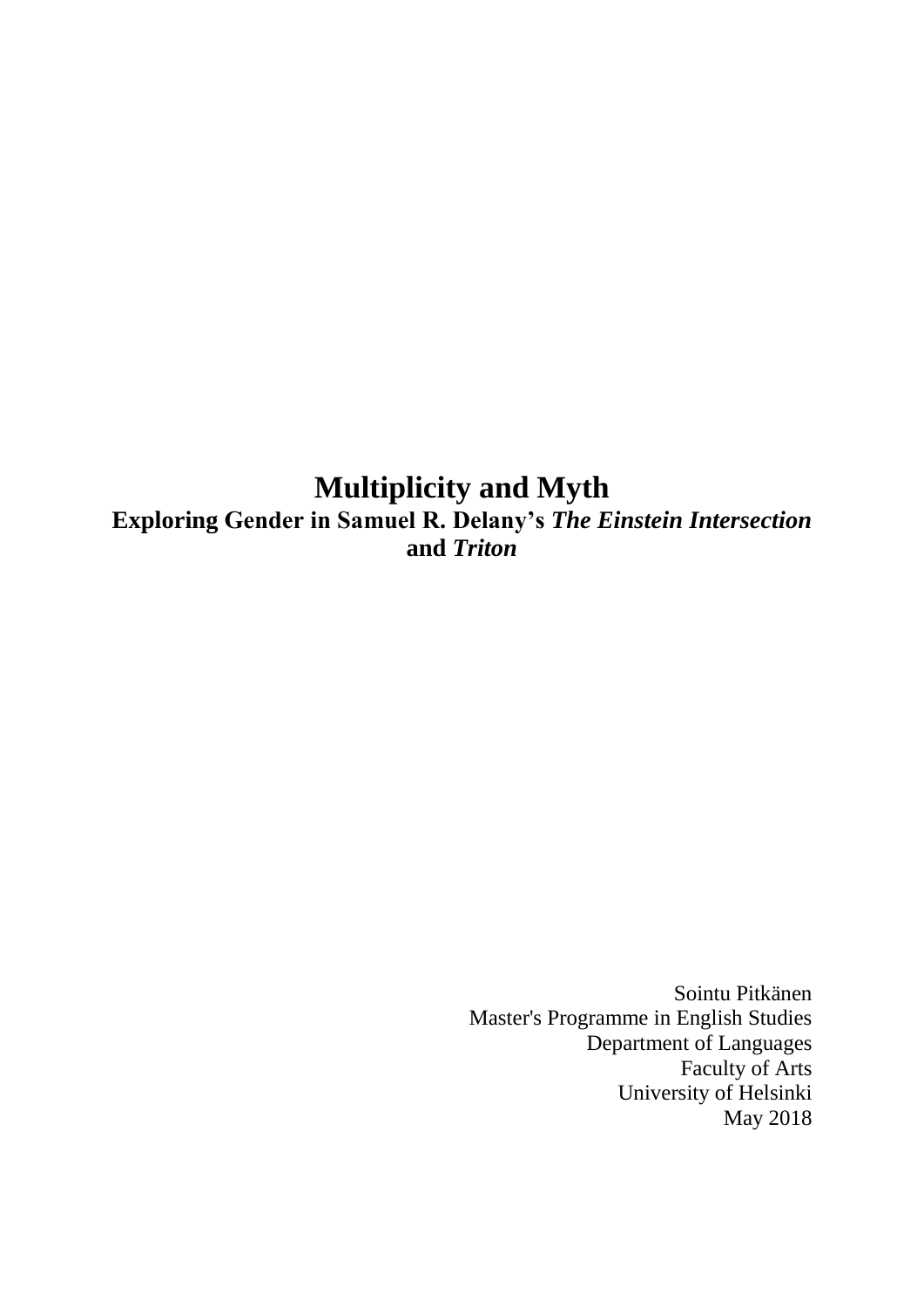

|                                                                                                    | Tiedekunta/Osasto - Fakultet/Sektion - Faculty |                | Laitos - Institution - Department     |  |
|----------------------------------------------------------------------------------------------------|------------------------------------------------|----------------|---------------------------------------|--|
| Humanistinen tiedekunta                                                                            |                                                | Kielten laitos |                                       |  |
| Tekijä – Författare – Author                                                                       |                                                |                |                                       |  |
| Sointu Lempi Tuulia Pitkänen                                                                       |                                                |                |                                       |  |
| Työn nimi - Arbetets titel - Title                                                                 |                                                |                |                                       |  |
| Multiplicity and Myth: Exploring Gender in Samuel R. Delany's The Einstein Intersection and Triton |                                                |                |                                       |  |
| Oppiaine - Läroämne - Subject                                                                      |                                                |                |                                       |  |
| Englannin kielen ja kirjallisuuden maisteriohjelma                                                 |                                                |                |                                       |  |
| Työn laji – Arbetets art – Level   Aika – Datum – Month and                                        |                                                |                | Sivumäärä-Sidoantal - Number of pages |  |
| Pro gradu-tutkielma                                                                                | year                                           |                | 40                                    |  |
|                                                                                                    | Toukokuu 2018                                  |                |                                       |  |

Tiivistelmä – Referat – Abstract

Tutkielma käsittelee sukupuolen kuvausta Samuel R. Delanyn romaaneissa *The Einstein Intersection* (1967) ja *Triton* (1976). Sen tavoitteena on tutkia miten romaanit haastavat käsityksiä sukupuolesta ja millä tavoin ne kuvaavat sukupuolivähemmistöjä. Näiden analyysi nojautuu osin aiempaan tutkimukseen kirjallisista ja tieteiskirjallisista sukupuolta horjauttavista keinoista ja osin teosten lähilukuun sukupuolentutkimuksellisesta näkökulmasta.

*The Einstein Intersection* on lajissaankin suhteellisen harvinainen romaani siinä, että se sisältää muunsukupuolisia henkilöhahmoja. Vaikka heidän kuvauksestaan onkin löydettävissä joitain ongelmallisia piirteitä, selkeämmin romaanista esiin nousee erojen positiivinen korostus ja sukupuolioletusten kyseenalaistaminen. Menneisiin myytteihin tarrautuminen näyttäytyy traagisena, ja romaani antaa ymmärtää, että ne hylätään tulevaisuudessa.

Siinä missä *The Einstein Instersection* keskittyy erilaisuuteen ja sukupuolen moninaisuuteen, *Triton* käsittelee sukupuolen häilyvyyttä ja hankaluutta käsitteenä. Romaani käsittelee ja kritisoi sukupuolta niin kehojen, kielen, kuin yhteiskunnankin tasolla, hyödyntäen muutoksen teemaa. Perinteisen mallinen maskuliinisuus ja suhde naisiin näyttäytyy tehottomana, ja päähenkilön kohdalla sen ylläpito vaati jatkuvaa valehtelua itselleen ja muille.

*The Einstein Intersection* käsittelee erilaisuutta yhteiskunnassa, jossa sukupuolivähemmistöt ovat edelleen yhteiskunnan rajoilla, kun taas *Triton* luo yhteiskunnan, jossa erot ovat loputtomia ja keskeisiä. Molemmissa lukijat johdatetaan poikkeuksellisen sukupuolen maailmaan lähestyttävän kertojan kautta, toisessa hänen kanssaan oppien, ja toisessa oppien vastustamaan hänen ajatuksiaan. Oma yhteisö on läsnä, mutta vain muistona tai jäänteinä toisella planeetalla, tehostaen syventymistä muihin mahdollisuuksiin. Delanyn romaanit eivät ole nykynäkökulmasta ongelmattomia, mutta antavat edelleen paljon ajateltavaa.

Avainsanat – Nyckelord – Keywords Samuel R. Delany, *The Einstein Intersection*, *Triton*, tieteiskirjallisuus, sukupuolentutkimus Säilytyspaikka – Förvaringställe – Where deposited

Muita tietoja – Övriga uppgifter – Additional information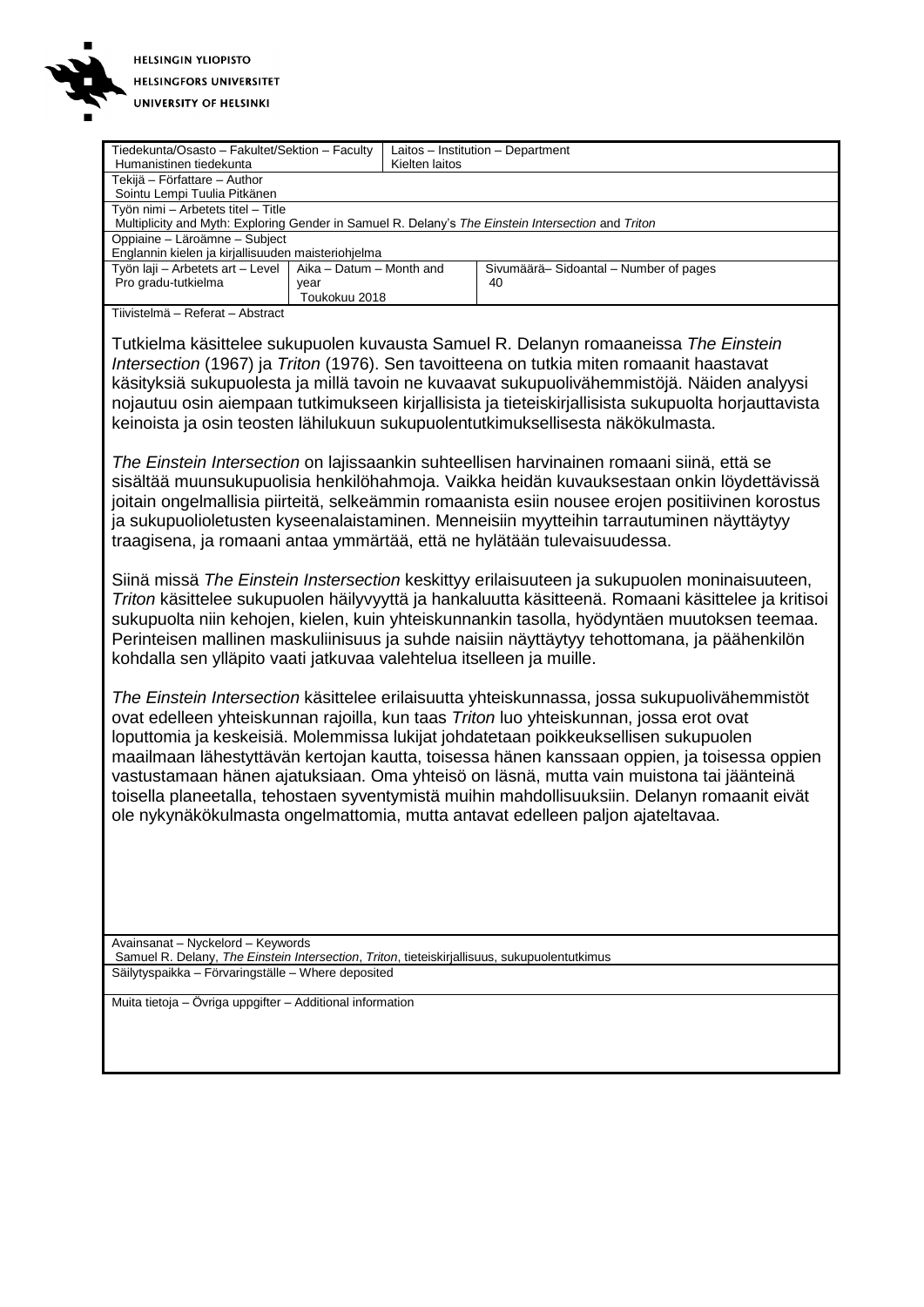## **Contents**

| 2.3. Revelations of Gender: Betrayal, Deception, and Surprise 10 |
|------------------------------------------------------------------|
|                                                                  |
|                                                                  |
| 2.4.2 Nonbinary Characters as Irresistible and Transformative 17 |
|                                                                  |
|                                                                  |
|                                                                  |
|                                                                  |
|                                                                  |
|                                                                  |
|                                                                  |
|                                                                  |
|                                                                  |
|                                                                  |
|                                                                  |
|                                                                  |
|                                                                  |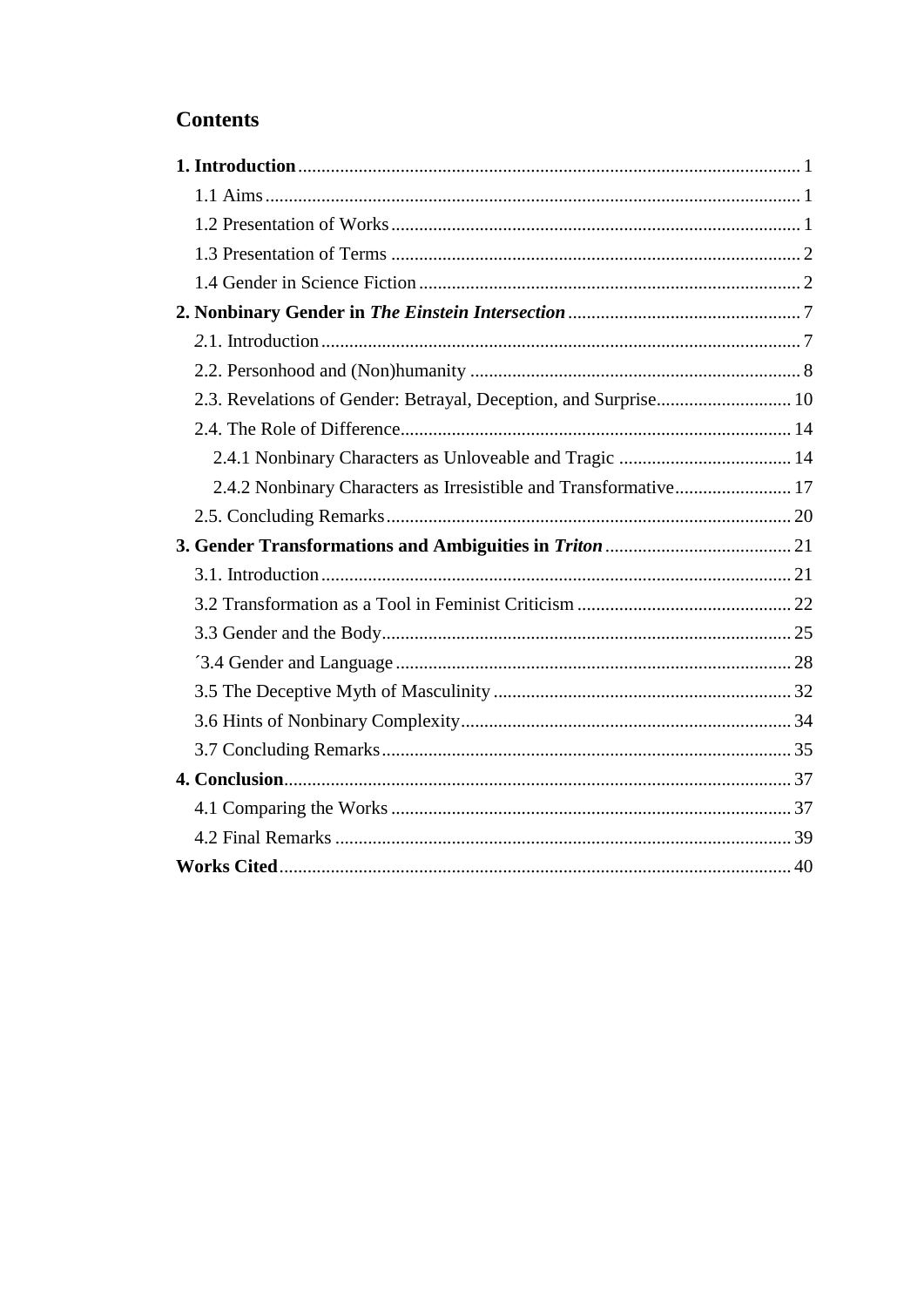## **1. Introduction**

#### **1.1 Aims**

In this thesis, I aim to examine how Samuel R. Delany deals with gender in two of his works, *The Einstein Intersection* (1967) and *Triton* (1976) and compare their different views on the subject. The nova that the two novels present are different: in the former, cultural structures have been created around a great number of intersex and nonbinary individuals, while the latter describes a society with gender equality where transitioning, including surgery, is easily accessible. While both deal with gender, they lead to different kinds of focus.

I would also like to see if any differences can be found between the novels to reflect changes that may have occurred in Delany's views of gender in the nine years between their publication. Furthermore, I wish to discover what these novels say about the role of gender in society, as well as the public and personal ways in which gender is constructed, with an emphasis on the interaction between the real and the potential.

I begin with a brief presentation of the author and the two novels, after which I give an overview of gender in science fiction, with an emphasis on androgyny. Then I proceed to examine each book in turn, focusing on the systems of gender they depict, as well as the techniques that Delany uses to deconstruct or problematize gender. I conclude my thesis with a comparison of the two and brief final remarks with suggestions for further study.

#### **1.2 Presentation of Works**

Samuel Ray Delany is a contemporary African-American author and literary critic known for his complex and thought-provoking science fiction works, which often engage with questions of race, sexuality, and other aspects of identity. He has won four Nebula Awards (one of which was for *The Einstein Intersection*) and two Hugo Awards.

*The Einstein Intersection* is the story of a young man named Lobey, who lives in a future society on an Earth abandoned by humans. The people who have taken over appear mostly human, although they possess a greater amount of unusual genetic mutations. These mutations have caused several major changes to society, including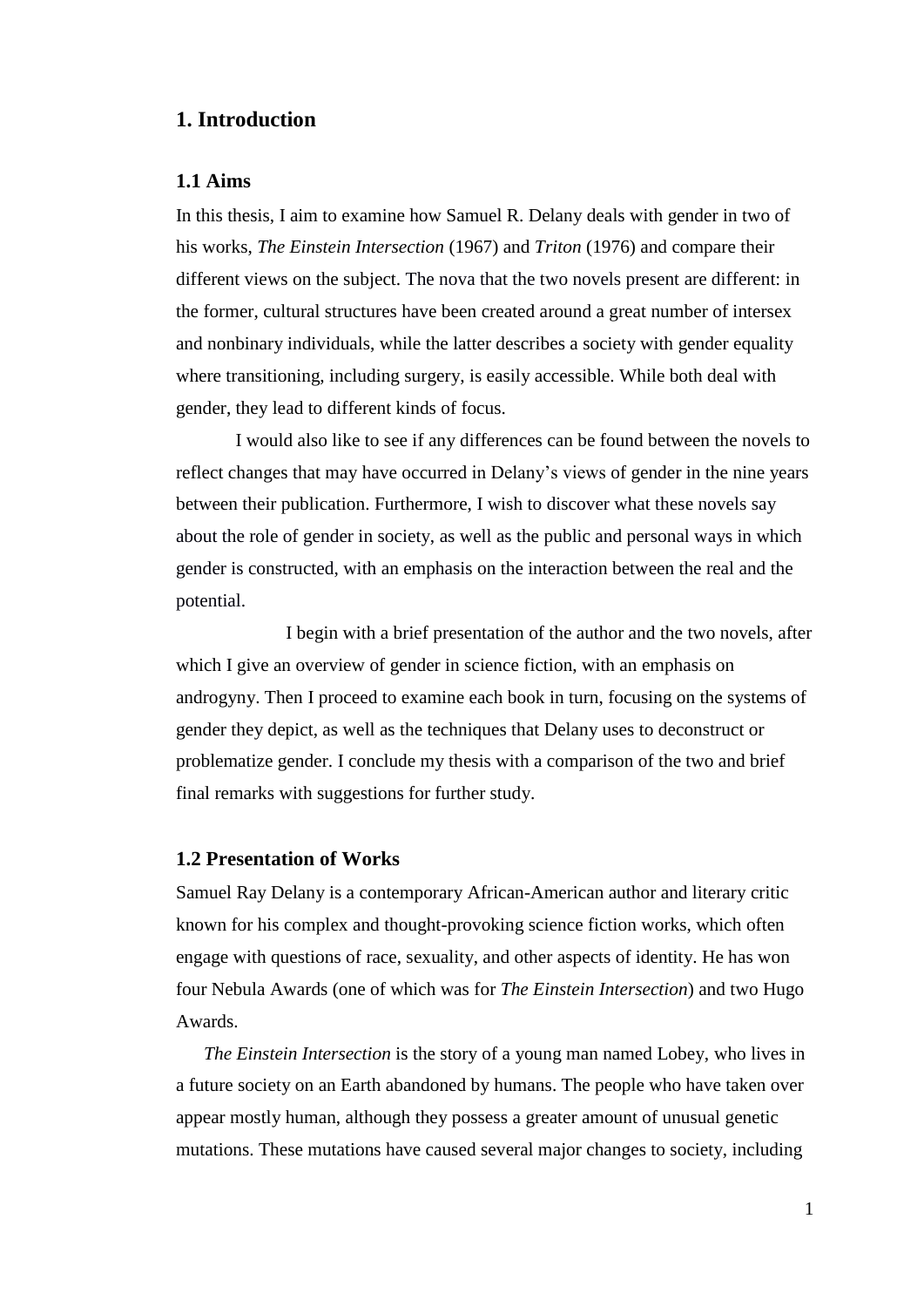a significant number of severely disabled individuals, the use of titles to differentiate between people of different capabilities, and the establishment of a three-gendersystem. It soon becomes apparent that in addition to the other mutations, some people are "different", with special, supernatural abilities, and Lobey is one of them. When Lobey's lover, Friza, dies, following the mysterious deaths of others with special abilities, he goes on a quest to discover why it is happening and how it can be stopped. The story deals extensively with myth, as the people inhabiting Earth try to put on the guise of humanity, and all that this implies. As the story unfolds, it becomes apparent that it might not end in the same way as the myths it is based on.

*Triton,* also known as *Trouble on Triton: An Ambiguous Heterotopia*, also has a young man at its center, called Bron, who lives in Triton, a society where gender equality has largely been achieved and transitioning in terms of gender is not unusual. He himself comes from Mars, and has trouble adjusting to the freedom of Triton. This leads him to the drastic solution of transitioning into a woman at the end of the novel in order to fulfill his ideal of a less equal relationship between men and women.

#### **1.3 Presentation of Terms**

Throughout this thesis, I will be using some terms that are worth clarifying here.

- 1. "Intersex" is used to describe individuals with sexually ambiguous bodies, which cannot be easily classified as either male or female. This ambiguity can exist in a number of different areas, including hormones, chromosomes, and genitalia.
- 2. "Nonbinary gender" is used to describe the existence of more than two genders, as well as the phenomenon of individuals (who are often simply called "nonbinary") identifying neither as men nor women. This is also an umbrella term for a variety of different identities and experiences.

#### **1.4 Gender in Science Fiction**

Science fiction is often defined by the way it imagines potential futures through thought experiments, and the way it can stretch the imagination of its readers. Our conception of gender is one of the features science fiction can play with, and many science fiction works have taken on the task of re-imagining gender in various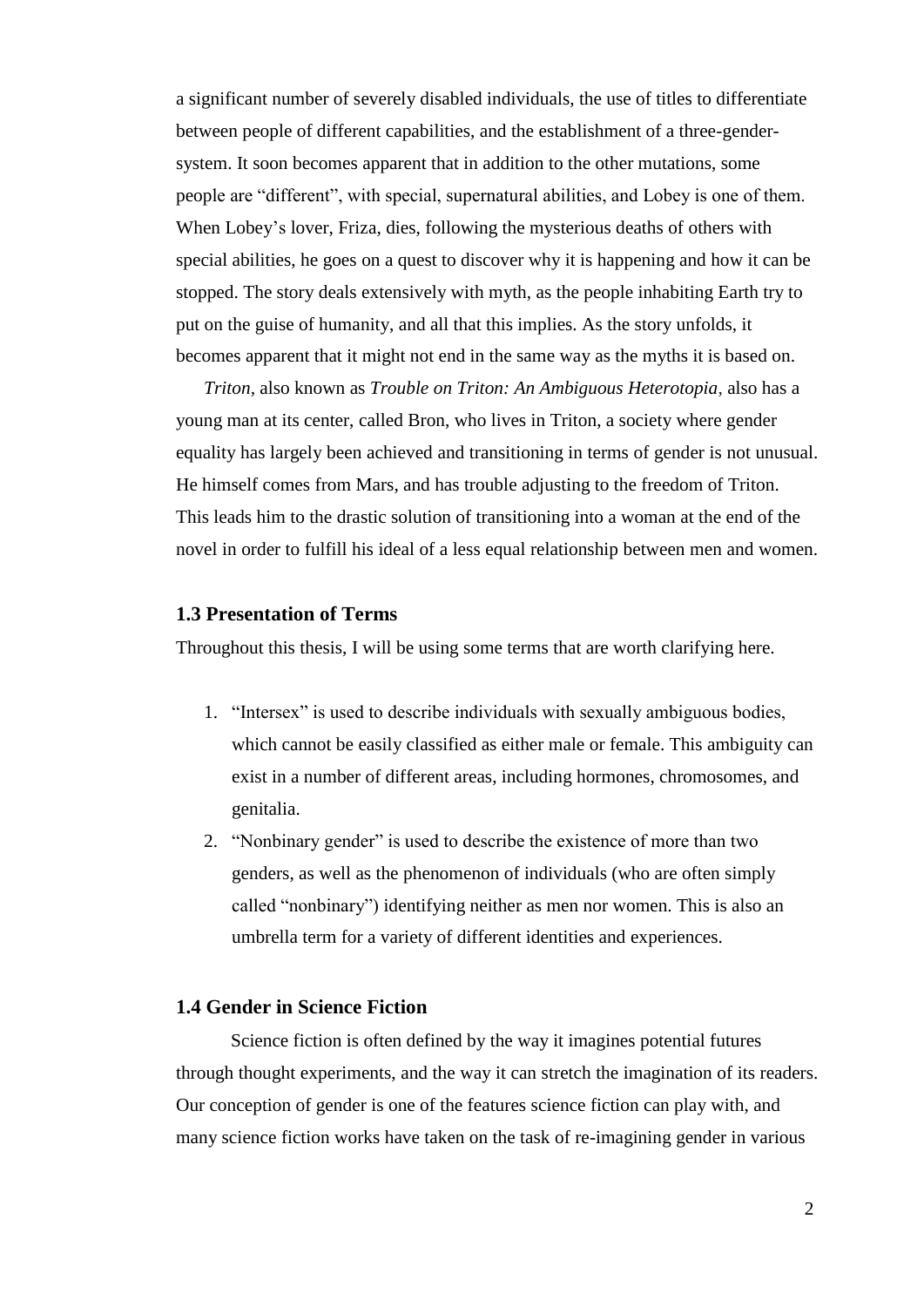ways. However, for a long time gender was one of the exceptions to science fictional experimentation. Brian Attebery even goes as far as to claim that "Until the 1960s, gender was one of the elements most often transcribed unthinkingly into SF's hypothetical worlds," citing conservative (and mostly male) readers and publishers as the primary reason for a lack of adventurousness in this area (11).

What earlier writers may have lacked has been more than made up for later, especially by feminist and queer science fiction authors. In the chapter of *The Cambridge Companion to Science Fiction* titled "Gender in Science Fiction", Helen Merrick lists three main strategies that science fiction writers have employed to destabilize normative views of gender. The first is making apparent the assumption of men as the norm and bringing women to the foreground either by highlighting similarities between men and women or by putting a higher value on the feminine. The second is the fictional creation of societies where gender equality has been achieved, with the male and the female as "complementary halves" (242). The third and final strategy involves the use of androgyny. This can be done by either introducing intersex characters into the narrative, eliminating gender categories, or imagining nonbinary structures of multiple genders (although it seems questionable to me whether this last strategy can be called androgynous, and in fact other critics present it as completely separate from androgyny). Some possible examples of works belonging to these categories could be Ursula Le Guin's *The Left Hand of Darkness*  (1969), Ann Leckie's *Ancillary Justice* (2013), and Melissa Scott's *Shadow Man*  (1995) */* Kim Stanley Robinson's *2312* (2012), respectively.

Let us look more closely at this final category of androgyny, as it is the most relevant to Delany and to prevalent discussions of gender in science fiction. In his comprehensive work on science fiction and gender, *Decoding Gender in Science Fiction* (2002), Brian Attebery has an entire chapter dedicated to it, titled "Androgyny as Difference," where he discusses androgyny as a feminist tactic in general and as a feminist writing strategy in science fiction in particular. In this chapter, he considers arguments for and against the usefulness of this strategy as well as the ways in which it has been and can still be developed, by discussing multiple works that deal with androgyny in one way or another.

After a brief mention of Virginia Woolf's *Orlando* (1928), the first novel Attebery presents is *The Left Hand of Darkness*. Attebery first describes the aspects of the book that have made it one of the most well-known novels of its kind: its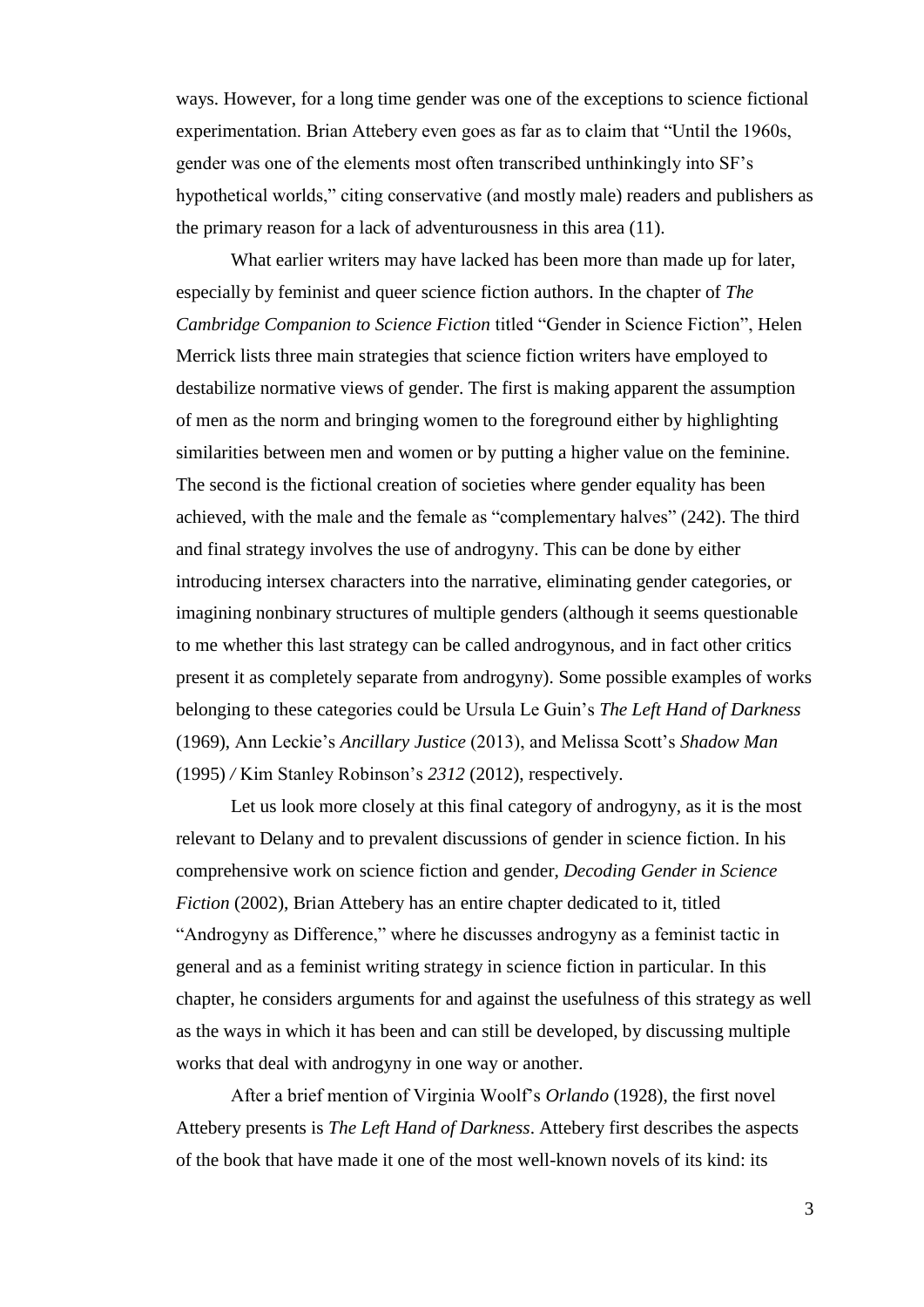detailed description of not just an alien environment but also of an alien culture, and the examination of gender that is enabled by its androgynous characters. He then moves on to examining the two main critiques it has received: it did not take androgyny far enough, and the strategy of androgyny itself is flawed. It is interesting to note that this novel, often mentioned as the first of its kind, was in fact published two years after *The Einstein Intersection*, which also deals with intersex characters and a society with a nonbinary system of gender.

A very important point that Attebery raises about androgyny is that there is a difference between someone who is seen as an androgynous woman and someone who appears to be an androgynous man:

Put a woman in a man's suit, and you have an image of androgyny that is exotic, alluring, a little naughty, but from a patriarchal perspective, safe . . . But put a man in a woman's dress, and you have . . . an image that is comical, oversized, gross, embarrassing . . . In movies and theater, men in drag often stand for decadence and indulgence, [while w]omen in drag are trim and spunky heroines like Shakespeare's Rosalind. In each case, the sign is, or rather stands for, androgyny, but the significance is utterly altered. (94)

He then goes on to say that femininity and masculinity themselves are hierarchically placed, so that feminine men lose status while masculine women gain it:

To move from feminine to masculine is to move up the ladder of status and power. To shift from masculine to feminine is to lose both rank and purity, for femaleness is nearly always coded as something messier and darker and more dangerous, as well as weaker, than maleness. The unconscious masculine view of androgyny is an image of something taken away . . . while the feminine perspective sees Value Added. (94)

This means that androgyny is not as uncomplicated a term as it may seem, and thus not entirely unproblematic as a feminist strategy, at least without an awareness of its nuances. The same criticism that has been presented against *The Left Hand of*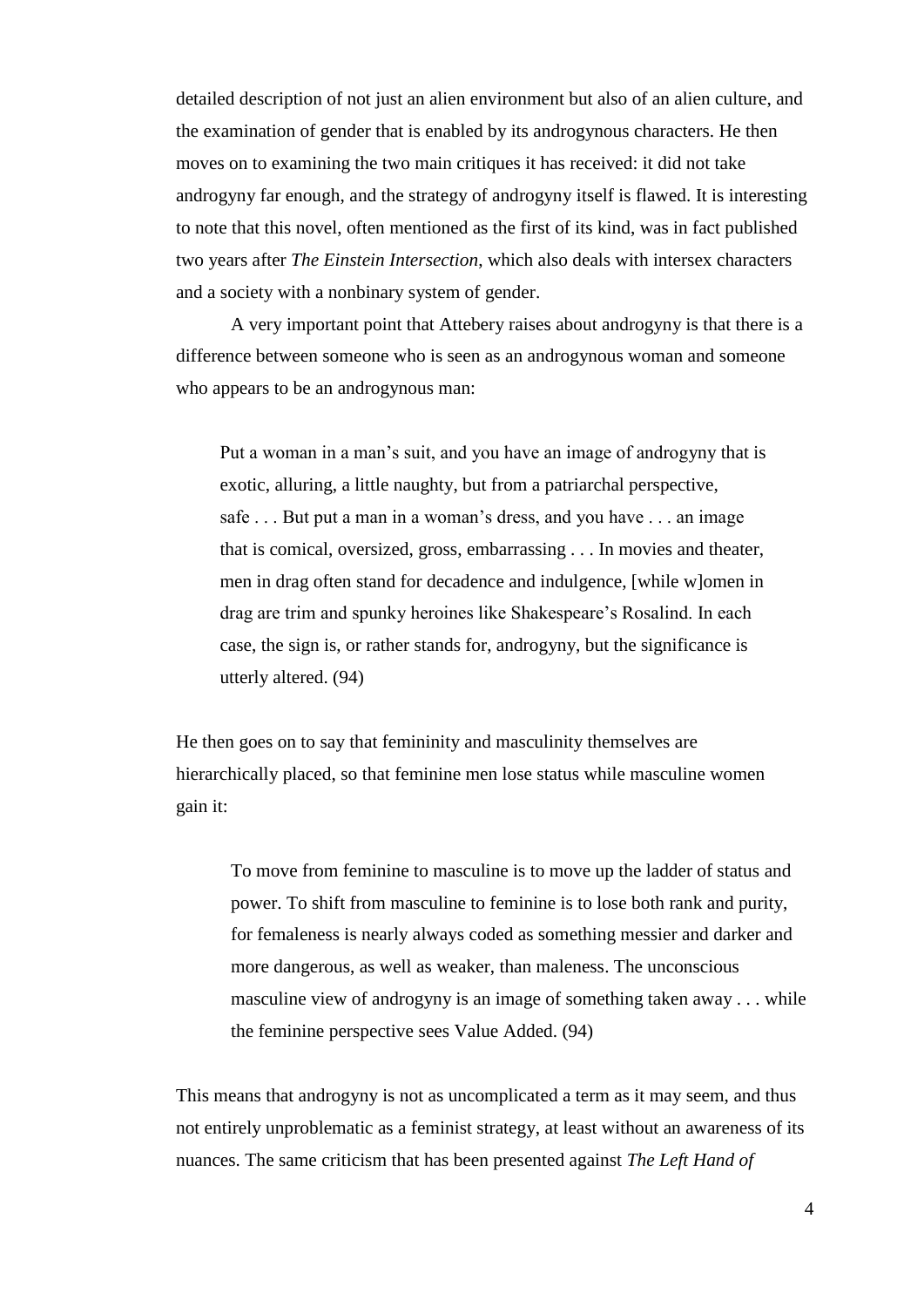*Darkness* also applies to popular conceptions of androgyny: androgynous characters tend to appear to be more masculine than feminine due to societal assumptions of the male as the norm.

The problems of androgyny are also discussed by Roseann Pluretti, who criticizes androgynous utopias by saying that "one must ask if androgynous futures truly eradicate present gender roles . . . feminist utopias tend to reinstate marginalization of race and sexuality and only tackle present-day sexism by eradicating men or gender entirely" (394-395). She presents feminist science fiction as an alternative, more effective way of dealing with marginalization. According to her, in feminist science fiction, difference is maintained rather than removed. That is, only the balance of power between genders is altered. Furthermore, she argues that these works are more likely also to deal with race and sexuality. The solution to the problems of gender in these works tends to be diversity through the representation of a number of genders rather than androgyny (note that her definition of androgyny thus excludes multiple-gender strategies) (395).

However, not all works dealing with androgyny are utopias. Different authors have very different takes on the feelings of those who exist between or beyond genders. I would speculate that this often depends on whether the fictional world is a fully androgynous or intersex society or the focus is on a lone individual or small group. According to Attebery, some works, like Alan Brennert's "The Third Sex" (1989) and Delany's short story "Aye, and Gomorrah…" (1967), present being intersex/androgynous/sexless as problematic, while others, like Marion Zimmer Bradley's *The World Wreckers* (1971) and *Darkover Landfall* (1972), "suggest androgyny as the potential end to isolation and to doubts about identity" (99). On "Aye, and Gomorrah…", he states:

The implication is that gender itself is problematic: even new gender identities and their corresponding desires will not lead to wholeness but to further fragmentation of society and the psyche. Frelks and spacers, the story implies, are no better and no worse than homosexuals, heterosexuals, females, or males: gender is an illusion cast by desire and desire is that which, by definition, cannot be fulfilled. Delany's version of gynandry, like Sturgeon's, offers a strong critique of gender without proposing a solution to its dilemmas. (98)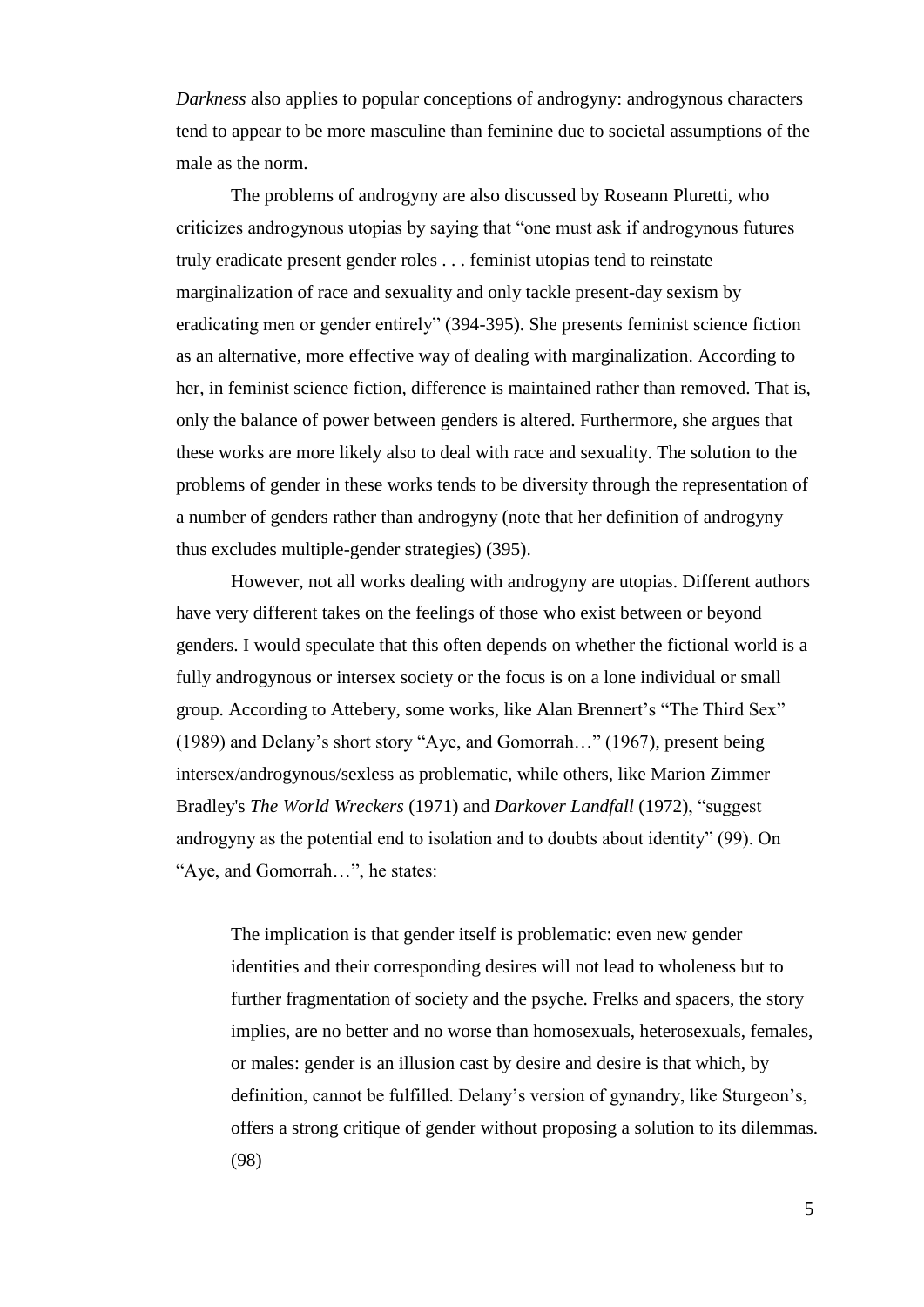Thus, he argues, in Delany's work, the problems of androgyny are merely reflective of the problems inherent to all of gender as a concept.

The problems of gender categories are also dealt with in another short story that Attebery discusses, Raphael Carter's "Congenital Agenesis of Gender Ideation, by K. N. Sirsi and Sandra Botkin" (1998), a fictional scientific article about individuals who cannot distinguish people classified as men and women from each other, as they perceive a much larger number of sexes. This story is notable for the way it acknowledges biological variations in sex, as well as for having been written by someone who does not identify as a man or a woman. As science fiction works dealing with androgyny often seem to forget the existence of actual intersex individuals, this story is an important addition to the canon.

Another common problem is failing to separate (biological) sex and gender (identity), as even systems of multiple genders are so often justified by being strictly connected to the same multiple sexes. In her text, "Beyond Binary Gender" (in *Alien Constructions: Science Fiction and Feminist Thought*), Patricia Melzer criticizes the commonplace conflation of sex, gender, and sexuality that is still so common in popular science fiction.

Although there are still surprisingly few science fiction novels featuring nonbinary characters, and the ones that exist are not always recognized as meaningful representation, there has recently been a considerable increase in science fictional stories dealing with gender diversity, presenting alternate systems of gender. Attebery ends his chapter on androgyny by claiming that "The sign of androgyny is evolving, and with it, perhaps, something of human consciousness" (104). As our ways of imagining gender in literature evolve, so do the ways we view ourselves.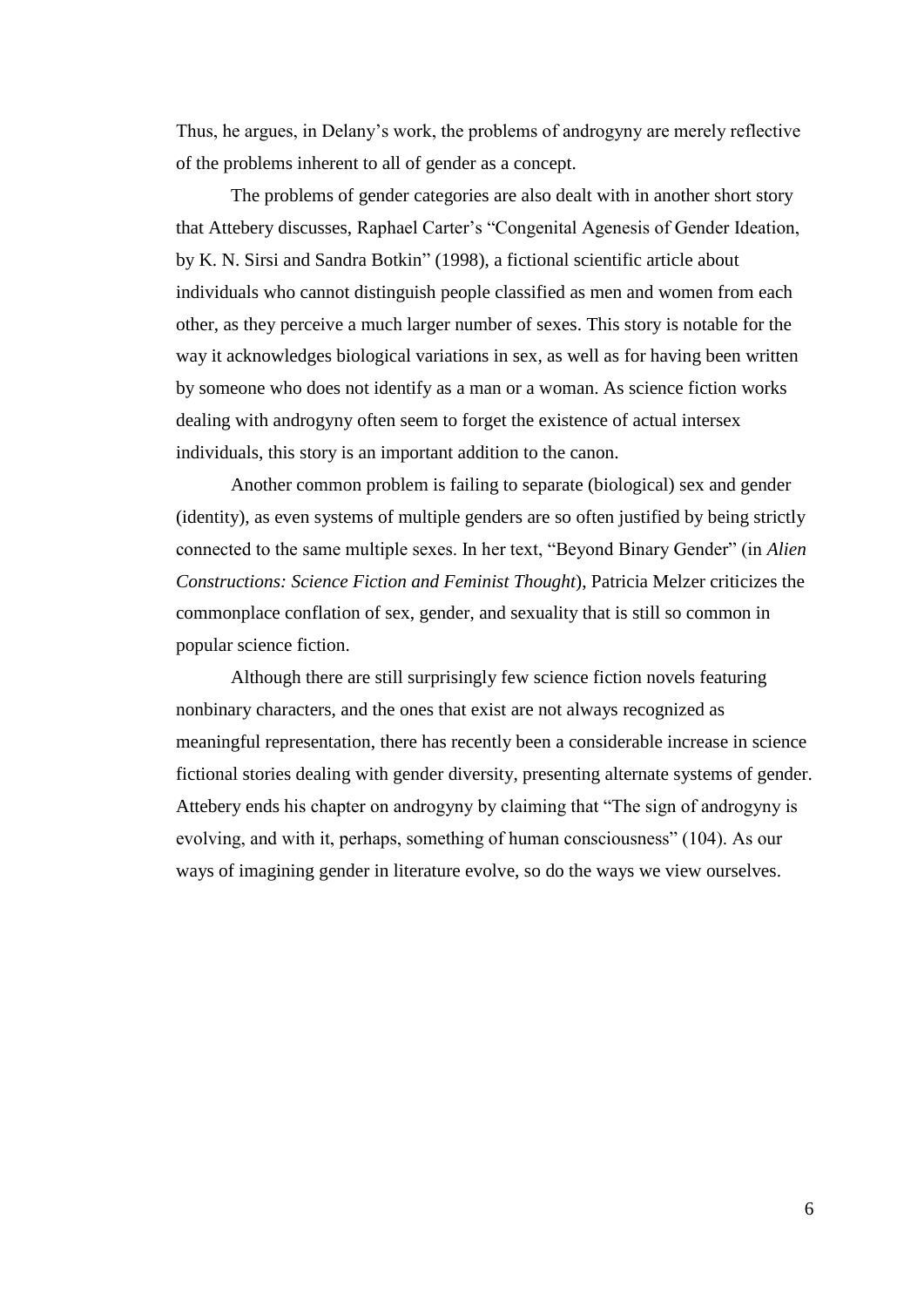## **2. Nonbinary Gender in** *The Einstein Intersection*

#### *2.***1. Introduction**

Samuel R. Delany's *The Einstein Intersection* (1967) may be the first science fiction novel to include nonbinary characters, since it was published before *The Left Hand of Darkness* (1969), which is much more often mentioned in research on gender in science fiction than Delany's novel. There are two characters in the book who belong to a third gender, and both bear some significance to the plot. In many ways, the novel was ahead of its time in terms of its conception of a third gender, but the execution is flawed and possibly limited by the reigning views of the time. Nevertheless, the text opens itself to interesting readings of gender and even to some questioning of a strict gender hierarchy, especially in its celebration of "difference."

The general theme of difference, and the explicit description of a great number of disabled individuals in the novel has led some (such as Joanne Woiak and Hioni Karamanos) to examine the book from a disability studies viewpoint. While disability studies do not form the theoretical base of my analysis, it is nevertheless relevant also to consider such views of the categorization of difference when examining gender. In fact, the novel has received less attention by critics than some of Delany's other works, and, as far as I know, it has not been explored from a gender perspective.

I have chosen to refer to the characters Le Dorik and Le Dove with the pronoun "they" with the justification that they both bear the title (Le) that is given to nonbinary/intersex individuals in the novel and "they" is currently the most commonly used and accepted gender-neutral pronoun. Furthermore, Delany seems to be aiming for a gender-neutral impression in his own writing by avoiding gendered pronouns in descriptions of Le Dorik throughout and Le Dove after the revelation of their gender. An argument could be made for using "she" for Le Dove, as this is the pronoun used most frequently to refer to them, but as this is at least partly done so as to reflect Lobey's mistaken view of Le Dove, it does not seem to be based on their actual gender. Thus, I find that using "they" for both is the clearest and most consistent option.

In this chapter, I first examine the construction of gender in the novel and the extent to which these characters are granted personhood and humanity, then move on to consider the way tropes of surprise and deception are used with regard to both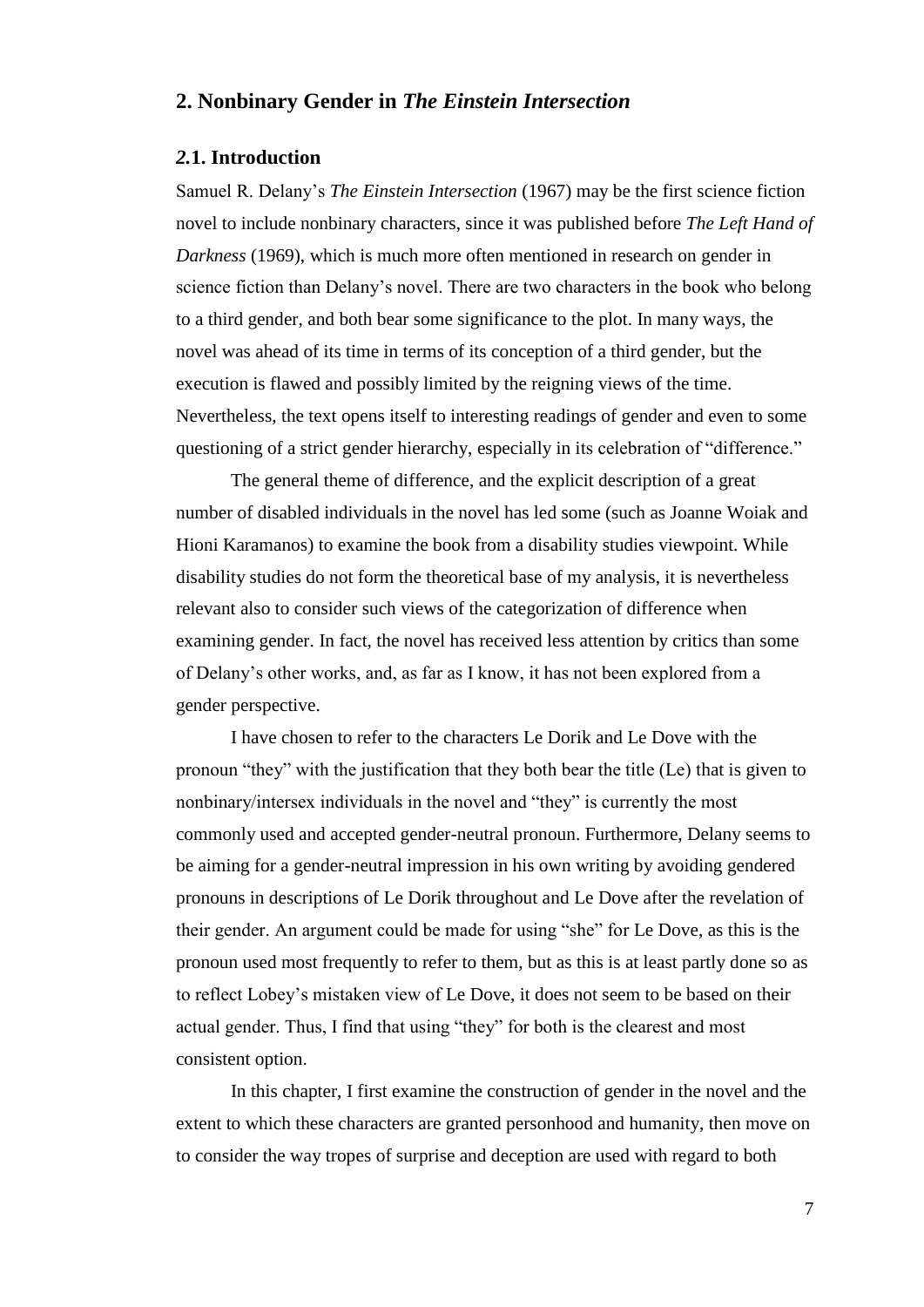characters, and finally compare the two characters as representatives of two opposing views of nonbinary people and ultimately two different solutions to the question of difference.

#### **2.2. Personhood and (Non)humanity**

As in most other science fiction novels that examine gender variety, the gender system of *The Einstein Intersection* is linked to sex, and justified by a significant class of intersex people, which seems to exist together with other mutations. This variety in physical features is explained to be due to the flawed way that the aliens of the story attempt to emulate humanity. That is, the large number of "non-functionals" is explained by saying that they "hadn't adjusted to your images yet" (18). The necessity of such plot devices to justify the existence of gender categories other than "men" and "women" is interesting, considering that actual intersex people exist without any kind of special intervention. Furthermore, not all intersex individuals consider themselves nonbinary, just as most nonbinary individuals are not intersex. The novel, however, largely steers clear of questions of gender identity, so the separation of sex and gender is not explicitly discussed, and gender is completely determined by biological sex.

Thus, it is relevant to not only look at this novel as an example of nonbinary representation, but also to study the extent to which these characters can be viewed as intersex humans. While both real-life intersex individuals and the third-gender characters in this novel are sexually ambiguous, the nonbinary characters in the novel are, for instance, implied to be capable of reproducing asexually, unlike actual intersex individuals (although this also applies to women in the novel). Furthermore, although this novel creates a third gender category for intersex individuals, in fact such individuals have historically been classified as either male or female, with invasive surgery being performed on some as infants to this end. Depending on the person, they may identify as men, women, or otherwise, but in most countries, they are legally assigned either male or female at birth. <sup>1</sup> Depending on whether they identify with this assigned gender, they may consider themselves cis- or transgender. In this novel, neither of the two intersex characters object to the gender they have been assigned (nonbinary/third-gender/Le).

l

 $1$  More information can be found on the websites of the Intersex Society of North America or the American Psychological Association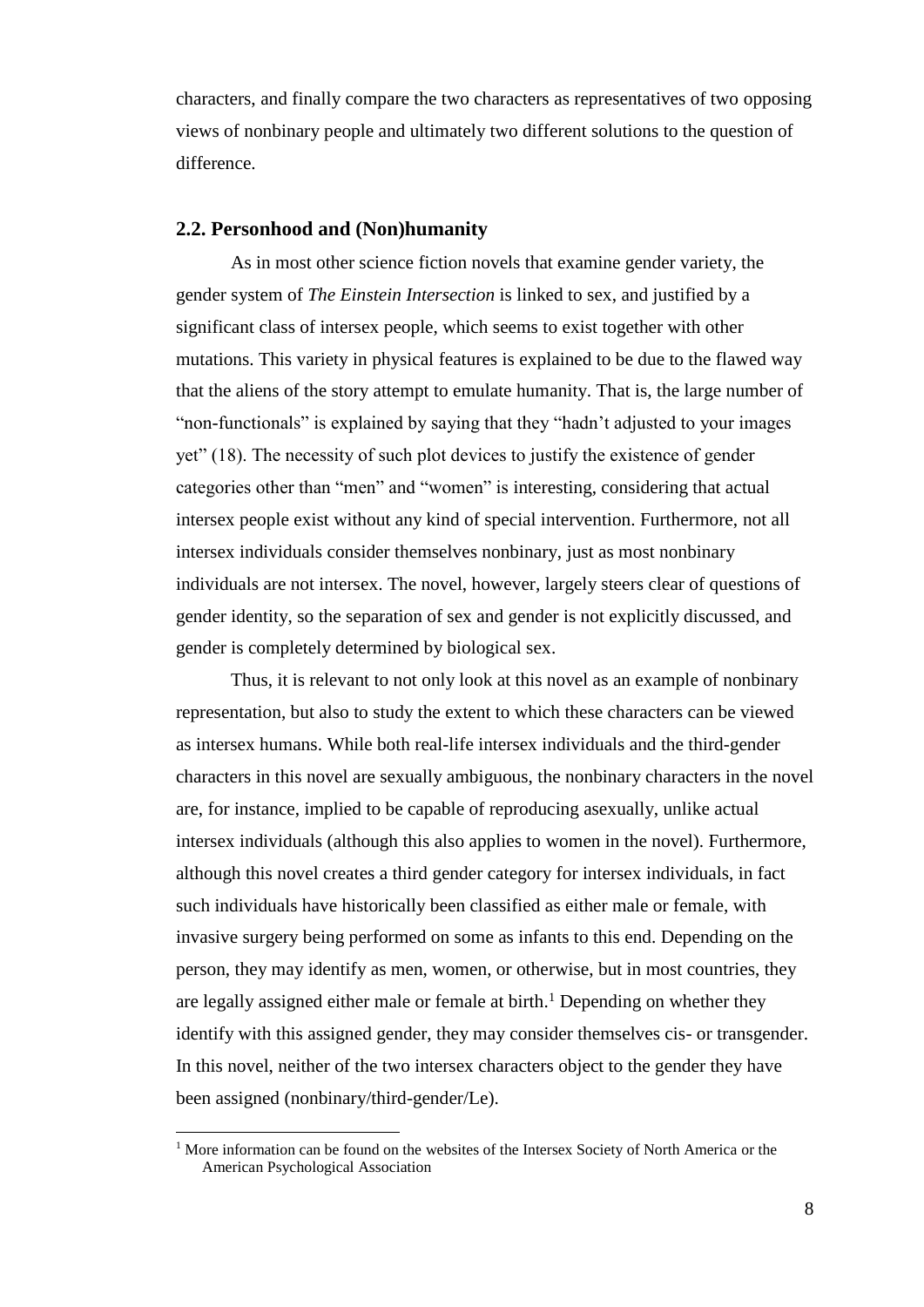In the world of the novel, nonbinary individuals are considered full persons and normal citizens in that Le is one of the three titles granted to people considered to be "functional" enough to earn the honor, in addition to La (female) and Lo (male). They are, however, also alien (as are all the characters in the novel). This is something that nonbinary people themselves have criticized in science fiction: most of the characters they are given to identify with are not human. This criticism is not entirely relevant for *The Einstein Intersection* in that all of its characters are nonhuman, and their strange way of emulating human culture to some extent defamiliarizes such normative structures as gender. Toward the end of the novel, it becomes obvious that the characters are limiting themselves in unnecessary ways due to the culture they inhabit and try to wear humanity like ill-fitting clothes. The implications, that culture is in some ways inherited and that continual change is absolutely necessary, are liberating, but the very fact that the characters are essentially alien can limit the novel's potential for inspiring change.

Despite Le being a valid title for a person, there are early hints that such individuals are not considered completely equal to others in Lobey's village society. Lobey recalls how, during a debate about whether Friza (whose status is in question because she is mute) should be granted the title "La" or not, another child made a joke about the possibility of her being called "Le Friza". The elders ignored the joke, and Lobey comments on this in his description by saying, "Everybody ignores a Le anyway" (50). Moreover, he describes how this remark offended Friza so much that she threw a pebble at the boy who made the joke. Lobey also remarks in his description of himself that there was "a rash of hermaphrodites" around the time when he was born (36), with the word "rash" carrying unpleasant connotations and thus suggesting that this development is not considered a positive one, at least by him. Moreover, the only Le person mentioned in the village, Le Dorik, works in the kage where all the "non-functionals" (severely disabled) individuals are kept. Thus, even though they are themselves a titled person in the society of the novel, Le Dorik is connected to those who have not been granted such titles and is usually confined to the kage because of their work.

This prejudice that is shown toward nonbinary individuals seems like something that has been inherited from human perceptions of gender, rather than being inherent in these beings themselves. At one point in the novel, Lobey thinks, "I've often wondered why we didn't invent a more compatible method of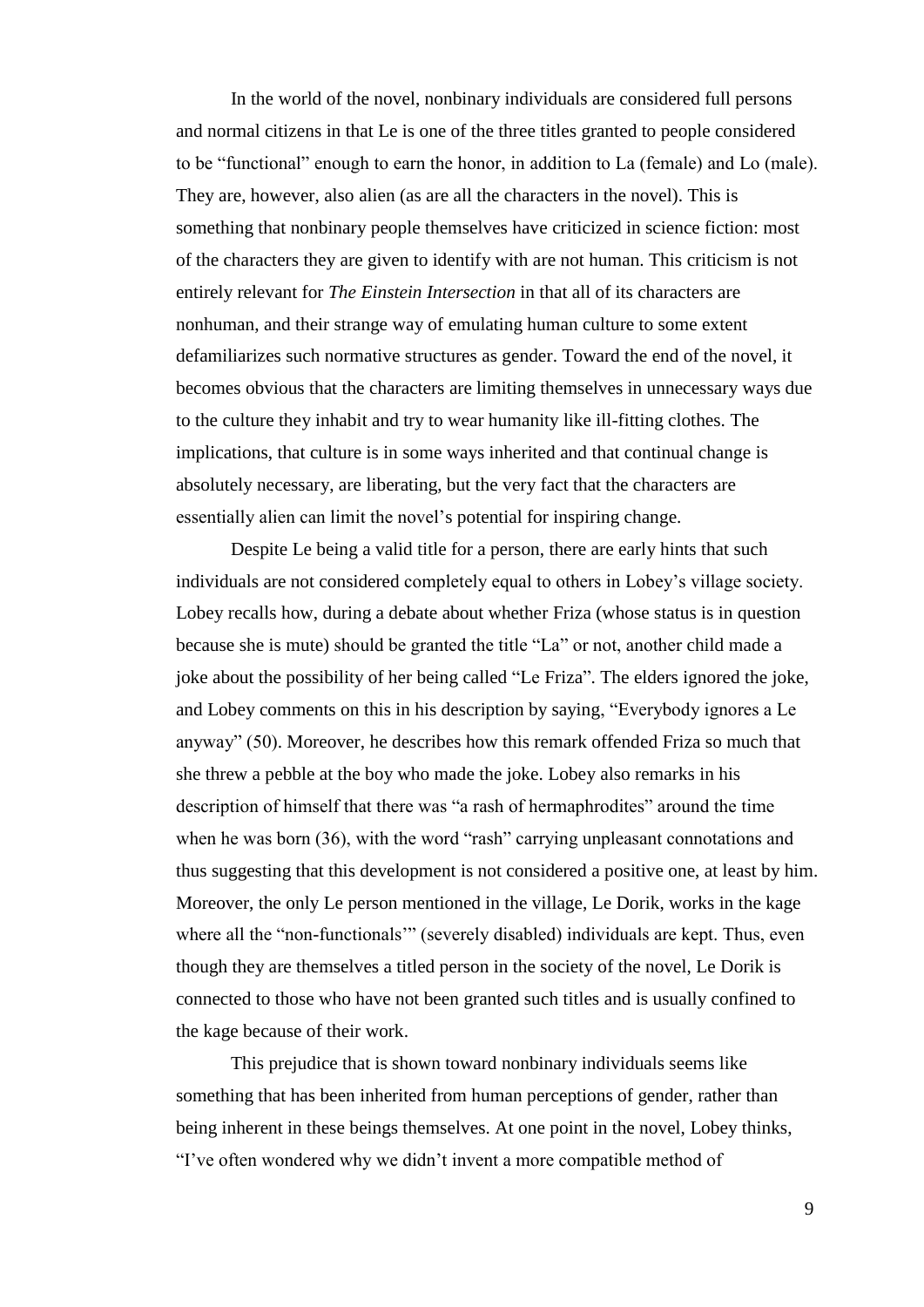reproduction to go along with our own three way I-guess-you'd-call-it-sexual division. Just lazy" (249). Gender and reproduction thus become another part of how the characters of this novel have without question assumed a culture that is not compatible with the reality of their existence. While this novel ignores the existence of intersex people among humans, it could thus be read as commenting on the strangeness of culturally ignoring their existence by subscribing to a strict, supposedly sexually determined gender binary.

#### **2.3. Revelations of Gender: Betrayal, Deception, and Surprise**

Themes of surprise and deception are linked to the gender disclosure of both Le Dorik and Le Dove. It is revealed that Lobey and Le Dorik used to have a sexual relationship and have had a child (who lives in the kage), and that this relationship ended with Lobey's discovery of Le Dorik's sex, after which Lobey stopped seeing them. Le Dorik, we discover, also had a relationship (and a child) with Friza, who never found out, but Le Dorik supposes she might have reacted differently.

"Actually," Dorik said, "I was always sort of sad you never came around. We used to have fun. I'm glad Friza didn't feel the way you did. We used  $\mathsf{to}\mathsf{--}"$ 

"–to do a lot of things, Dorik. Yeah, I know. Look, nobody bothered to tell me you weren't a girl till I was fourteen, Dorik. If I hurt you, I'm sorry."

"You did. But I'm not. Nobody ever did get round to telling Friza I wasn't a boy. Which I'm sort of glad of. I don't think she would have taken it the same way you did, even so." (150)

Lobey talks about their past relationship with resentment, clearly feeling deceived into having a relationship with them, not knowing that they are Le. When Le Dorik offers to show something to him, Lobey calls over his shoulder, "You're pretty good at showing people things in the dark, aren't you? That's how you're different, huh?" (156). He even returns to this later, replying to something Le Dorik says with, "And you're going to show me how? . . . In the dark?" (160). Thus, although earlier he refers to other people not telling, and even apologizes for any hurt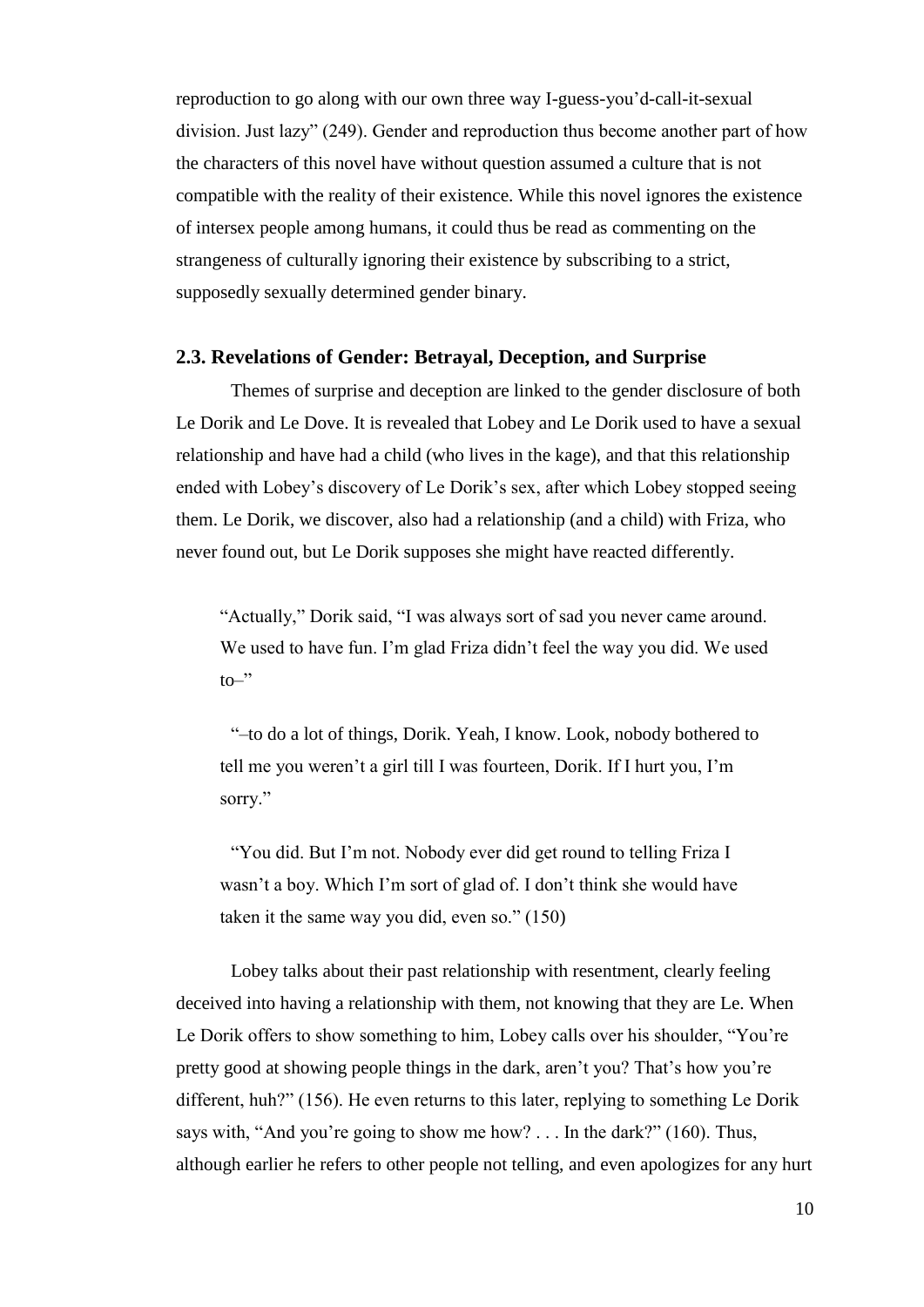caused, Lobey clearly also views Le Dorik as having been in some way intentionally deceptive.

As for his current feelings toward Le Dorik, Lobey says, "I feel something towards you very close to hate" (160). Whether this anger is justified or not is not clear, although Le Dorik's comment supposing Friza would not have had a problem with their real gender indicates that Lobey's reaction might not be universal. Nevertheless, this resembles the way that transgender people are often accused of deceiving their partners, if they do not immediately disclose their transgender status to said partners, who are usually assumed to not be accepting of it. Interestingly enough, the difference in Lobey's and Friza's (assumed) reactions also shows a clear gender divide, as the man is more horrified with the possibility of having sex with someone who is not a woman than the woman is by the possibility of sleeping with someone who is not a man. Although the description of Lobey's response may thus conjure up cultural images of both gay panic and transphobic men, who have sex with transgender women, the situation is different, because Le Dorik is neither a man nor a woman and neither transgender nor gay.

As for Le Dove, their gender is kept secret not only from Lobey, but also from the readers. Le Dove's gender thus becomes not just a character detail, but also part of a plot twist. This twist is only made possible by the way the text actively misleads readers into believing that Le Dove is a woman, which in turn sets them up for feelings of surprise similar to the ones Lobey experiences. Unlike Le Dorik, who is largely not referred to by any pronouns at all, Le Dove is referred to as "she" due to Lobey's misunderstanding, but also as a way of keeping readers in the dark. Lobey immediately assumes that Le Dove is a woman, describing the picture on the first billboard he sees as showing "the face of a young woman" (293), and later refers to Le Dove on a billboard as a "white-haired woman" (329). This misunderstanding goes on as others ignore his questions. When he asks Batt, another herder, about the advertisement, he and the others laugh: "'The *Dove*!' he howled, shaking the hair back from his shoulders. 'He wants to know who the Dove is!' and the rest of them laughed too" (294). They, however, do not refer to Le Dove by anything but their name, and the billboards, too, say, "The Dove says" (293, 297, 329), rather than "she says." When Lobey questions Pistol, a man he meets on the way, he disagrees with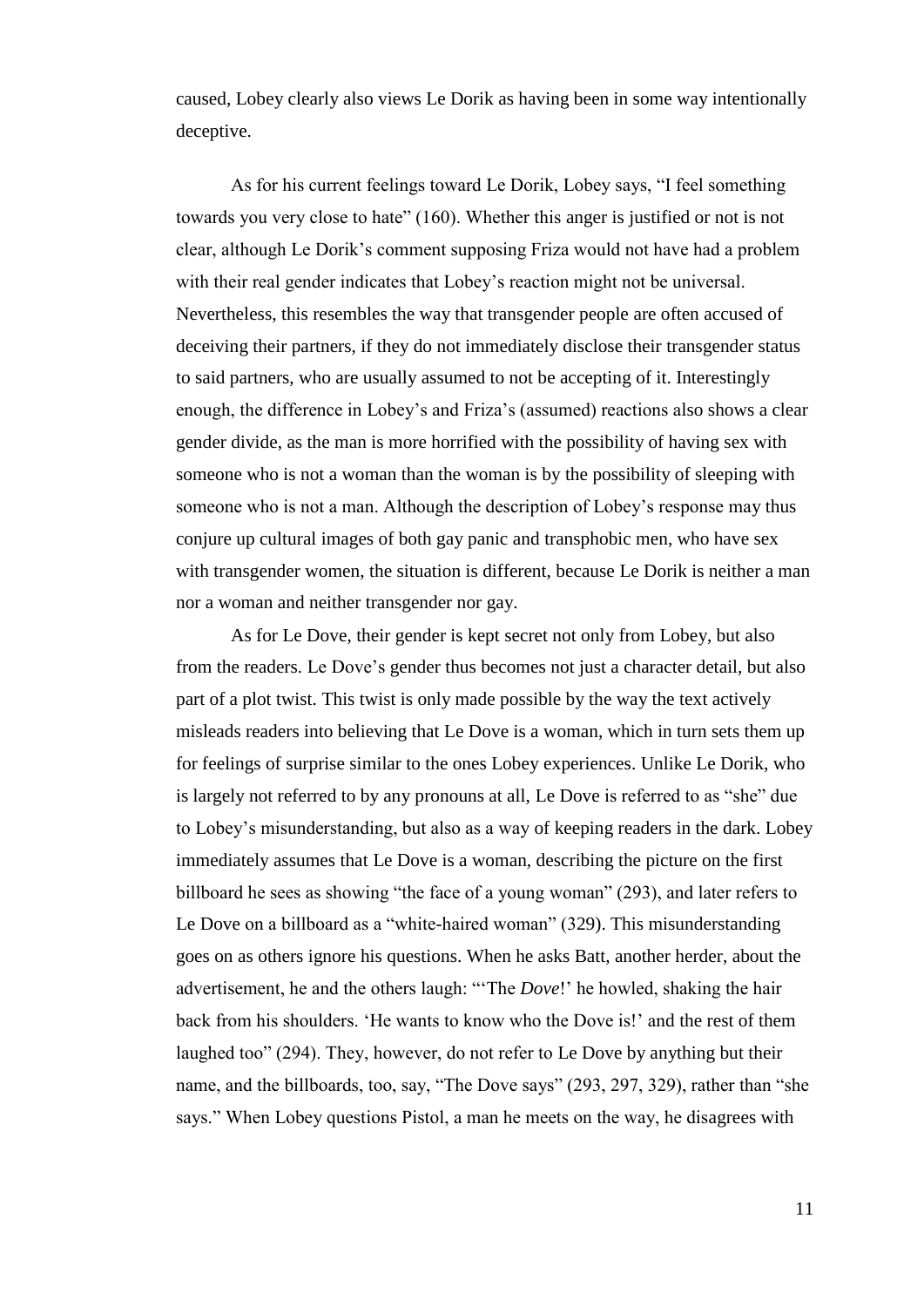Lobey's statement that "She's La Dove, isn't she?" (302), but does not provide him with the correct title.

He looked surprised. 'The Lo, La, and Le is confusing here. No.' He scraped the rind with his front teeth and spun it away. 'Diamond and dung. I gather it worked in your town like it did in mine. Lo and La and Le titles reserved for potent normals and eventually bestowed on potent functionals?'

'That's the way it is.'

'Was. It was that way in Branning-at-sea. It's not the way it is now.' (302)

While this in hindsight functions as a clue that Le Dove is in fact not a woman, it can just as well be read as Pistol's objection to any use of these titles in normal conversation. This detail of worldbuilding is something Delany uses to his advantage in order to keep Le Dove's gender a secret, since it means that others do not use titles to refer to them. Pistol further explains that "there are about five families that control everything . . . They, along with fifteen or twenty celebrities, like Le Dove, take Lo or La when you address them in person" (304). Le Dove is once again referred to as simply "the Dove," but the titles mentioned by Pistol do not even include "Le," thus misleading both Lobey and the audience. Later, when Lobey refers to Le Dove as "her" (362), Spider does not correct him, but himself only refers to them as "the Dove." After the disclosure of their gender, Le Dove is referred to in much the same way as Le Dorik, simply by name rather than through a pronoun (although they are not referred to repeatedly so as to corroborate that this is as intentional as in Le Dorik's case).

Le Dove's revelation is not met with as much resentment from Lobey as that of Le Dorik, but it is nevertheless clearly presented as shocking and frightening to him. When Le Dove says, "No Lobey . . . Who told you that, Lobey? Who told you that? I'm Le Dove," Lobey backs away with his sword raised (394). There is no further revelation, and Le Dove has not been deceptive in any way, since the mistake is made by Lobey's assumption and other characters' reluctance to correct it. Still, it prompts him to react in a hostile way, which suggests that the revelation of being nonbinary/intersex is in itself somehow threatening (especially coming once again from someone Lobey has felt some attraction to). It is interesting that being intersex and/or nonbinary is such a shock in a society where it is considered normal and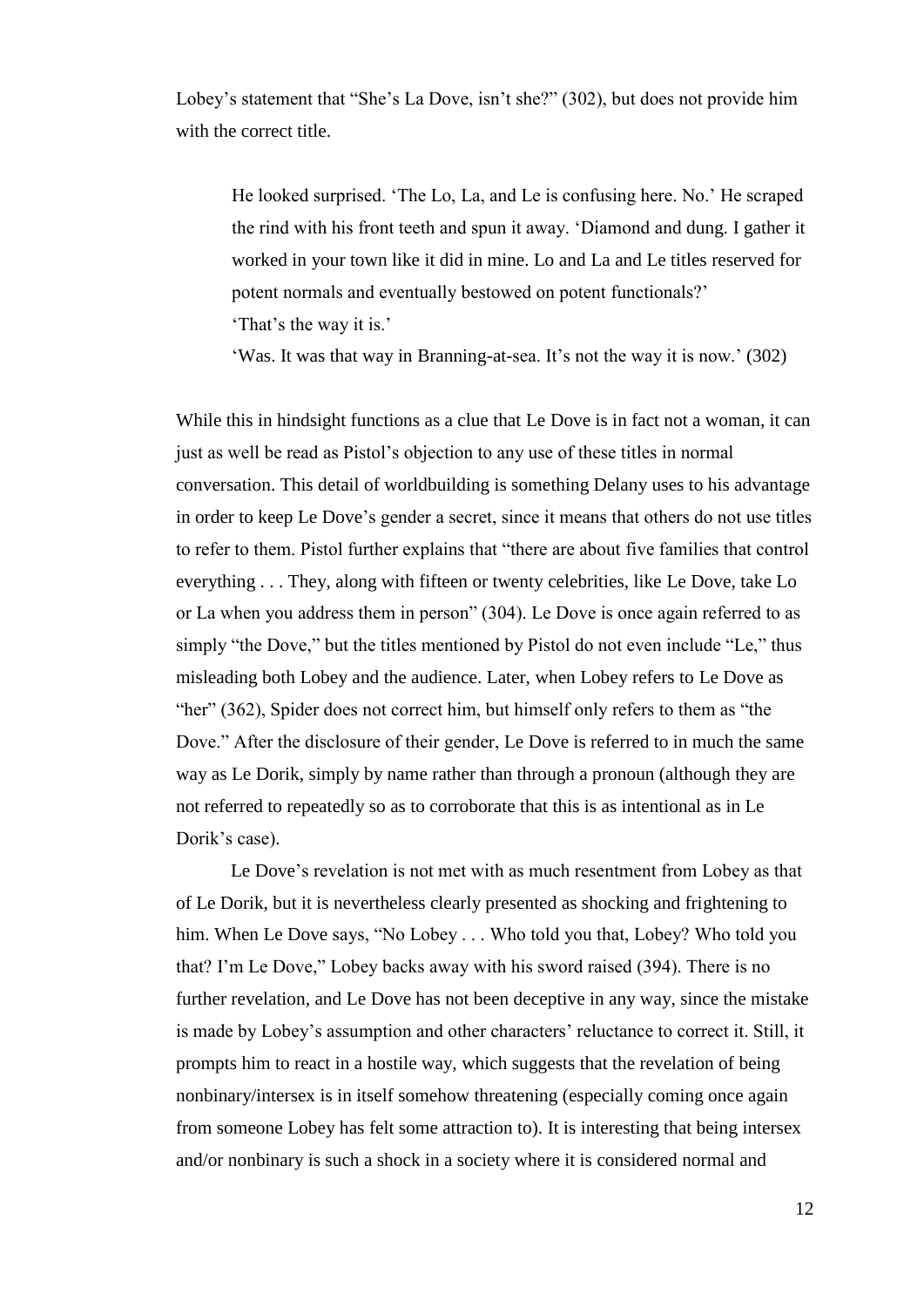standardized. Then again, we must take into account the fact that Lo Lobey is a village boy, who seems naive and old-fashioned, and whose reactions thus may not be understood as universal.

The most positive possible interpretation of this twist is that it leads readers to question their assumptions of other people's gender. The changing descriptions of Le Dove's gender could be seen as part of a subversive destabilizing strategy like the ones Marion Gymnich describes:

The notion of the performative nature of both sex and gender can be staged in literary texts by means of subversive strategies ranging from cross-dressing to mistaken identities and sexual transformations. In fact, fictional characters seem to be an ideal site for exploring the possibilities of constructing even radically different gendered identities and for questioning the notion that sex is a stable category. (513-514)

In fact, the confusion related to Le Dove's gender could function as a way to add confusion and ambiguity to the structured gender system of the novel. Even the addition of a third gender category cannot eliminate the social and performative nature of gender. Although the novel does not quite take the next step to transcending gender categories, it does seem to suggest that these categories are not as clear-cut as they seem.

On the more negative end of the scale, in the context of Lobey's horrified reaction, this twist takes on some of the features of what Danielle Seid calls "the [transgender] reveal," which according to her, commonly "stages a denaturalization of widespread assumptions about gender and sex . . . but . . .typically does so in a manner that regulates and corrects gender noncompliance, narratively reinscribing a binary gender system as 'natural' and desirable" (177). However, as Le Dove seems to identify with their assigned gender, the disclosure of their gender does not take on the unpleasant feature often seen in depictions of transgender people, involving the demonstration of how their body shockingly diverges from the accepted norm of that gender (Seid 177). Also, unlike a standard "reveal," where everyone already knows the gender identity of the character and merely finds out that their assigned gender was different, Lobey has been mistaken about both. In some ways this is more akin to the dramatic tradition of mistaken gender resulting in people falling in love with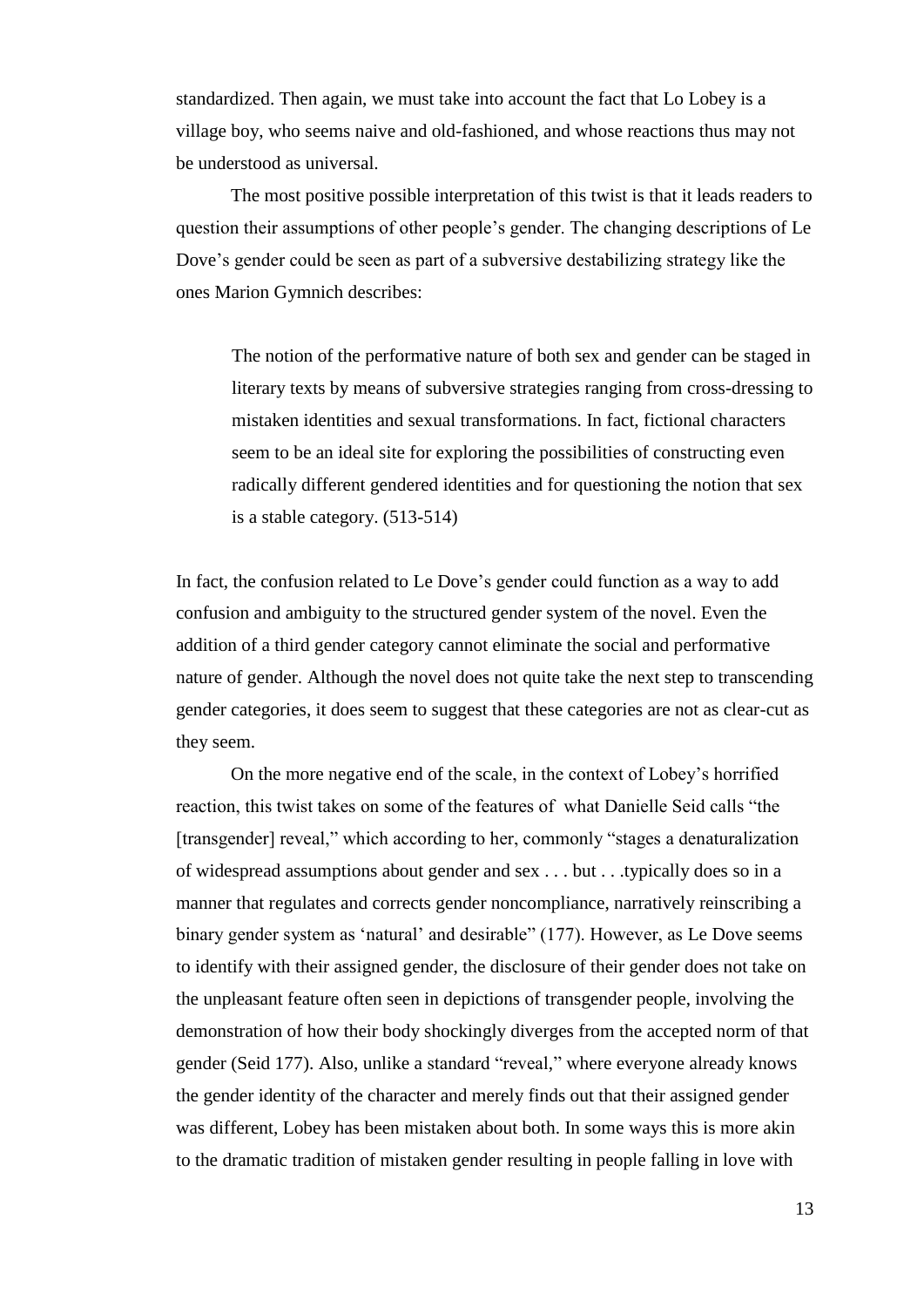socially unacceptable partners, an interpretation which points to the original view of this gender confusion as potentially subversive.

The third, and possibly most interesting, interpretation relates to the general concealment of difference in Branning-at-sea, on which Woiak and Karamanos state:

The hunchback articulates the complex intersection between disability and class, in which many members of prominent families are nonfunctional and therefore all citizens are pressured to keep difference a "private matter". . . Inhabitants of Branning-at-sea deliberately conflate sameness with equality. People who have impairments or extraordinary talents face pressure to pass as normal, in the name of social harmony. Difference is shamed. (29)

Thus, Lobey's misunderstanding could be seen as being actively upheld by the others' discomfort in acknowledging anything that is different. In a village society, those who are different may be singled out and separated from the others either physically or through social rank, whereas in the city, they may live public lives, as Le Dove does, but only by hiding their difference to the best of their ability.

#### **2.4. The Role of Difference**

l

#### **2.4.1 Nonbinary Characters as Unloveable and Tragic**

Le Dorik is mainly a tragic figure: the people they have loved either hate them or are dead, and they themselves die fairly early on in order to further the main character's development. Le Dorik is a kind of sage, who gives Lobey advice and chides him for his immaturity ("You're too self-centered, Lobey. I hope you grow up" [160]), and mentor characters often die. Of course, tragic death is also an unfortunate trope linked to queer and transgender characters, since this originally was the only way to get portrayals of such characters published<sup>2</sup>. Thematically, the treatment of Le Dorik can simplistically be seen to suggest that the future of people who are different lies in death, that only in Heaven can they find happiness and freedom. However, a more precise reading would suggest that the future of the novel's entire society lies *beyond* death, beyond the limiting myths of human society, as their true form, unlike that of humans, is incorporeal.

<sup>&</sup>lt;sup>2</sup> This is also known as the "bury your gays"-trope, Delany himself is gay and undoubtedly aware of its existence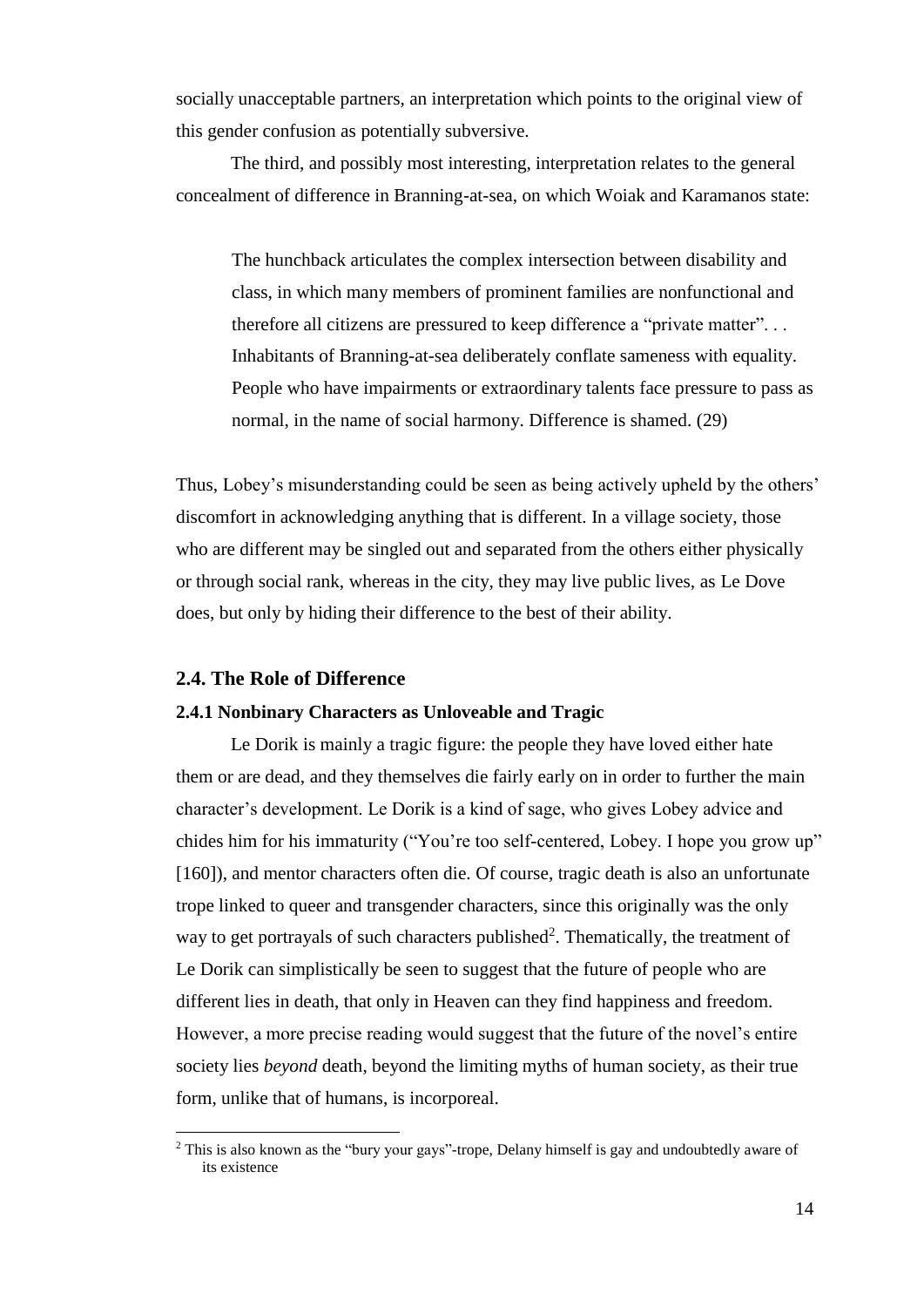Nevertheless, Le Dorik's significance as a character may be hard to justify. Their appearance in the novel is at least seemingly brief and ineffectual. Although their death is at first mourned by Lobey, who plays music on his machete in mourning, this sorrow is quickly forgotten. Le Dorik is hardly mentioned at all in the final part of the novel, in which Le Dove takes on the part of the cryptic nonbinary character. Furthermore, Le Dorik hardly develops or even speaks in the novel, and their death and short-lived resurrection largely functions as a way for Lobey to realize the unstable nature of death for his people. Although Le Dorik is listed among the "different" characters who have special abilities, theirs is the only one that is not described. They are set up as Lobey's traveling companion, only to be killed before their destiny can be fulfilled, thus setting up a pattern where myths and destinies are demolished and altered. What Le Dorik is, then, is not necessarily as much an individual as a catalyst. Perhaps most importantly, they are the first in the novel to make a journey that others may later replicate, a journey from darkness to light.

In Lobey's descriptions of him, Le Dorik is continually associated with darkness. They appear at first as just a "voice from the dark" (148), and they only leave this darkness after their death, in their final walk with Lobey. When combined with Lobey's remarks about Le Dorik showing him things in the dark, this association takes on several meanings. Le Dorik is mysterious, perhaps even frightening to Lobey, and exists in his own, separate world even before his demise. In an allusion to Christian ideas of salvation, only through the darkness of death does Le Dorik reach the light. Their brief resurrection begins as Lobey hears them "come on through the shadow" (157), an expression that seems to refer back to the biblical "shadow of death" (Psalms 23:4). Furthermore, Lobey remembers how Le Dorik "walked through dawn and gorse, curled on a stone under new sunlight" (167). In fact, George A. von Glahn refers in his article on the novel to Le Dorik's walk with Lobey as "a parody of the Biblical resurrection appearances of Christ" (116), and there are indeed some Christ-like qualities in the self-sacrificing Le Dorik, who dies, is resurrected, and then potentially rises to another plane of existence. These scenes are not however entirely biblical, since death does not truly exist in this world. As Green-eye, another Christ-figure in the novel, says, "There is no death, only love" (242). This is later referred to by Lobey, who says, "There is no death. Only music" (259).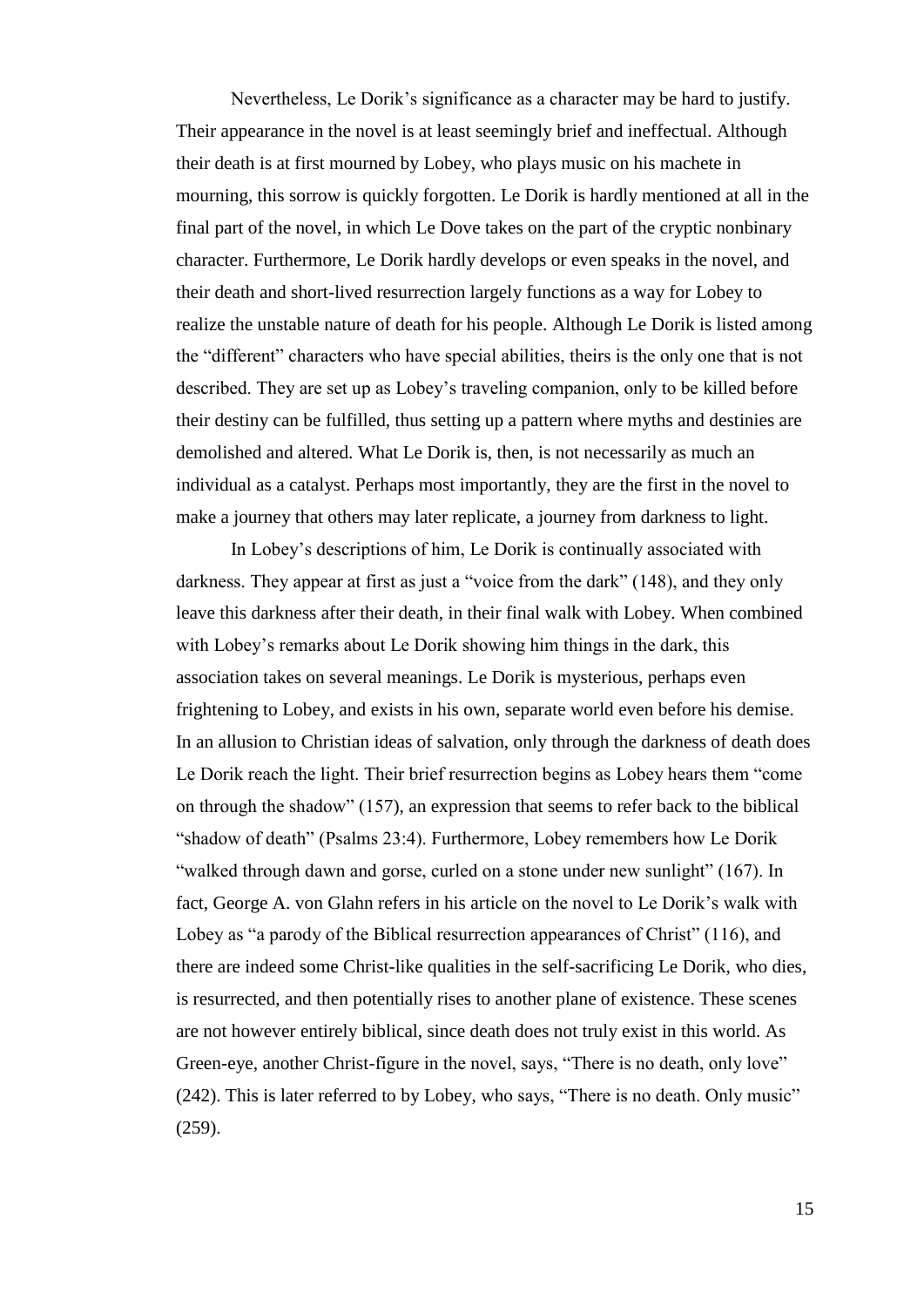In addition to the symbolic association created through descriptions of darkness, Le Dorik is explicitly associated with pain and the horrors of death. The first time Le Dorik appears in the novel, they are burying a body, described in unpleasant terms as a "bloated, rubbery corpse" (153). Their job evidently is bleak, and even involves mercy killings.

Le Dorik was probably inside now, putting out food, doctoring where doctoring would do some good, killing when there was some person beyond doctoring. So much sadness and horror penned up there; it was hard to remember they were people. . .Yes, they were people. But this is not the first time I had wondered what it feels like to keep such people – Le Dorik? (75- 76)

Le Dorik lives an isolated life that is dedicated to taking care of the occupants of the kage, and although they have had (at least) two lovers, neither are current, and one clearly harbors resentment for them. They do a hard and thankless job and die without love or glory. They do not complain, seemingly considering this their duty, and only worry about training a follower before they leave for their intended journey with Lobey. In their brief resurrection, they lie next to Lobey as it grows dark, seemingly having forgiven him for his resentment. It is no wonder that comparisons to Christ come to mind in response to such a saintly character.

Lobey may not be as forgiving, but perhaps not all love is lost. Despite his anger, Lobey's final description of Le Dorik is beautiful, even magical, as he says, "I remember a moment of gold light along the arm and back curved toward me before I slept" (161). In addition to proving the existence of the already dead Le Dorik next to him, this image portrays Le Dorik in a gentle light. There is a brief moment of life and light for this character shrouded in darkness and death, and a brief moment of recognition by Lobey, although the ultimate fate of Le Dorik is left ambiguous. Their body is discovered back in the kage, "behind the wire in a net of shadow, circled with their lights, face down at the grave's edge" (166), imprisoned by darkness, but surrounded by light. Whether the shadow or the light has won is left open.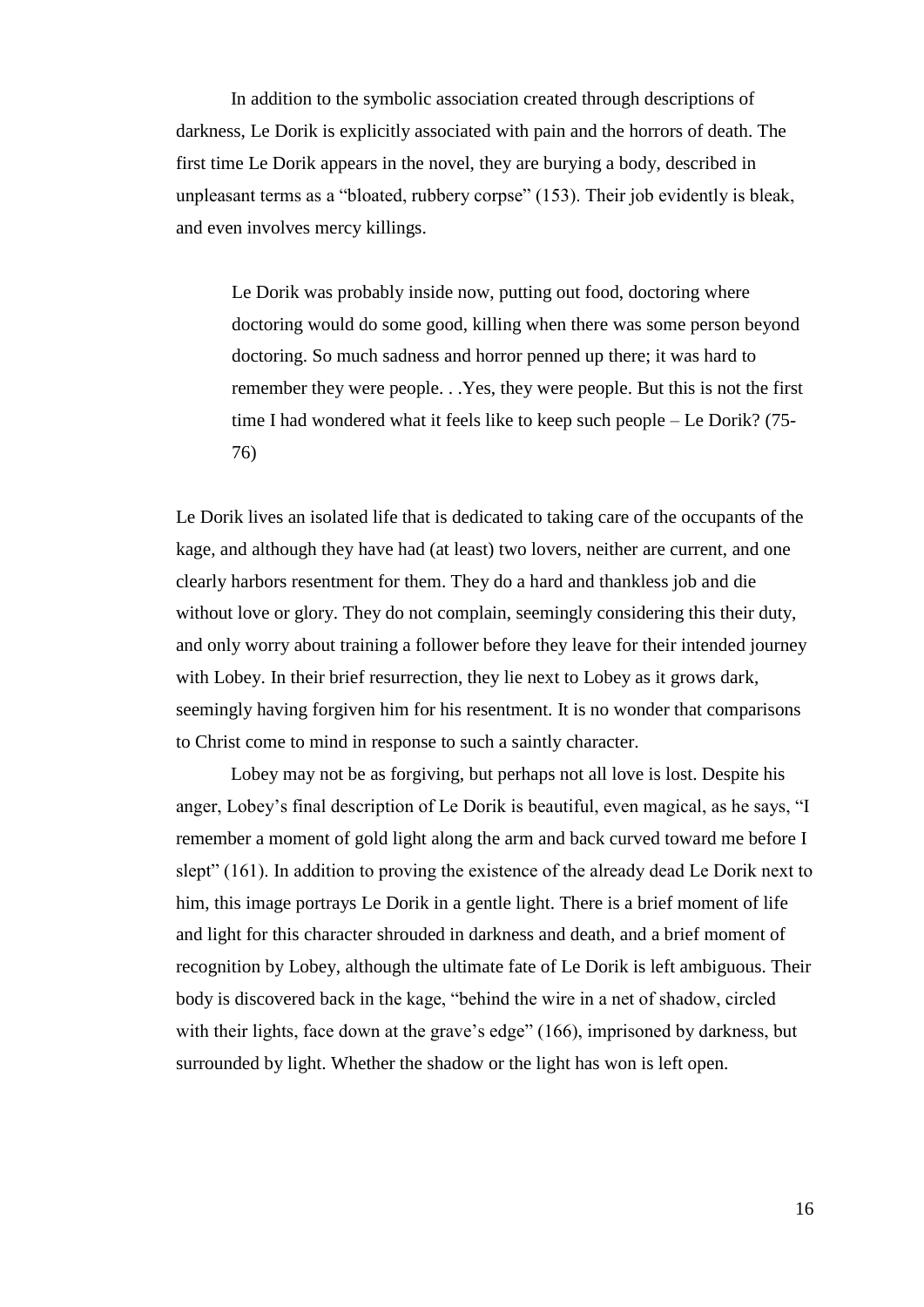#### **2.4.2 Nonbinary Characters as Irresistible and Transformative**

Le Dove, on the other hand, is a figure of youth, life, beauty, and adoration. They are essentially a superstar. After seeing them for the first time in an advertisement, Lobey describes Le Dove, "a young woman with cotton white hair, a childish smile, her shoulders shrugged. She had a small chin, and green eyes that looked widened by some pleasant surprise. Her lips were slightly opened over small, shadowed teeth" (293). This description not only transmits the idea that they are beautiful, but also makes readers connect them, with their attractive and posed expressions, with real-world celebrities participating in advertising campaigns. On another billboard, Le Dove is "winking" and has an "insouciant expression" (297), and this posed lightness and playfulness is also evident when he sees them in real life. As Lobey says, "Her mouth seemed used to emotions, mostly laughter I guessed. Her hair was riotous and bright as Little Jon's" (371). Indeed, Le Dove appears always to be full of joy, whether there is "contralto laughter spilling her words" (371) or "she" begins to "laugh without making any sound" (374). In contrast to Le Dorik, who is constantly linked to darkness, Le Dove seems surrounded by light. For instance, Lobey notes how "blades of light struck me from her dress" (380). Unlike Le Dorik, who lives in the dark, apart from normal society, Le Dove thrives in the limelight of celebrity.

Le Dove is linked to silver by hair color, dress, and Lobey's remarks, such as "I look for my dark girl and find you silver" (380). Silver evokes both glamour and bright light as well as an odd blend of youth (as a metal often worn by young women) and age (as the hair color of elderly people). Lobey's remark implies beauty, but also potentially designates Le Dove as only second best. That they are attractive, however, is unquestionable, as Lobey states, "She made you feel very good when she talked" (373) and "With the Dove in front of me it was a little difficult to look at anyone else" (373-374). They are immediately viewed as "pretty" (371), and even Friza is only "almost as beautiful" (378) as Le Dove. They are very aware of their own attractiveness, describing themselves as "the good/bad wild thing whom everyone wants, wants to be like" (328). Whereas Le Dorik is rejected, Le Dove is desired by all.

This attractiveness is very relevant to what they do, as Le Dove is also the central figure in an advertising campaign to get people to have more sex and mix up the gene pool. It is no coincidence that the leading figure in a campaign to increase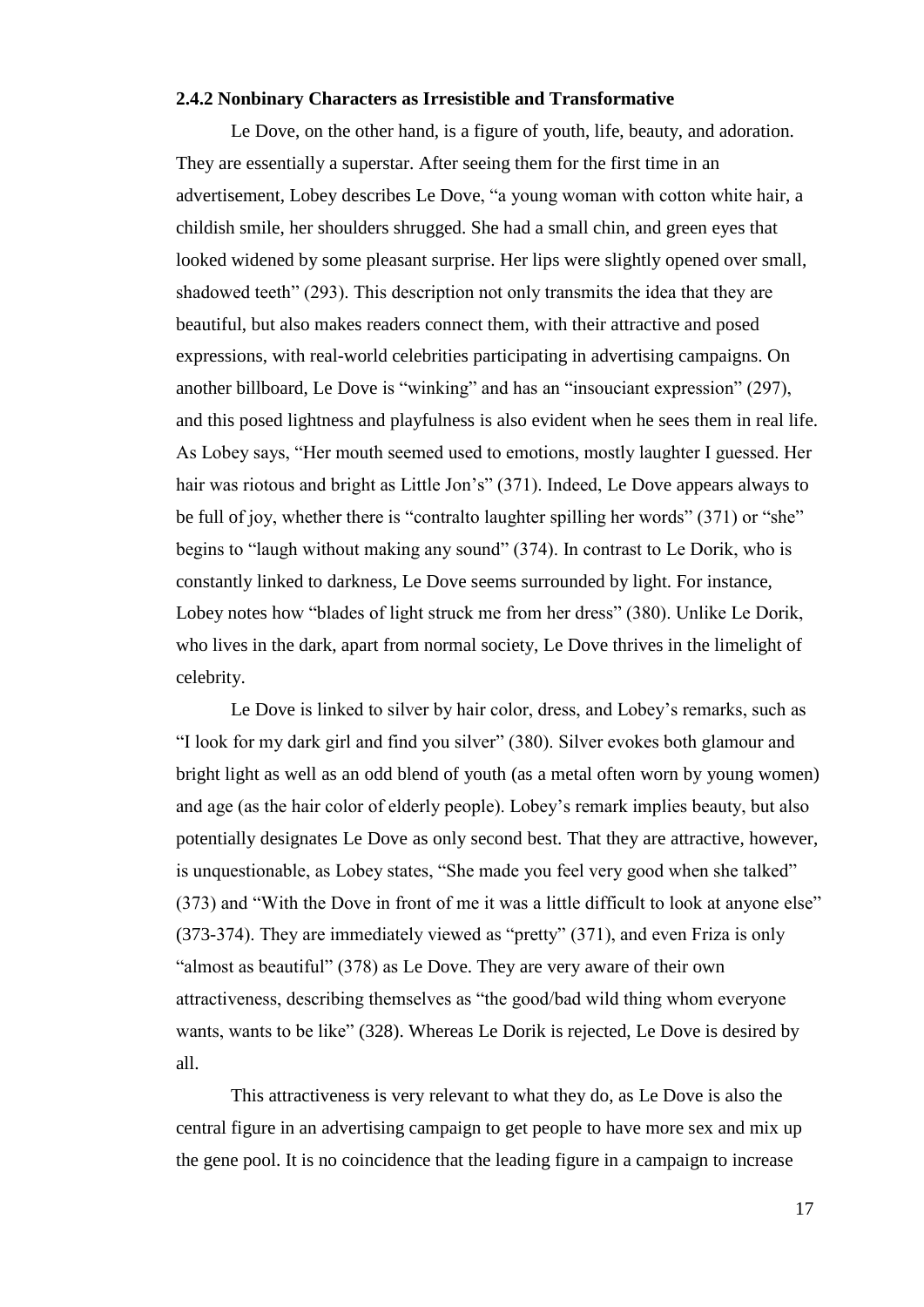variation in the population is themselves in some way different, and that this sex symbol themselves is intersex. The novel seems to suggest that as someone who is neither a man nor a woman, Le Dove has a universal appeal, although they are very much described in heterosexual feminine terms: "I'm the one whom men search out seeding to seeding. I'm the one whom all the women style their hair after, raise and lower their hems and necklines as mine rise and lower" (382). This universal appeal is also related to their special skill, by which they can make themselves appear to be anyone their companion may desire. This potential for multiplicity and ambiguity makes it very interesting that Le Dove is portrayed as femininely-coded as they are.

In the mythology of the story, Le Dove is "Helen of Troy, Starr Anthim, Mario Montez, Jean Harlow" (362). All of these people are in one way or another celebrities, figures of glamour and attraction. They are also all women, except for Mario Montez, who was a drag queen and thus also appeared as a figure of femininity in his work. It is worth considering why Le Dove is in this way made such a womanly figure, despite the focus on the shocking disclosure of their sex. This evident gendering of Le Dove as a woman enables a similar comparison to transgender women as the one explored in relation to Le Dorik, but also begs the question whether the kind of irresistibility they represent is simply so femininely coded in the American culture of the time that Le Dove also must be feminine in order to represent it. The Mario Montez reference seems especially relevant if we consider Attebery's words that "In movies and theater, men in drag often stand for decadence and indulgence" (94), and his general view that when it comes to androgyny, femininity is generally viewed more negatively than masculinity. In some ways, the mention of Montez also functions as a hint that there may be more to Le Dove's gender than Lobey assumes, but it still implies a female performance rather than a person who views themselves as neither a man nor a woman. Since personal gender identity is understandably not explored in a work as early as this one, it is left to the reader's imagination what Le Dove may think of their own gender. Considering that their response to Lobey's rejection is "Lobey, we're not human!" (394), Le Dove may think that as nonhuman creatures they should be entirely beyond such constructions.

Le Dove seems at first to function as a figure of the future where difference becomes the norm, as someone who is different but still seeks to transform society for the survival of all. However, a deeper look proves them less so, because the true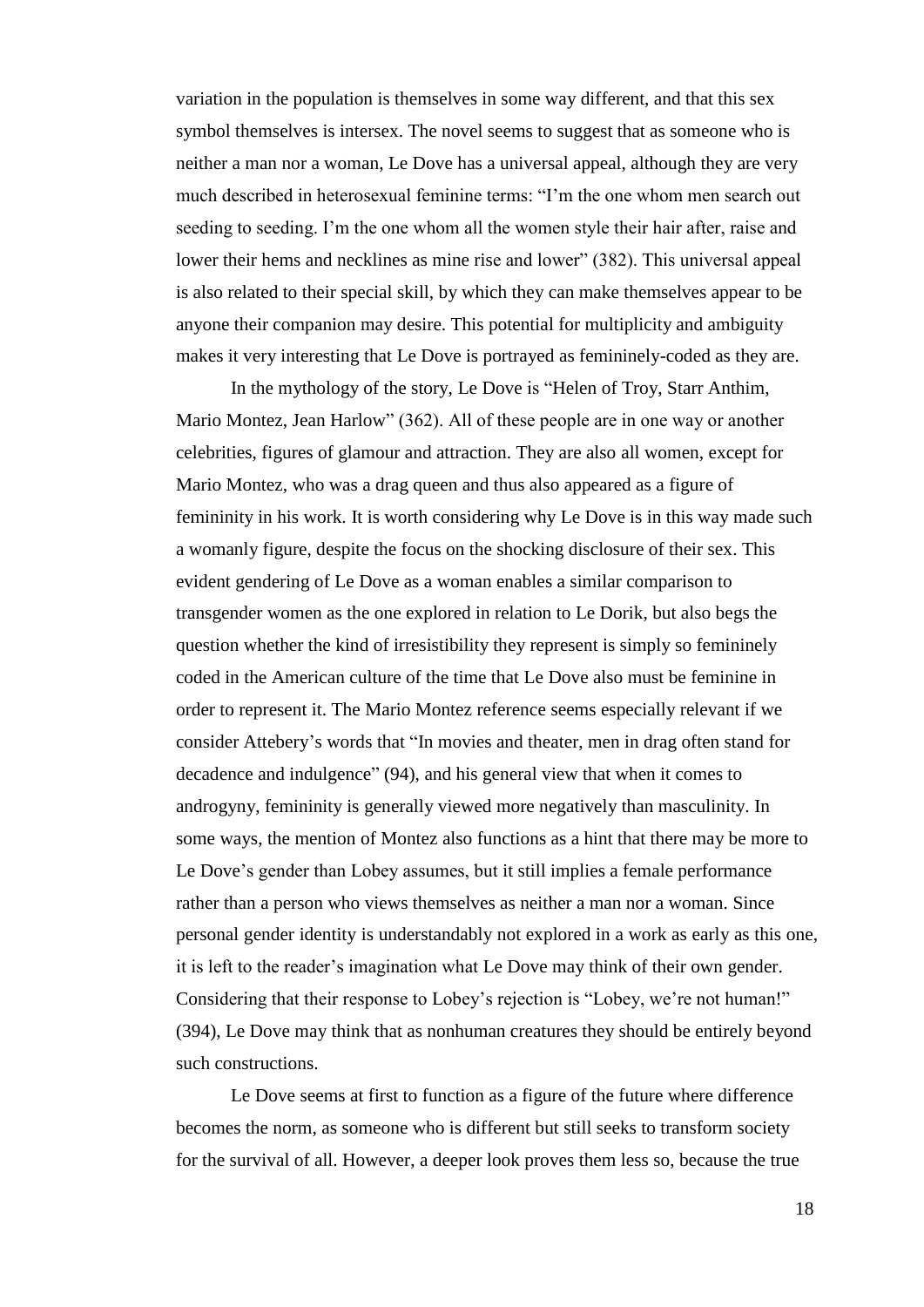future suggested by the text seems to lie in death, in entirely shedding human form, however varied it may become, for something entirely different. Thus the roles are reversed: the darkness-dwelling, dead Le Dorik, who has gone through death to transcend the human form, is much more hopeful than the bright and beautiful Dove whose solution to the tired mask of humanity is to struggle to fit by any means. Von Glahn describes Le Dove in the following terms: "The lure – advertising, the transmission medium for the controlling illusions of white culture, is saturated by her sexual presence in many forms. . . She is a version of Jean Harlow/Helen of Troy for Lobey, and it is fitting that in his Orpheus role of descending into hell to bring back Friza, he comes closest to the absolute control of death at The Pearl nightclub where Dove presides" (129). Le Dove represents the mainstream culture that rules over all the rest, thus creating the illusion of a uniform society.

This supports the larger theme of change and infinite differences that is present in other aspects of the novel. Conformity is not the way forward, as Woiak and Karamanos argue:

in contrast to SF works that depict "accessible futures" where people overcome, or function in spite of, impairments, *The Einstein Intersection* features characters who utilize their "otherness" as change agents. . . Lobey's personal evolution toward understanding how being "different" is contingent and mutable allows him to reject the patterns of the old myths and the "rules" of being human (30). Instead of achieving a "cure" for his impairments or "integration" into existing social systems, Lobey's heroism, as Spider explains, stems from his engagement with the "wonderful, fearful" processes of personal and social transformation. (25)

Although their analysis largely focuses on disability, this argument could be expanded to include other types of difference in the novel, such as gender. While Le Dove chooses conformity, allowing them to preside over those who are visibly different, Le Dorik has chosen a life among these people. In the end, both solutions are unsatisfactory. Neither integration nor separation is enough, and it is only in endless change, beyond existing structures, that those who are different may truly flourish.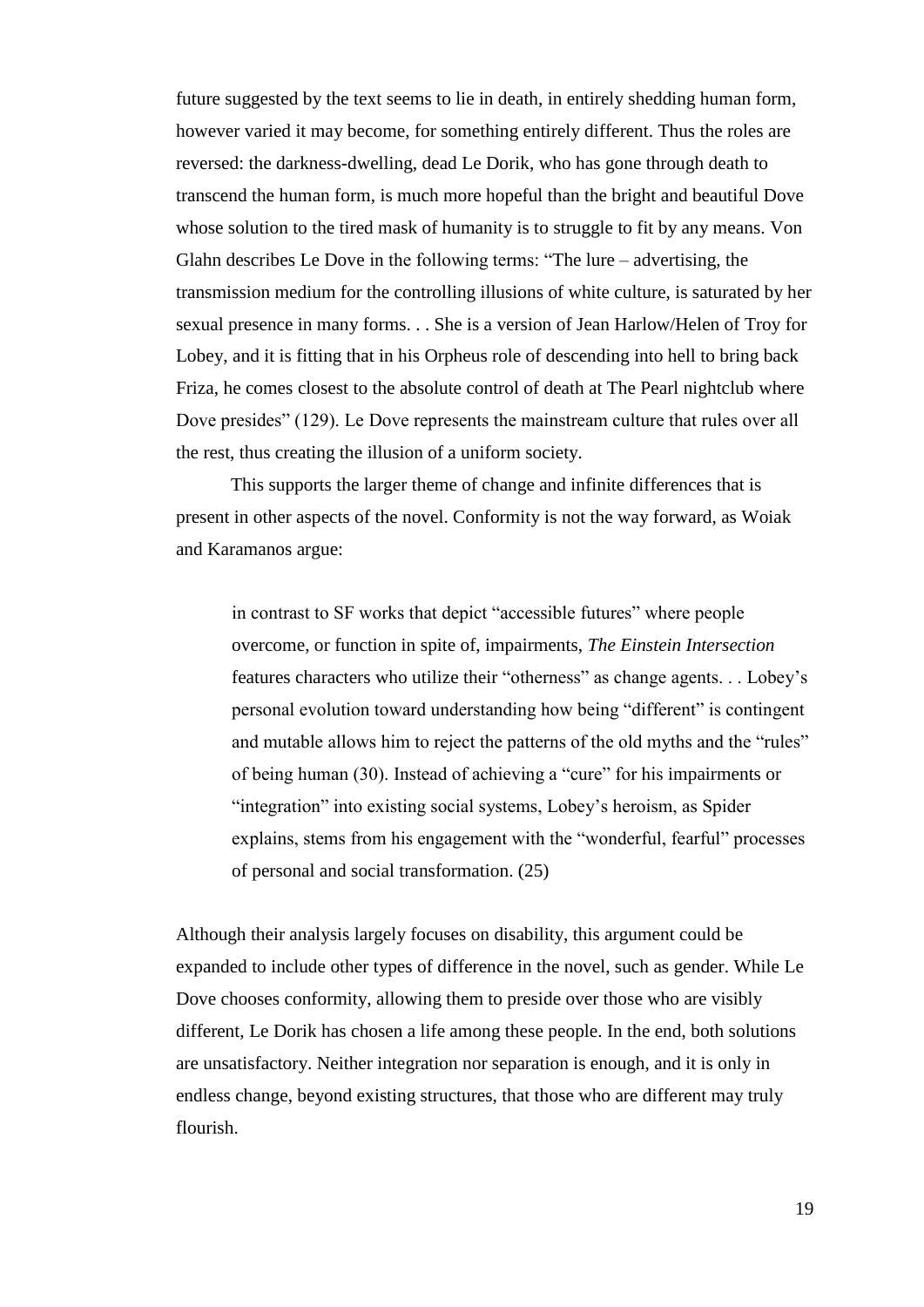#### **2.5. Concluding Remarks**

While this thesis may suggest that a disembodied, posthuman, and postdeath future is inevitable for the characters of *The Einstein Intersection*, the actual ending of the book is left open. What this future, if realized, would mean for gender is also unclear. The creatures of the novel are described by the computer system PHAEDRA as "Psychic manifestations – multisexed and incorporeal" (398), and it is hard to know if their disembodied future would need any system of gender at all. At the very least, a system dictated by biological sex and physical features is apparently useless. In one of the journal entries that are quoted in the novel, Delany says, "Endings to be useful must be inconclusive" (368). *The Einstein Intersection* ends without its protagonist fulfilling any prophesy or resolving his quest, leaving us as readers free to consider multiple potential conclusions to the new myth it presents. In the end, the book poses questions about myths and prejudices, and about transforming them, but gives no solutions. After all, we cannot simply transcend our bodies to become incorporeal beings beyond the baggage of bodies and identities. The best we can do is alter our definitions of humanity and its rules to include the variation that already exists.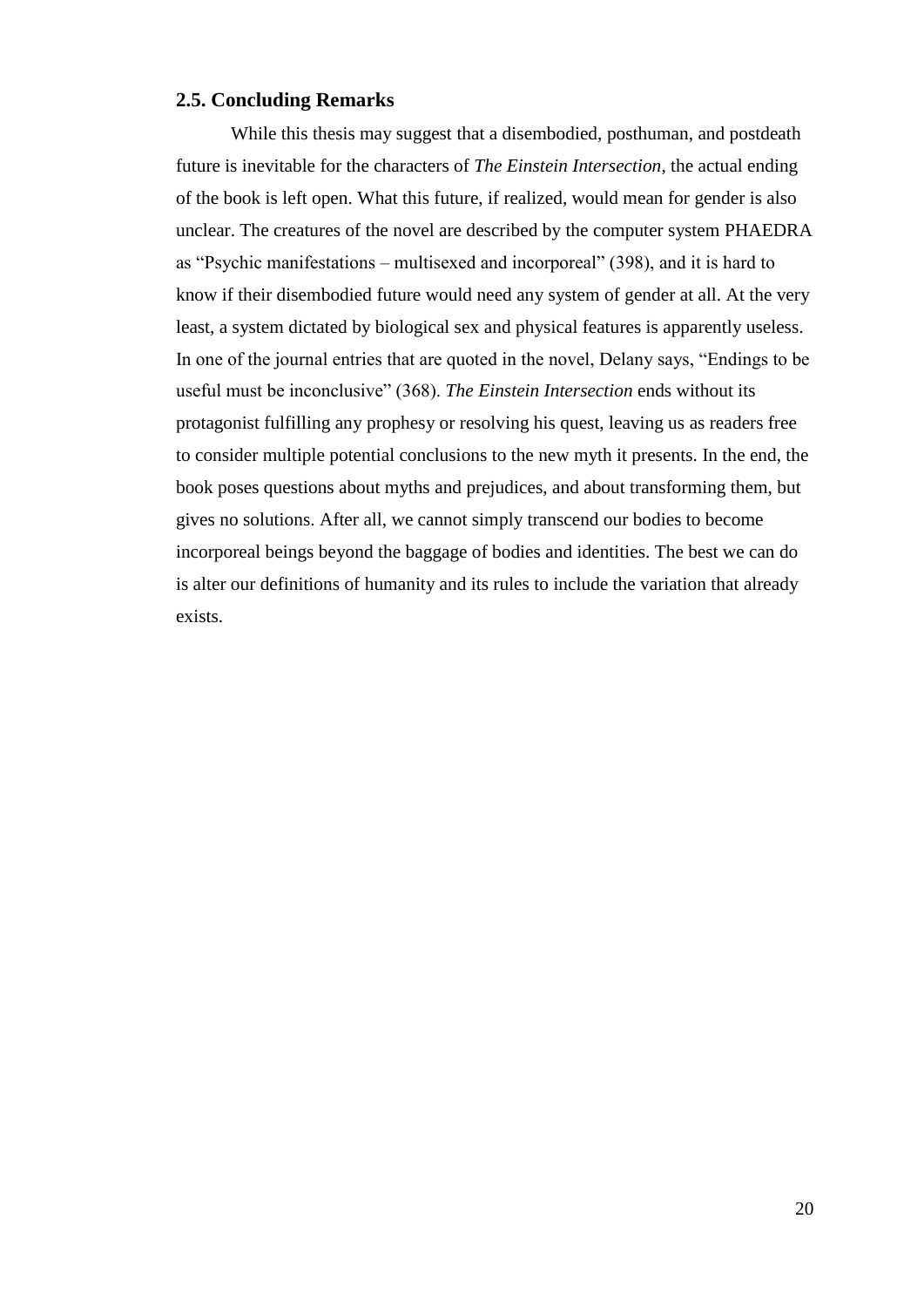## **3. Gender Transformations and Ambiguities in** *Triton*

#### **3.1. Introduction**

*Triton* (1976) is a novel about the experiences of a man (and later woman) named Bron on Triton, one of Neptune's moons, where he has moved from his culturally more conservative home planet Mars. On Triton, there is much freedom in terms of acceptable living arrangements and types of families, and sex reassignment surgery (SRS) is easily available. Relationships of all kinds are common and accepted, and gender equality has been reached. Bron struggles to be satisfied by all this freedom, as he searches for the one thing it cannot offer: a historically standard, but by this time in the future unheard-of relationship, where the woman is subordinate to the man. He finally decides to make what he considers to be the ultimate sacrifice and becomes his own ideal woman, only to discover that she cannot find a man like himself to be with, and even if she could, she cannot (according to her own image of a perfect woman) overtly express her desires to get what she wants.

In many ways, *Triton* is very progressive: it shows identity as fluid and includes transgender characters. In Tritonian society, people have the right to complete self-determination in terms of gender, and there is social equality between genders. The novel even acknowledges the existence of multiple sexes. Lamenting the pervasiveness of strictly binary mainstream views of gender in science fiction, Patricia Melzer lists *Triton* as one of the exceptions, saying that "Samuel Delany destabilizes the naturalized correlation between sex, gender, and sexuality in *Triton* (1976) by adding a number of genders and also through the trope of socially accepted transsexuality" (222). However, all the characters in the novel (except for a few minor characters of indeterminate gender) are nevertheless portrayed as either men or women, with only two sets of pronouns available. This is perhaps not surprising in a book published in 1976, but it feels strangely conventional for a radical future society from a contemporary point of view. It is interesting to note that in *Stars in My Pocket Like Grains of Sand* (1984), published eight years after *Triton*, Delany experiments with a society that has a different pronoun system.

In terms of its general attitude toward identity *Triton* demonstrates a shift from normativity to plurality. This is already indicated in the novel's subtitle "An Ambiguous Heterotopia," which is a reference to the subtitle of Le Guin's *The Left Hand of Darkness*, "An Ambiguous Utopia." Gender is only one aspect of the larger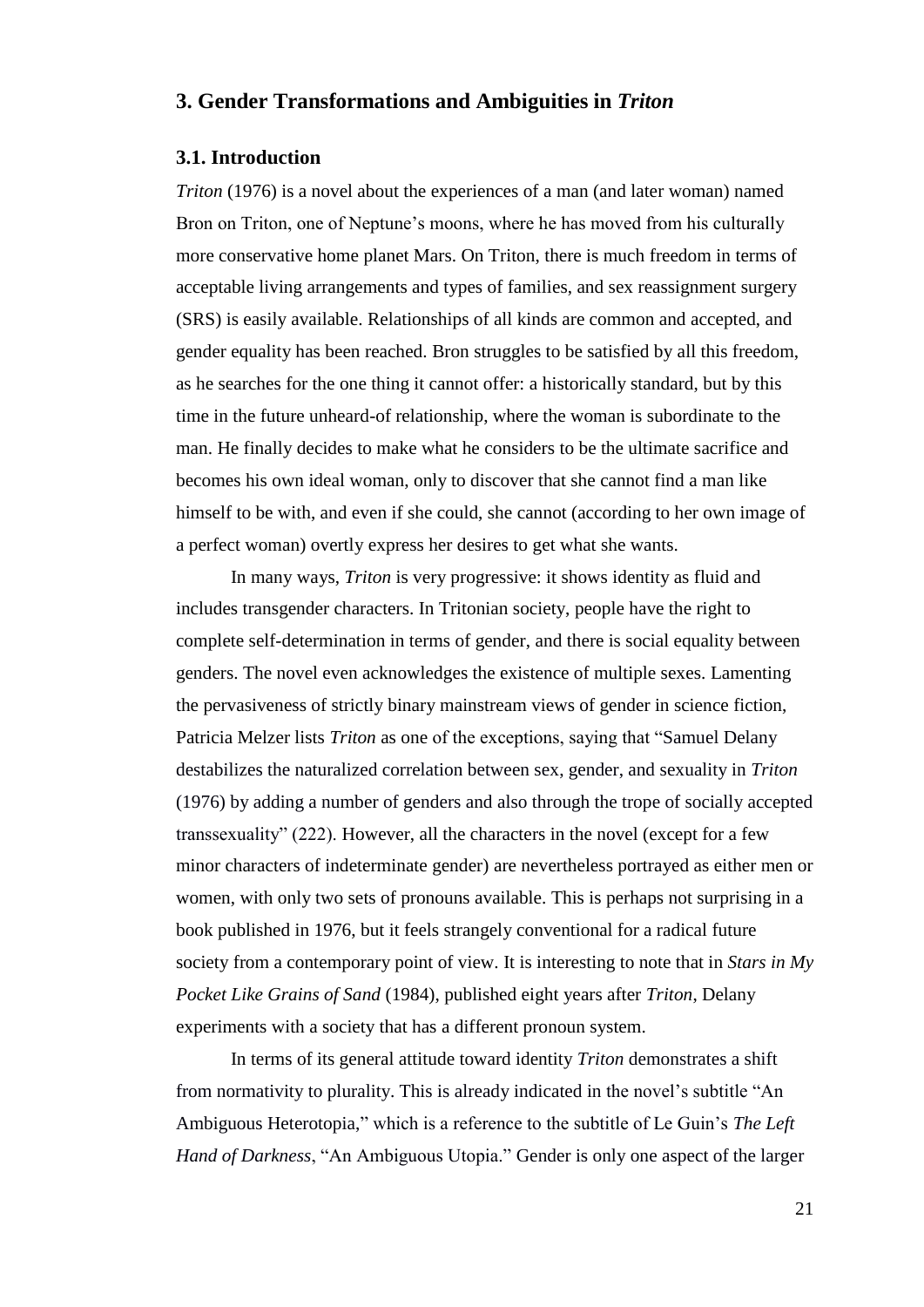concept of identity, which in this novel is not discovered by characters as much as it is actively created and recreated. There is even occasionally room to be in between identities, in the process of becoming something else. Moreover, transformation does not only go in one direction, as decisions can be changed, and changes reversed.

The fluid nature of identity in the novel has been noted, among others, by Guy Davidson, who states that "In *Triton*, plasticity of identities and desires is also a central feature of the future world that Delany renders" (101) as well as by Edward K. Chan, who maintains that "There really is no nostalgia in Triton for an integrated self or an identity that can be traced to or directly defined by an essential core" (194). Both Davidson and Chan link this fluidity of identity to capitalist consumption. Davidson claims that "Triton thus suggests a hyper-bolic extension of contemporary consumer capitalism, in which, it has been claimed, the notion of a core self has been discarded as postmodern subjects deliriously shop for new identities" (102). This seems to be in part in reference to Chan, who argues that the fracturing of an essential identity is not utopian, but "what it really does is convert identity to surface, subjecting racial and gender markers to an economy of consumption rather than a system of self- or social identification" (194). Davidson's and Chan's readings provide valuable insight into the dynamics of identity in the novel, even though I do not think identity and consumerism can always be so straightforwardly linked. What I am mostly interested in, however, is how the novel uses its dynamic portrayal of identity to engage with questions of what role gender occupies, how it is constructed, and what potential there is for change.

In this chapter, I first discuss the use of transformation as a feminist trope, then explore the extent of ambiguity in descriptions of bodies. After this I move on to language as a tool for both destabilizing and reinforcing gender boundaries, examine how Delany critiques the myth of traditional masculinity through Bron's deceptions, and finally consider potential readings of nonbinary gender in the novel.

#### **3.2 Transformation as a Tool in Feminist Criticism**

In her discussion of literary techniques used to destabilize gender, Marion Gymnich mentions "sexual transformations" (513), using Virginia Woolf's *Orlando* as an example. Although, according to her, "the sexual metamorphosis of the protagonist is mainly a vehicle for drawing the readers' attention to the contrasts between male and female gender roles," *Orlando* "at least *imagines* the possibility of

22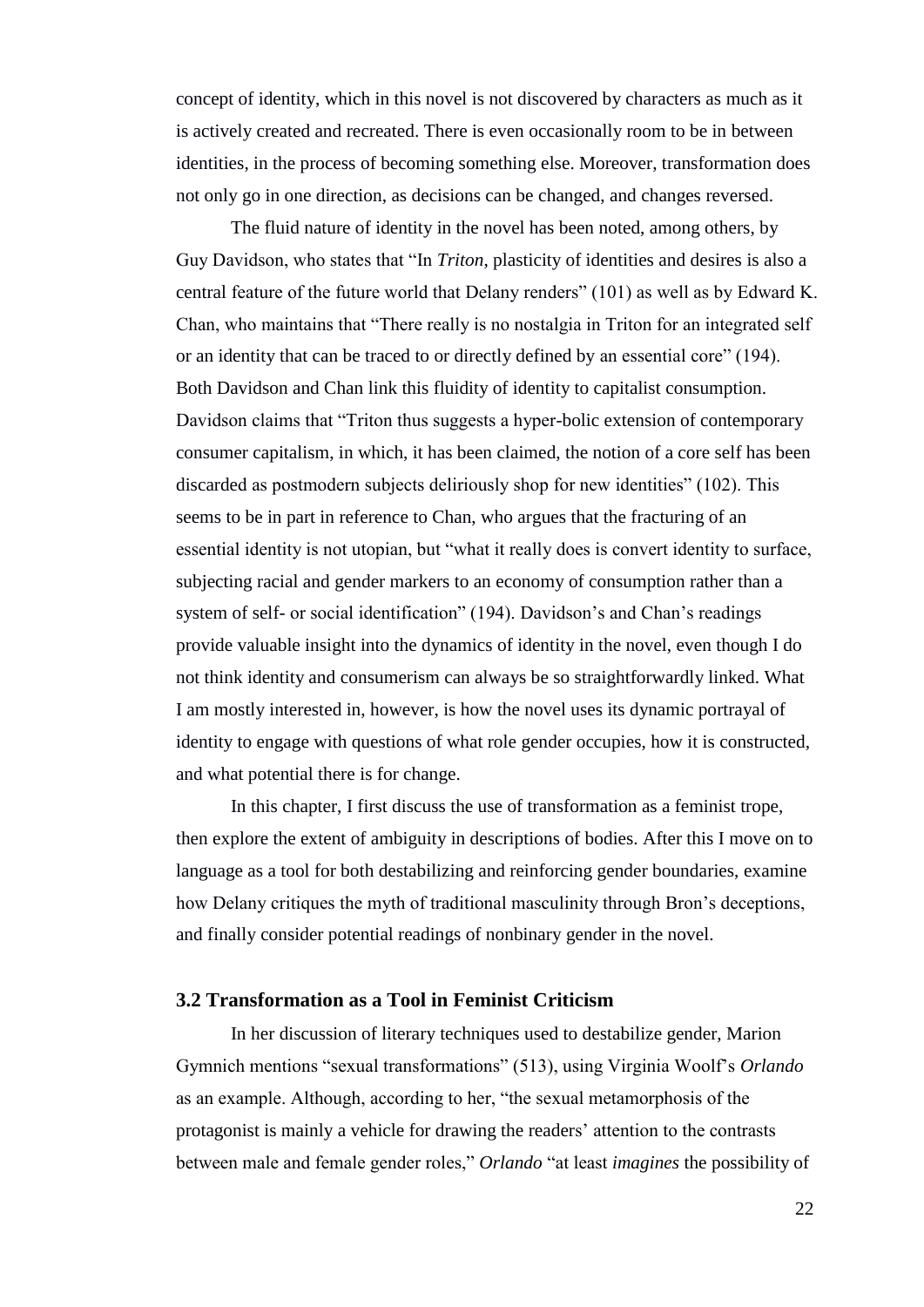an instability of the category sex – and the social and personal consequences of such an instability" (514). The metamorphosis seen in *Triton* has similar uses, although the destabilization of sexual categories is much more deliberate. More recent work on the novel tends to focus on the destabilizing effect of Bron's transformation, but it is just as relevant to take into account the first function mentioned by Gymnich with regard to *Orlando*, that is, the criticism of traditional gender roles.

Much like Orlando, Bron takes note of the behavior that is no longer acceptable once she becomes a woman. These self-imposed regulations tend to be ones that limit her freedom or lead her to accept discomfort in order to satisfy men. When Bron wants to argue with Lawrence after her transition, for example, she remembers that "a real woman had to relinquish certain rights. Wasn't that . . . the one thing that, from her life before, she now, honestly knew?"  $(4941)^3$  Later, when she is annoyed at her boss, Philip, she recalls this thought, "*All men have some rights*" (5006). In Bron's view, there is a hierarchy of needs, in which men are above women, or at least should be, but until she becomes a woman, she is not forced to confront what this means for women. This inherited obsession with the idea of being a "real woman" ultimately proves harmful to her.

Unlike the transformation of Orlando, Bron's is brought about by him- /herself, adding a layer of tragic irony: she is dissatisfied as a woman, mostly because as a man she believed that women should put the satisfaction of men above their own. Bron's counselor tells her, "you are a woman created by a man specifically by the man you were" (5296). Given Bron's idea of women, this is an unhappy state of existence. Slowly she discovers that the way she has programmed herself to behave is incompatible with the reality she lives in. When she starts performing more poorly at work, she considers that "she must be ready for her work to mean less to her than before; but that was supposed to happen only at the materialization of the proper man—though nothing like that man had come anywhere near materializing" (5072). The sacrifice she has made is unnecessary because the only man she knows who might want a woman like her is the man she once was herself. Furthermore, even if she could encounter such a man, she realizes that it would be impossible for her to signal her interest. This is a clever demonstration of the way that expectations of female behavior are often paradoxical and impossible to

l

 $3$  Kindle location numbers are used in lieu of page numbers to refer to the locations of quotes in the novel.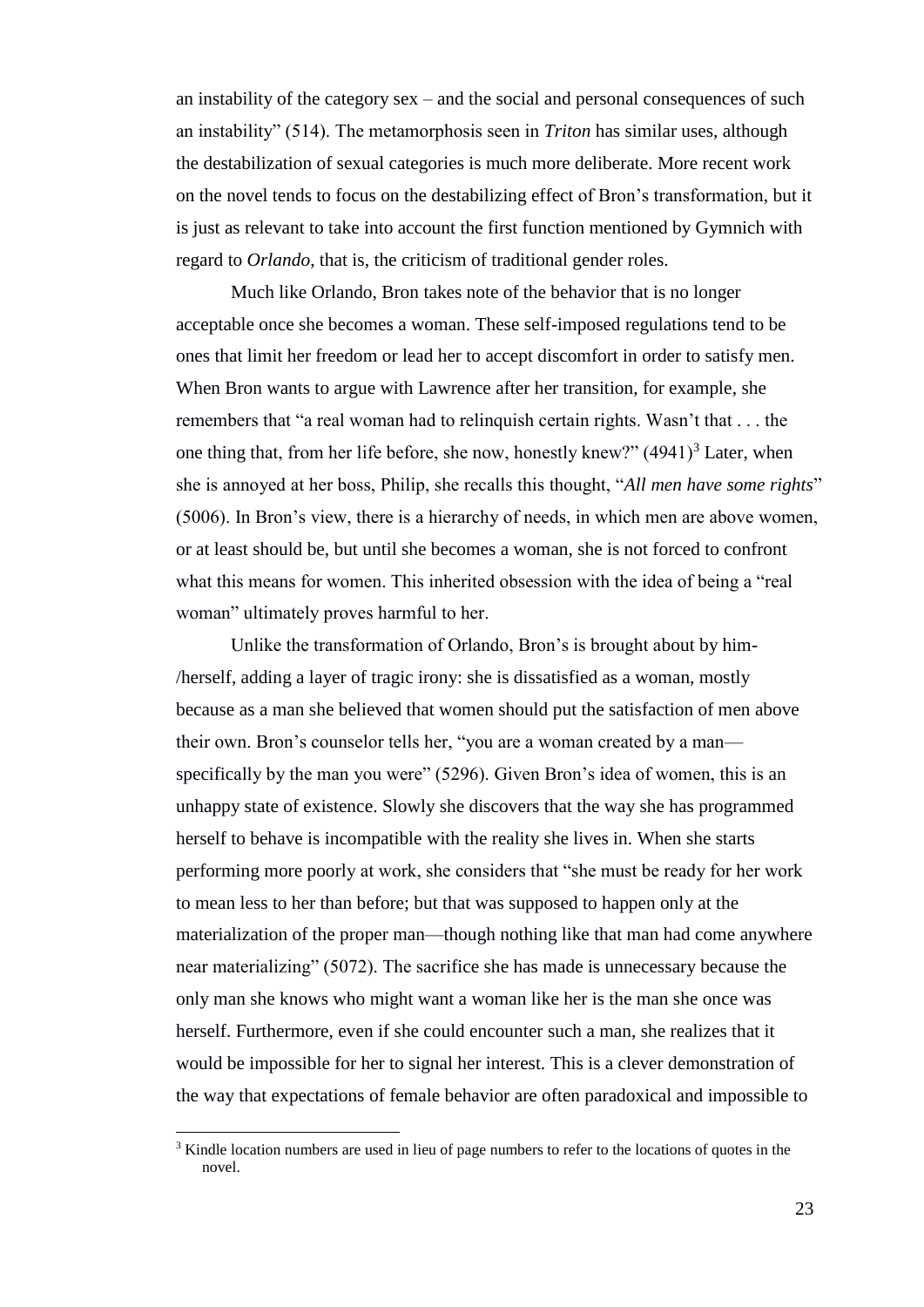fulfill. She desperately notes that although she knew what men needed "she had no way to show she knew, because any indication of knowledge denied that knowledge's existence in her" (5551). A perfect woman in Bron's view exists for men but can also show no interest in them. She should know what men know, but cannot, because she should be fundamentally different from a man.

The self-imposed nature of Bron's transformation also means that unlike those observed in *Orlando*, the limitations Bron notes are not dictated by her current society, but by the dated ideals of her past self. Wendy Pearson comments on this in her analysis of the novel, by claiming:

Bron is very much a misfit in the polymorphously fluid social ordering that is Triton's version of heterotopia. Instead, he harks back to an era – one that never existed on Triton at all and is very much a nostalgic fantasy on his part – when men were men and women were there to worship and admire them . . .In other words, what Bron wants is what virtually every heterosexual male is assumed to want (especially when the novel was written), making his desires seem, to the contemporary reader, indistinguishable from those of the "average Joe." (461-462)

The references in the novel to the time when it was written function to make readers realize that Bron's destructive ideals are the same ones they are surrounded by as well as to mirror the way their own ones are similarly rooted in an imagined past. This is also apparent in the way that Bron speaks to her counselor about the past that was Delany's present:

"It's so strange, the way we picture the past in a place full of injustice, inequity, disease, and confusion, yet still, somehow, things were … simpler. Sometimes I wish we did live in the past. Sometimes I wish men were all strong and women were all weak, even if you did it by not picking them up and cuddling them enough when they were babies, or not giving them strong female figures to identify with psychologically and socially; because, somehow, it would be simpler that way just to justify …" But she could not say what it would justify. Also, she could not remember ever thinking those thoughts before, even as a child. She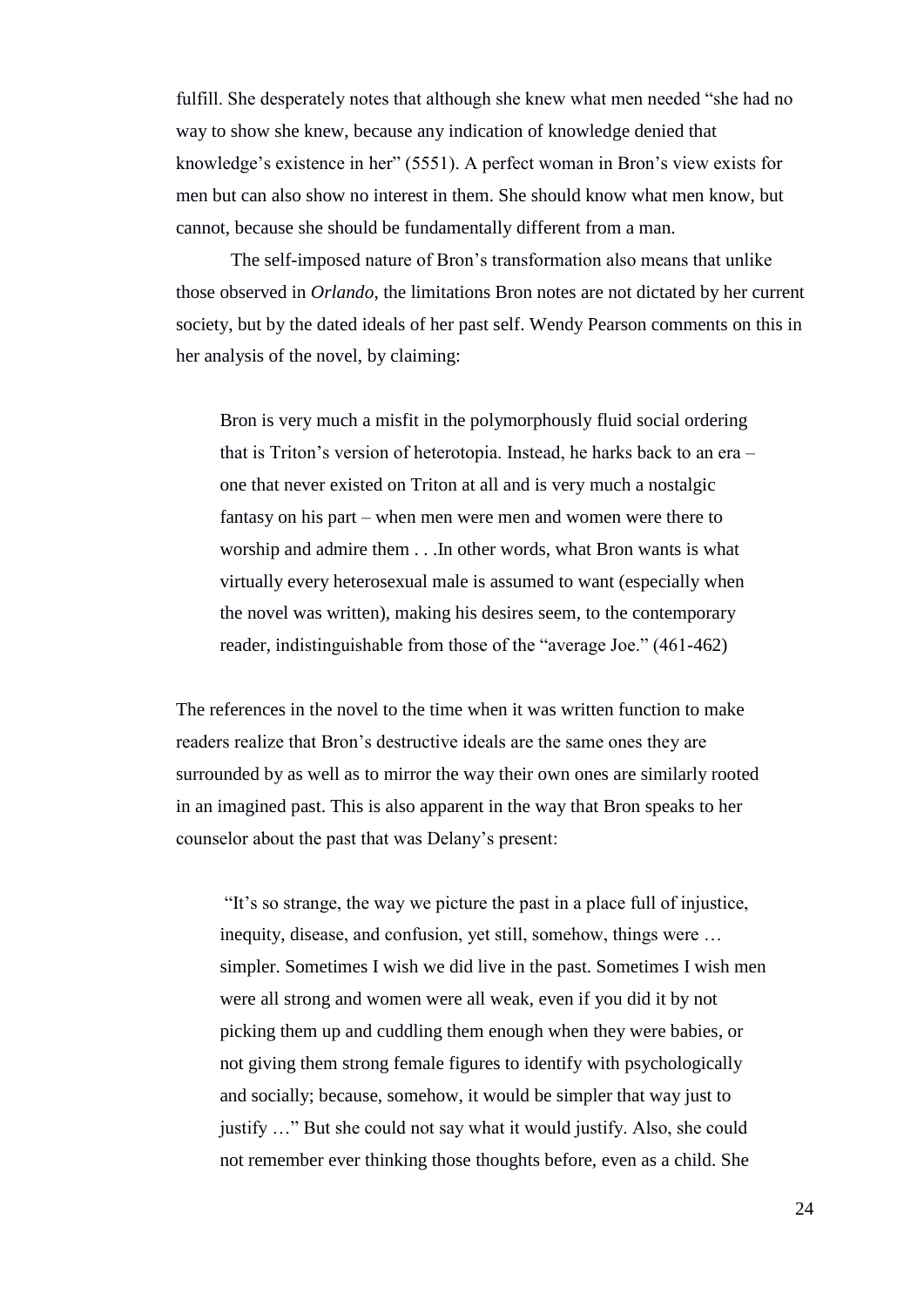wondered why she said she had. Thinking it now, it seemed bizarre, uncomfortable, unnatural. (5349)

The past Bron remembers is Delany's present at the time of writing the novel, but also the past that all ideological conservatives recall: a simpler place that probably never existed exactly as it is remembered. The kind of relationship that Bron wants can only be justified in such a past, but of course as a woman such thoughts are tantamount to wanting to restrict one's own rights. Bron has made him-/herself into a woman whose wishes make no sense in her environment. In one of her dreams, she encounters her past, male, self, and says in a rage, "I shall destroy you—as you destroyed me" (5798). The male Bron has ensured that Bron the woman can never be truly fulfilled.

At the same time as the novel shows the changes Bron feels herself going through as a woman, a lot of her dissatisfaction is in fact linked to what does not change. At one point she complains, "But I just don't feel like a woman. I mean all the time, every minute, a complete and whole woman. Of course, when I think about it, or some guy makes a pass at me, then I remember. But most of the time I just feel like an ordinary, normal …", to which her counselor replies, "When you were a man, were you aware of being a man every second of the day? What makes you think that most women feel like women every—" (5256). Gender has some significance even on Triton, but it is not all that any person is. Bron's response, "But I don't want to be like most women—" is in line with her aforementioned obsession with being a "real" woman. This kind of woman is mostly constructed in relation to, or more specifically in opposition to men, and her main role in life is to be a woman. Most of all, this woman is a myth rather than reality.

Thus Bron's transformation functions in multiple ways, presenting a criticism of traditional gender roles, just as it simultaneously shows the justifications for them through an estranged lens. Womanhood is not an unambiguous concept, but what is clear is that when it is defined by men like Bron, tragedy ensues.

#### **3.3 Gender and the Body**

The novel trespasses borders in a very tangible way as the realm of normal bodies is stretched and the division between male and female bodies is at times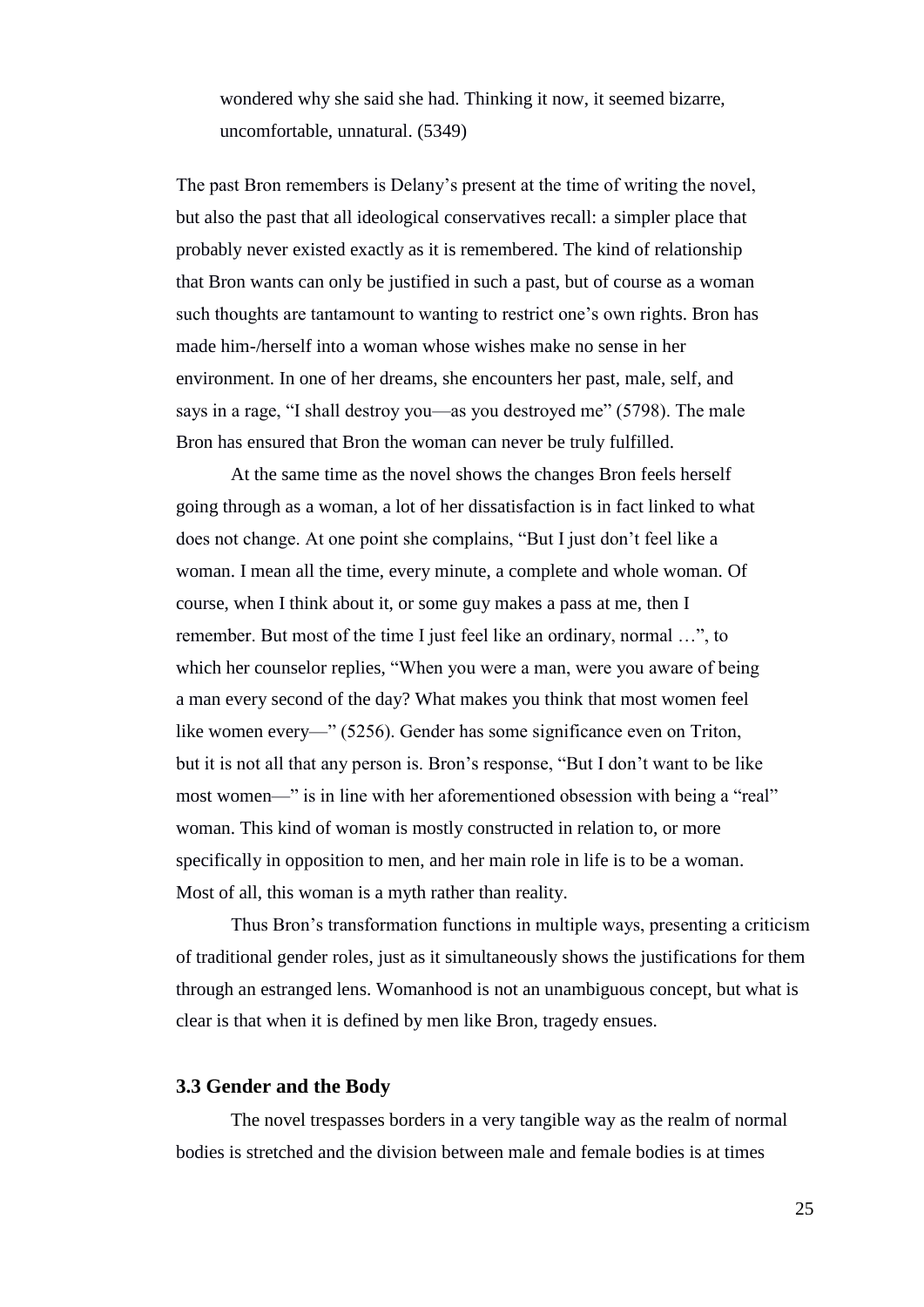blurred. This is a natural continuation of the bodily diversity that Delany included *The Einstein Intersection* in terms of gender with the inclusion intersex characters, and more broadly with disabled characters. In *Triton*, ambiguities of sex are not limited to a single minority group but are commonly seen and discussed. Close to the beginning of the novel, Bron notices someone whom he first mistakes for a man but then sees is "a woman–or a castrate with chest scars" (339). This is only the first of many shifts. Right from the start, gender is shown to be something that is not immediately apparent, and bodies are full of ambiguities.

These ambiguities allow *Triton* to question many of the connections that are routinely made between gender and biology, and the way they are linked to stereotypical differences between sexes. For example, the similarities between male and female bodies that nowadays are usually considered medical facts are mentioned. Before his operation, Bron is told that "Topologically, men and women are identical. Some things are just larger and more developed in one than the other and positioned differently" (4725). In addition, some biological differences are shown to have been naturally decreased in a more equal society, such as the strength and height differences between men and women. Bron's counselor explains to her that "the evening-out in the social valuation between men and women . . . is certainly the easiest explanation of the fact that today men and women seem to be equals in size and physical strength" (5341). Thus, it is suggested that what seems natural can also be culturally constructed.

Furthermore, in *Triton,* some traditionally female tasks, like breastfeeding, can be done by men, with the help of medicine. Bron's boss, Philip, does this for his family: "Periodically, when a new child was expected at Philip's commune, out on the Ring, the breast would enlarge (three pills every lunch-time: two little white ones and one large red), and Philip would take of two or three days a week wet-leave" (1845). This also shows an increased freedom in terms of the types of bodies that are allowed to exist within male and female categories. When Bron becomes a woman, Philip even admires how much better-looking her breasts are in comparison to his stretched-out one, saying, "I can't get over those tits! I'm green with jealousy! . . .I have to make do with one; and then it's just up and down like a leaky balloon" (5002). There is self-irony in his statement, rather than shame. There is space to move between female and male attributes, as he does (albeit only with his breast),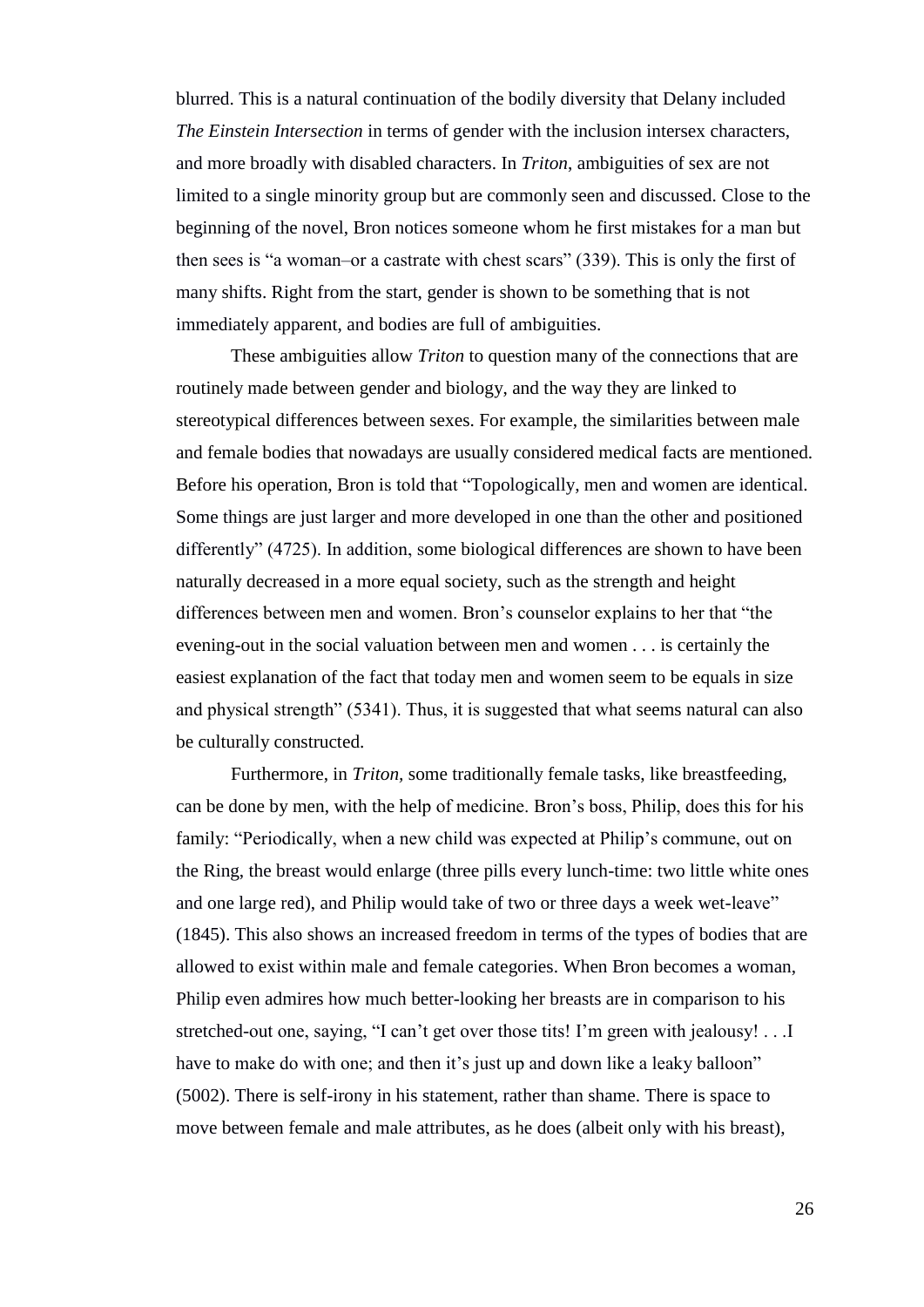and female and male breasts, usually so starkly separated despite their similarities, are here considered equal.

The novel also acknowledges that biological sex does not determine gender identity, as most male-to-female SRS is done on people who in fact feel like women. Bron's operation shows that to some extent the process can include the possibility of changing gender identity/psychological gender in addition to physical attributes and hormones, but this is said not to be the norm.

There are some limits to change, however. As Davidson (like Pearson 473) notes, there is not full fluidity, even in this novel (107), as Bron is told by his counselor:

By the same token, being a woman is also a complicated genetic interface. It means having that body of yours from birth, and growing up in the world, learning to do whatever you do—psychological counseling in my case, or metalogics in yours—with and within that body. That body has to be yours, and yours all your life. In that sense, you never will be a 'complete' woman. (5280)

This is a strangely essentialist view for a novel that presents such a seemingly liberated society. There is an implied range from partial to complete woman or man, but it may not be freely navigated. The older technician at the clinic asks Bron, "What kind of a woman do you want to be? Or rather, how much of a woman" (4666), thus implying that some physical changes will make her more of a woman than others. The views of his counselor could potentially be explained by her coming from Mars, and even the older technician is corrected by his female counterpart on occasion. It is also important to note that the society of the novel is not a utopia and the characters in it have different opinions, all of which the novel as a whole may not argue for.

Pearson's take on this also goes some way to explaining how essentialism and fluidity can coexist in the same novel:

The underlying sense of selfhood exhibited by Alfred, Spike, Lawrence, and so on is not, however, contradictory to a type of lucid play with these markers of identity and is, perhaps, one of the profoundly heterotopian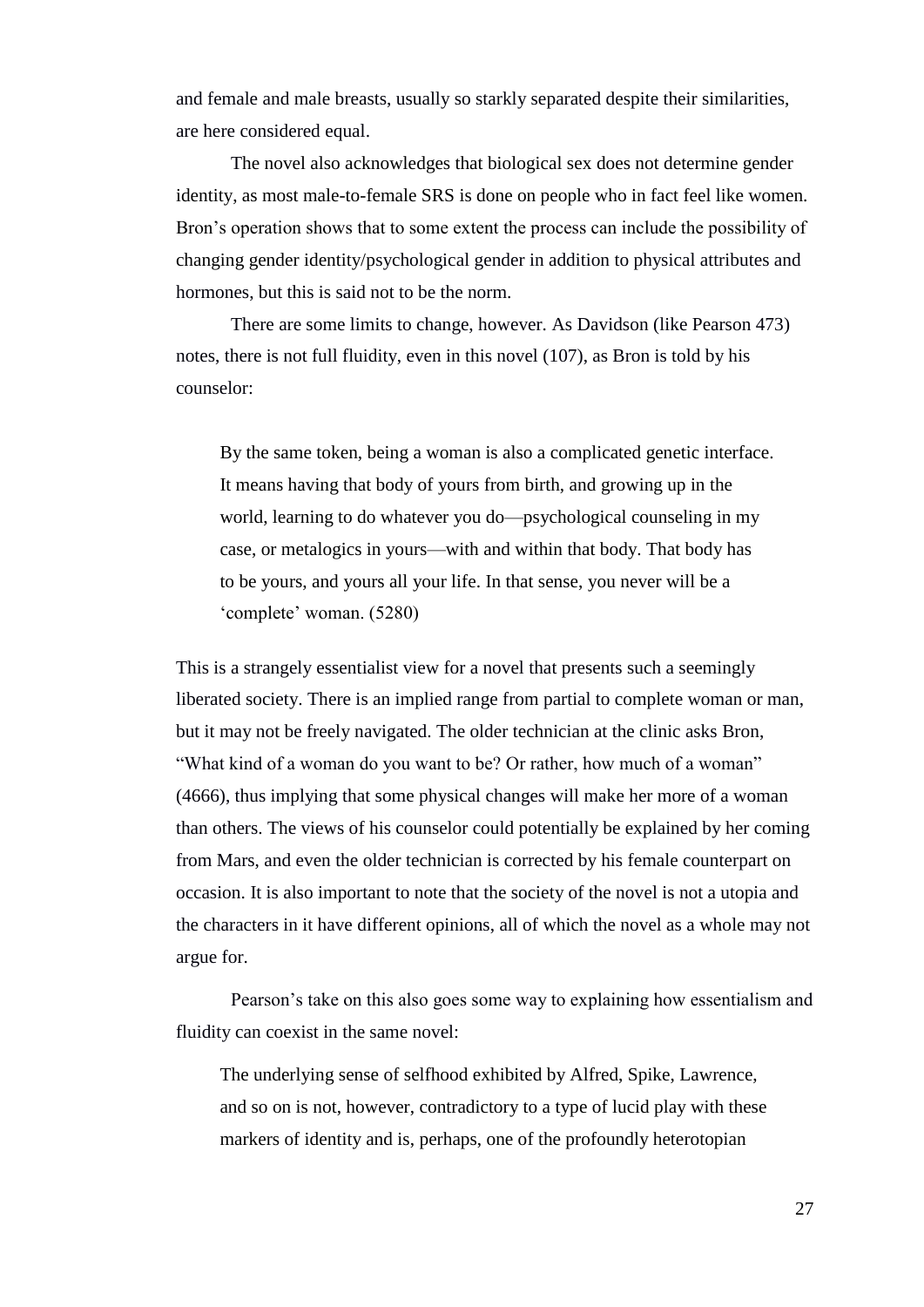moments in the novel; its apparent acceptance of postmodern and constructivist positions seems not to be in consonance with its recognition that there may still be something profoundly essential about one's desires and, indeed, one's sense of self. . . .the reader's encounters with members of Tritonian society reinforce the notion that, essential sense of sexual orientation or not, many more options are available, including the option to change. (473)

As discussed in the previous section, the self-image of women is not entirely governed by womanhood, and the same notion can be applied to men. Thus, according to Pearson, fluidity and stability can coexist to some extent, as a sense of self is not necessarily negated by changing identities.

Interestingly, transitioning is implied to actually be more common among people who come from elsewhere than Triton. Bron's doctor correctly guesses that she is from Mars, like most of their clients: "Still, somehow life under our particular system doesn't generate that many serious sexually dissatisfied types. Though, if you've come here, I suspect you're the type who's pretty fed up with people telling you what type you aren't or are" (4665). The fact that surgery is much more popular with people from Mars or Earth potentially implies that individuals who come from a society with less of a cultural difference between genders and more freedom of gender expression are less likely to want to (physically) transition. This is an interesting take on a discussion that is still ongoing about the cultural nature of gender and its relation to physicality.

*Triton* thus expands the range of bodies that can be allowed within the borders of specific genders and to some extent separates gender identity from sex. While there may be some limits to change even on Triton, these limits may not exist forever.

### **3.4 Gender and Language**

In *Triton*, gender is also explored and blurred through language. Gendered terms are discussed and transformed, changes in pronouns and titles both confuse and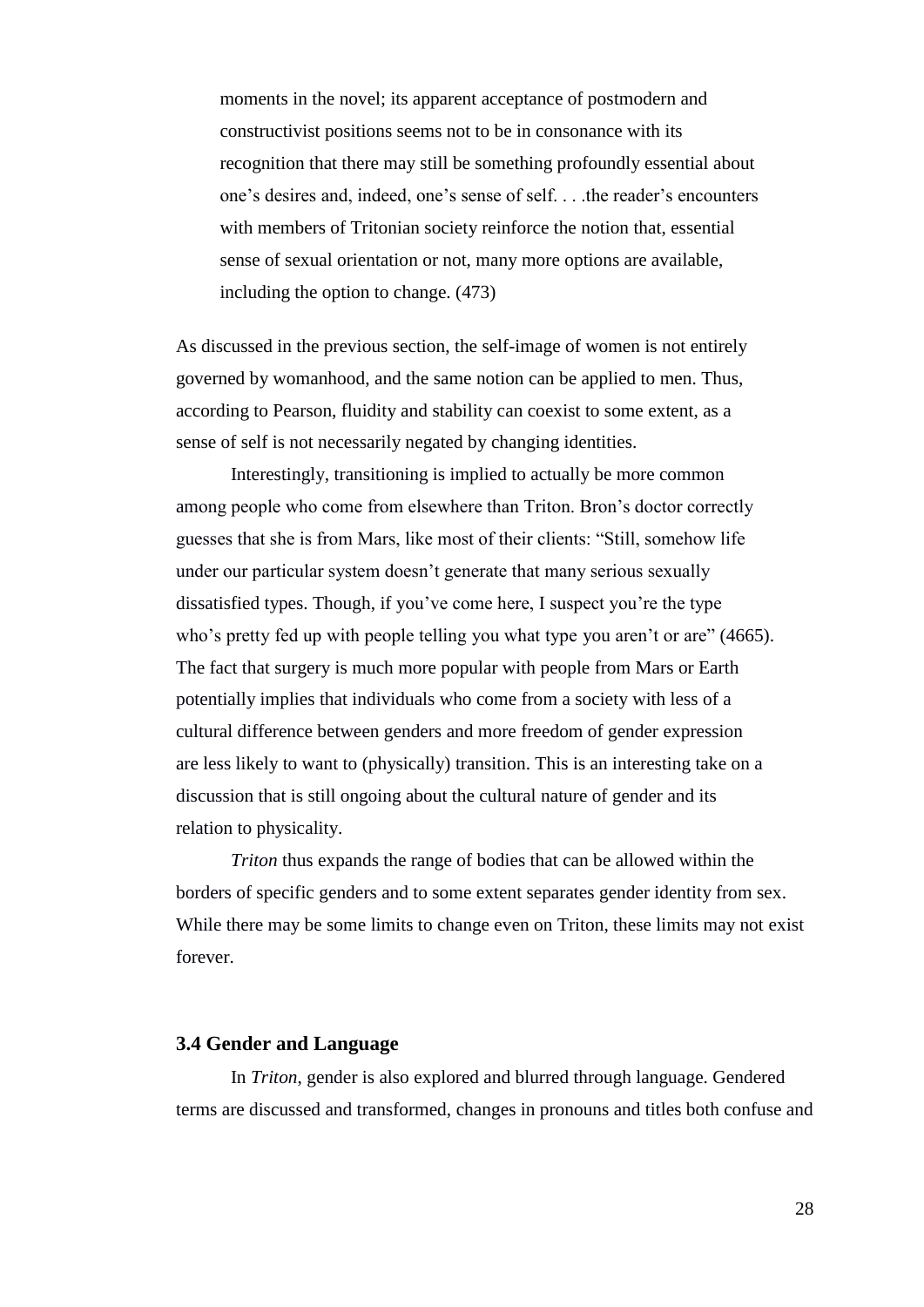show the complexities of gender, and readerly assumptions are questioned through changes in conventions.

On Triton, individuals in law-enforcement are called "enforcement-girls," a twist on the masculine "policeman" that readers are familiar with. This leads to statements like, "So come on, let a girl do his job..." (said by a man) and "I mean you take the job because you want to be a girl—and what do you end up? A garbage man!" (1283)) that play with gendered language. This is an effective strategy for drawing attention to the absurdity of gendered terms in contemporary culture that easily go unnoticed. Another example of this is the use of other words for "manmade." Bron attributes the decline in the use of "man-made" on Earth and Mars to one of the two women presidents that Mars has had, Brian Sanders, who apparently used "boy-made" instead. On the moons, another variation seems to be in use: Lobey's love interest, the Spike, who grew up on Ganymede (one of Neptune's moons) and lives on Triton, is heard using "girl-made object" (3269). These two approaches to gendered language seem to reflect the differences between Mars and the moons that can be seen elsewhere in the novel. It is interesting to note that when Bron gives his speech of male superiority, he calls the war a "man-made" social crisis (4574). Thus, as the novel progresses, his vocabulary becomes just as outdated as his thoughts.

The novel also mentions the gendered word "mankind." Bron recalls that this was what humanity used to be called and says, "I remember reading once that some women objected to that as too exclusive. Basically, though, it wasn't exclusive enough! Lawrence, regardless of the human race, what gives the species the only value it has are men, and particularly those men who can do what I did" (4899). Here Delany takes a feminist statement and has his protagonist criticize it, but takes it far enough to clarify that Bron's opinion is nonsense. One might expect that now that Bron is a woman, she may be bringing up the term "mankind" as a silly word of the past, much in the amazed way that other past concepts are discussed. Instead, she not only says that it is a valid term, but she argues that it should be even more exclusive, and that humanity should be equated with men, that only men have value. This view existed at the time Delany wrote the novel, and still does, but is rarely expressed so directly. Bron's rant is thus simultaneously the tragic speech of a woman negating her own value and an opportunity to reveal the ideas that exist behind certain gendered terms.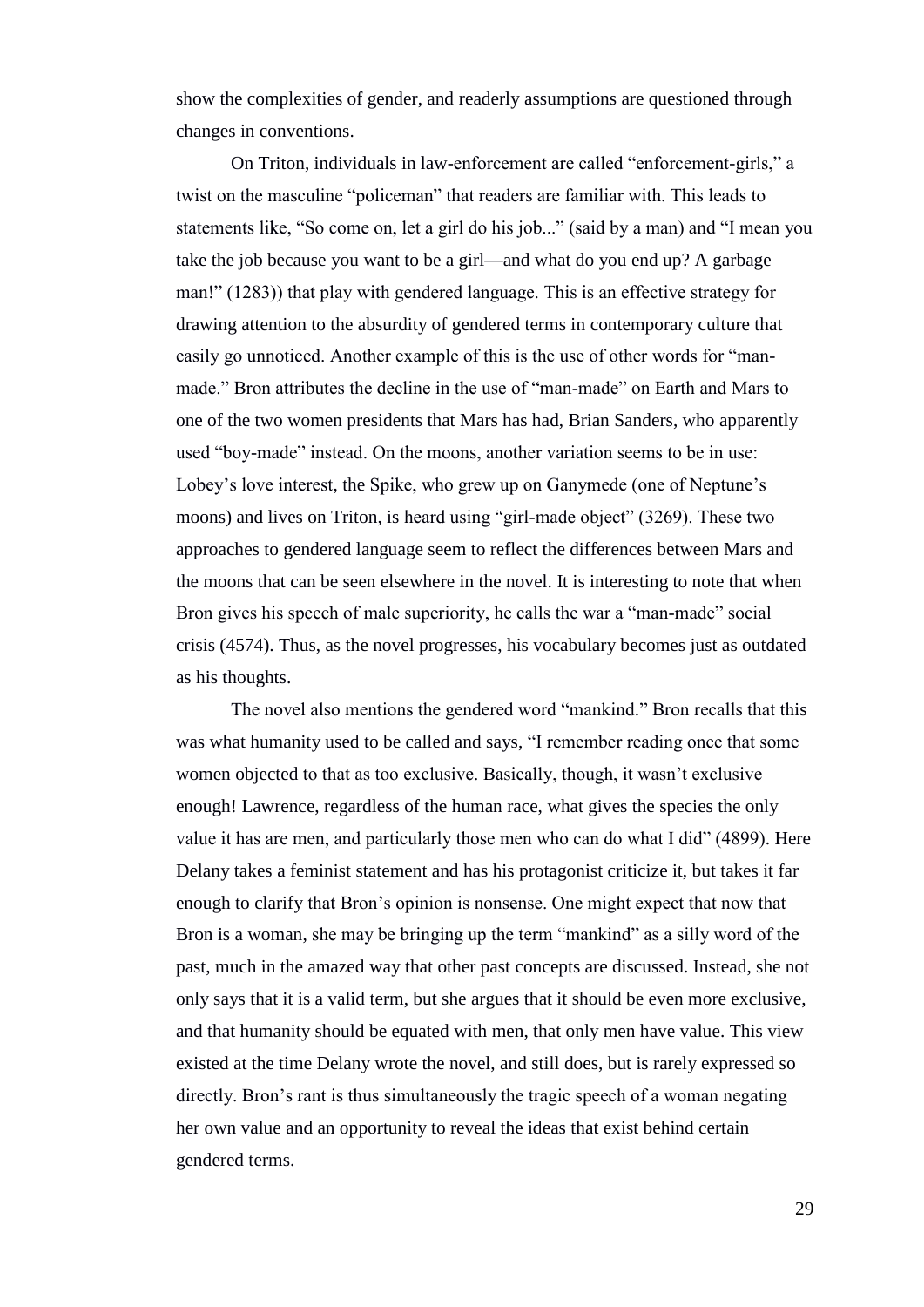Pronouns are another linguistic aspect of gender that is problematized. Bron is very conscious of the pronouns that are and should be used to refer to different characters. The significance of Delany's language use, including pronouns, has also been examined by Chan:

Another moment that demonstrates Delany's linguistic sensitivity is when Sam confesses his past identity to Bron: "Bron suddenly didn't feel like talking any more, unsure why. But Sam, apparently comfortable with Bron's moody silences, settled back into his (her? No, "his." That's what the public channels suggested at any rate) seat and looked out the window". As our narrative stand-in, Bron performs our readerly disruptions for us. (196)

Bron also corrects himself later when talking about police, saying, "the e-girls … eh, e-men" (1415), yet another example of the "readerly disruptions" that Chan discusses.

The way that readers gender characters on the basis of names is also disrupted in the novel, as it is explained that "Male and female names out here, of course, didn't mean too much. Anyone might have just about any name—like Freddie and Flossie—especially among second, third, and fourth generation citizens" (875). Freddie and Flossie are mentioned as they are both men, and yet one of them has a name that is considered female. Because of this their genders are unclear when they are first introduced in the story, and this confusion potentially makes readers warier of immediately gendering other characters. Another example is the name of the (female) ex-president of Mars, Brian Sanders. Naming conventions are also altered to reinforce the idea of a more equal society, as on the moons last names are chosen by the children themselves, "On Earth last names still, by and large, passed down paternally. On Mars, they could pass either paternally or maternally" (1466). Mars has a more equal society than Earth, but the moons have done away with certain structures altogether, thus giving the most social freedom to their citizens.

The ways in which Bron is addressed are just as significant as the pronouns given to others. At the clinic, Bron is addressed as "Ms. Helstrom" (4857), and when he tries to correct the doctor with "I am male," he is told, "But you want to be female . . .We believe in getting started right away, especially with the easy things" (4655). What appears to be a considerate tactic is immediately questioned by Bron, from whose point of view he cannot possibly be a "Ms" as he is male. Furthermore,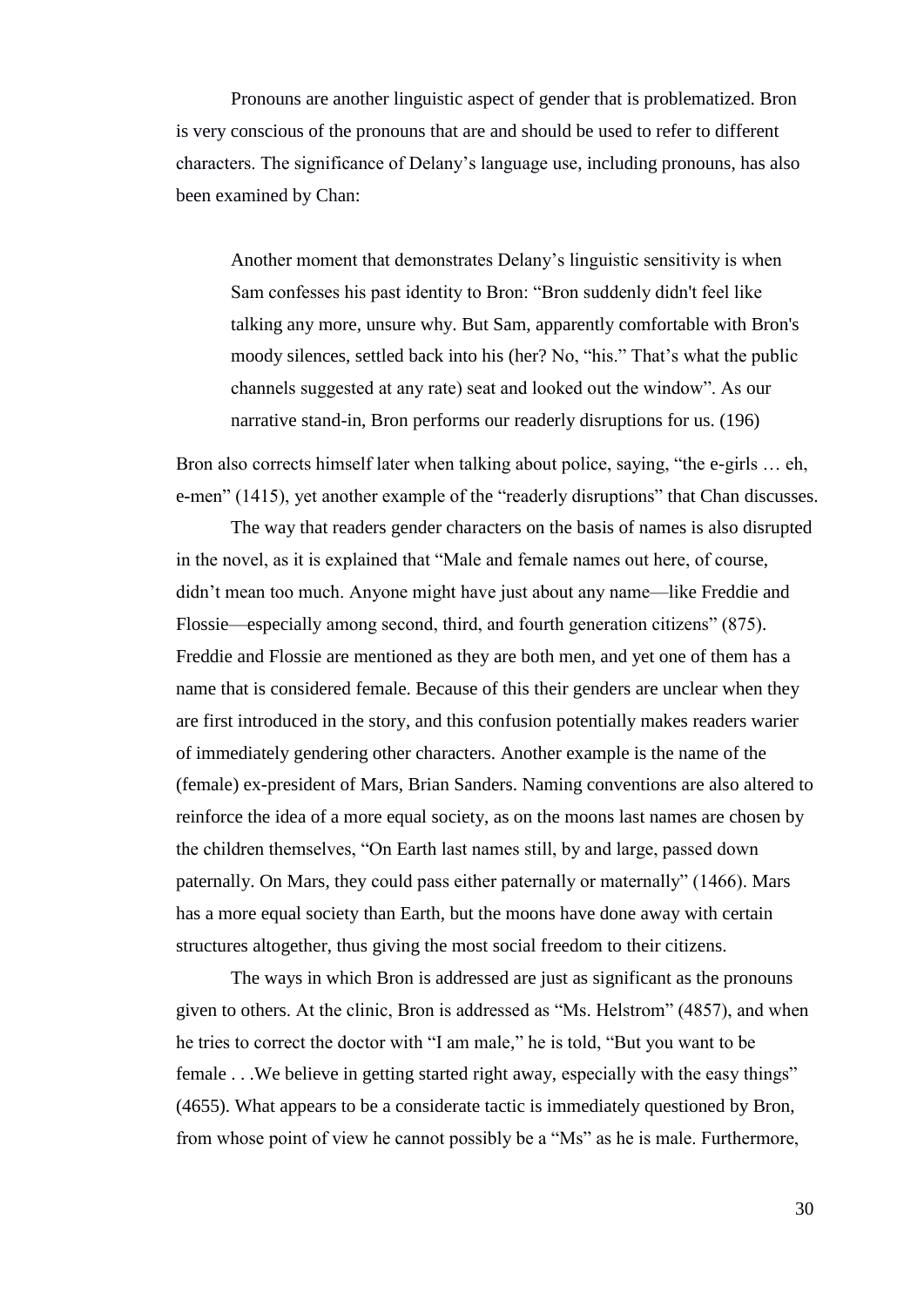he does not identify as a woman at this point, so a practice that makes sense for a transgender woman does not necessarily feel appropriate for him. Having revealed this, that he does not feel like a woman and would also like that changed, he is referred to as a "gentleman" (4794), and he makes note of "the restoration of his gender" (4804). Right before they begin the operation, Bron is called Ms. Helstrom again. This linguistic flexibility makes the clinic into a mutable midway point of transformation, not only in terms of the literal changing of bodies, but also on the social level of public presentation and perception. Bron's gender can be changed and "restored" in moments by words alone, although the narrator refers to Bron as "him" throughout this passage. Gender is thus on the social level vulnerable and malleable, while simultaneously remaining more stable on the side of identity which the narration represents. This short passage thus shows the conflict between the gender of narration and the gender of address and draws attention to the numerous and sometimes inharmonious ways in which gender can be experienced.

From here on, the narration follows suit as soon as Bron has gone through the operation, as the first "her" appears right after the paragraph break during which Bron's transformation occurs. A simple reason for the change in narrative pronoun is the transformation of her body, but it seems more likely that the reason lies in the refixation treatment that is done to Bron in order to make him feel like a woman. As the text is mostly focalized through Bron, the pronouns change as Bron begins to think of herself as a woman. Thus, gender is destabilized even on the level of identity.

This change is not altogether harmonious, however, although the people around Bron are generally accepting, as the possibility of blunders in language use is soon demonstrated. For example, Lawrence reacts to Bron's transformation with, "Really, you're going to have to do some explaining, young … young lady!" (4887) The hesitation before "lady" makes apparent the shift that must occur in Lawrence's mind. Later, at work, Bron wonders if she has been called by the wrong pronoun: "I didn't hear the pronoun, but if I had and it was 'he,' I'd kill him" (5021). This is simultaneously an honest representation of the problem of how transgender individuals are misgendered, and a way of drawing attention to the troubles of gendered language, while demonstrating Bron's heightened awareness of her own gender.

Throughout, the novel engages with the ways in which gender and other identities are constructed. In literature, one of the most immediate ways of making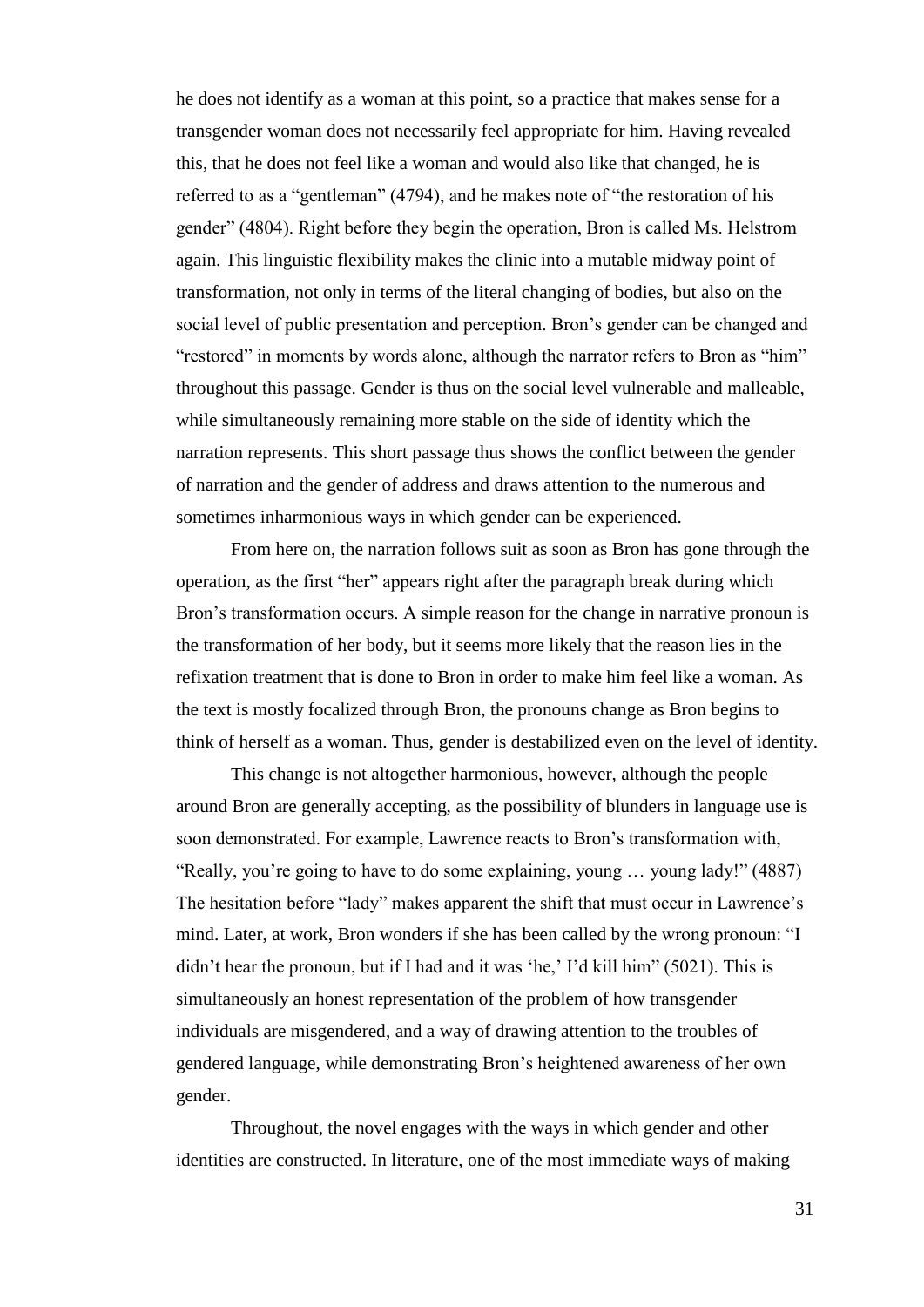readers experience this is through linguistic interruptions. This can be done by highlighting the plethora of invisible and automatic associations that are formed with traditionally gendered words.

#### **3.5 The Deceptive Myth of Masculinity**

Not only does the novel present its readers with a future society that no longer subscribes to most traditional gender roles, it also demonstrates the ways in which the assumptions that fuel these roles can only survive when they are actively maintained through deception and bias. This is most clearly shown in the ways that Bron maintains his identity as a heterosexual man. Throughout the novel, Bron is revealed to be either consciously or unconsciously deceptive, and his memory of events is often unreliable. Such deception usually serves to present him in a more favorable light, or to bolster his beliefs. One of the major ways this deception occurs is in support of his view of himself as a real man and women as fundamentally different and inferior.

After Bron gets the Spike's friend fired, mostly because of being embarrassed of her not reciprocating his interest in her (she is a lesbian), he pretends not to know how that could have happened, despite his evident role in it. What is more, he tells the Spike that he does not even want to know: "I know I didn't like your Miriamne friend! I know I didn't want to work with her. I got her kicked out of her job this morning. I don't know how any of those things came about. And I don't want to know. But I don't regret it, one bit! I maybe have—for a minute—but I don't now. And I don't want to" (2175). His actions, irrational and driven by his ego, cannot be rationalized, so he must instead pretend that what happened was beyond his control, and his dislike for her a matter of personality rather than wounded pride. Events like this do not fit into the image he slowly develops of male distance and rationality, so he must forget them. That image is also one he creates in part to avoid facing his own egotism.

Bron's long speech to Lawrence about his theory of straight male exceptionalism also relies heavily on altered facts. He claims, for example, to have gone to the restaurant on Terra with the Spike specifically because she wanted to. He even goes as far as to say that "she was on her ear to try it out" (4539), as opposed to the truth of the place having been suggested by his friend Sam as a good place to take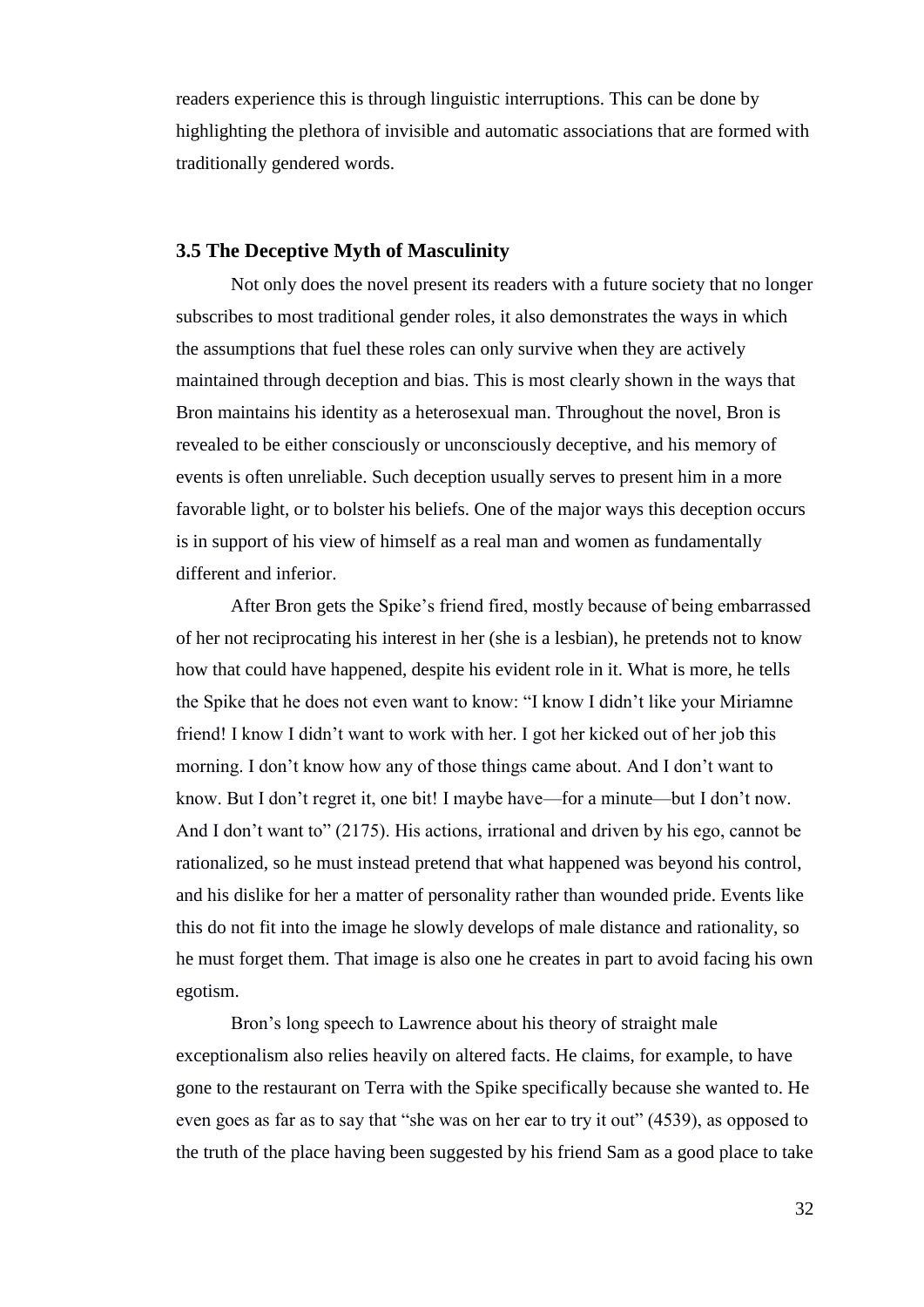her. Bron then goes on to say that she kept trying to impress the restaurant staff, and only cared about bowing "to the proper fashion" and "making the right impression" (4539), when in fact he was the one fretting over the correct clothes, manners, and what to order. This pattern of transferring what he himself does onto her continues when he criticizes her for talking too much and not listening to him, even calling her a "crazed bitch" (4569). This is actually something that she has at this point called him out on doing in her break-up letter, claiming, "I was amused/angered at your insistence in talking about yourself all the time and at your amusement-to-anger that I should ever want to talk about me" (4059). His alternate version of events fits in with his image of women as much more frivolous and selfish than men, while reality seems to support an opposite view.

Similarly, Bron's behavior during the attack on *Triton* is much less impressive than the way he later imagines and describes it. This is also noted by Pearson, who says that "Bron exaggerates his experiences of the gravity fluctuation into a tale of heroism in which he rescues his boss, Audri, her coop mates, and their children" (461). It is questionable whether his actions actually save anyone, as the attack ends before he can evacuate anyone to safety, and they are all instructed to return to the homes they left moments before. Many of the actions Bron describes as cunning and intentional, such as him infiltrating a crowd of mumblers<sup>4</sup> to get past the blockade, are in fact brought about by chance. Furthermore, the noble motivations he later ascribes to his so-called heroism are nowhere nearly as apparent in the description of the events, where he seems more concerned with saving himself than with saving anyone else. He describes his actions saying, "I'm not saying it took a *lot* of ingenuity; but it took some. And in a time of social crisis somebody's got to have that kind of ingenuity, if just to protect the species, the women, the children–yes, even the aged" (4559). This self-important speech to Lawrence is especially ridiculous considering that Lawrence was in fact the one who worried and wanted to go check on the people in the women's co-op while Bron "felt uncomfortable" (4340).

Bron's most ironic lie comes when he tells Audri that the Spike was "just completely dishonest" (5682) as she makes up an entire false story about how she became a woman because the Spike was a lesbian. "She simply has no concept of

l

<sup>4</sup> Members of a religious order who walk in groups, mumbling with their eyes closed.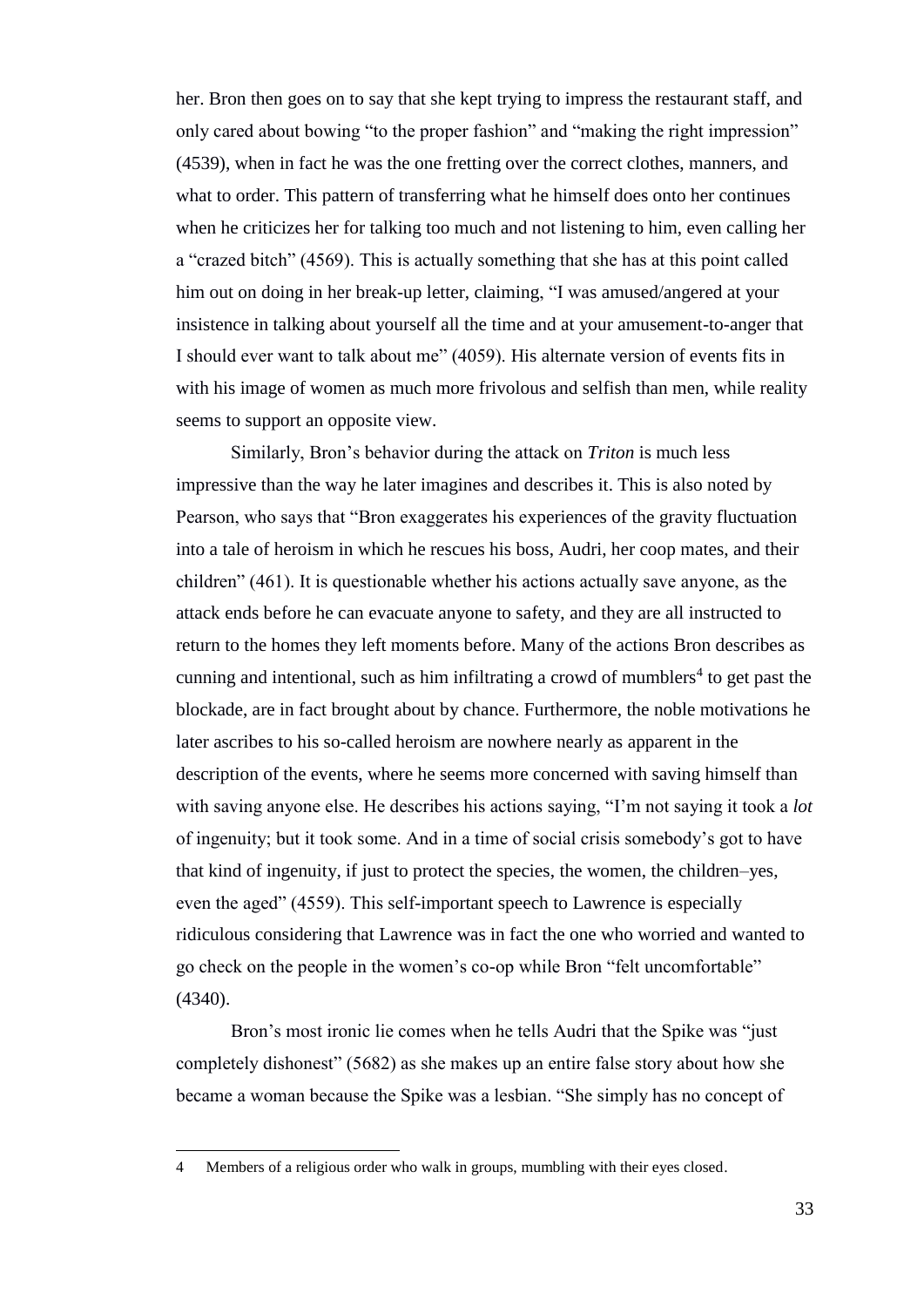what's real and what's fantasy" (5693), says Bron in order to keep up her own fantasy, her own "amazing fiction" of control (5705). Even when she realizes that it was foolish to lie, and wonders why, she lies to herself, thinking, "I never lied when I was a man" (5808). The only way Bron can exist without despair is to maintain the lie that her actions had purpose, and that she as a man, and therefore all men, are more honest and noble than women.

Thus Bron's lies function together with the above-mentioned illusion of the imagined past to show the mythical nature of masculinity, and by extension, femininity. He must lie if he is to believe that he is both a "real" man and a good person, in order to not reveal that traditional masculinity and gender roles are harmful. Not only is Bron's image of masculinity false, it is also self-serving. Without a society like ours to maintain the lie, Bron has to perform it himself.

#### **3.6 Hints of Nonbinary Complexity**

One of the possibilities that the receptionist at the clinic lists when Bron asks what sex he looks like is that he "might have begun as a woman, been changed to male, and now want to be changed to—something else. That can be difficult" (4642). In this ambiguous "something else" lies a world of possibility that is not fully explored in the novel but is only implied to exist in moments like this one. Earlier in the novel, the Spike refers to "the division we use out here of humanity into forty or fifty basic sexes" (2074), but this division is not described in detail, and does not seem socially relevant. It comes up again when Bron's counselor contrasts the ancient superstition of children needing two parents with "our current superstition . . .that a child should have available at least five close adult attachments . . . preferably with five different sexes" (5332-5333). This may be the only time in the novel in which any other sexes than male and female are shown to be socially recognized and differentiated between. Although it is necessary to recognize that Bron comes from a more conservative planet and thus probably has a limited point of view, none of the other characters refer to anyone as anything but a woman or a man, as far as I can tell.

This tentative ambiguity is perhaps best exemplified by the scene in the clinic where Bron is educated about the way chromosomes work. When he explains testicular feminization to Bron, the older clinic technician says, "The situation between the X and Y makes it logically moot whether we consider the man an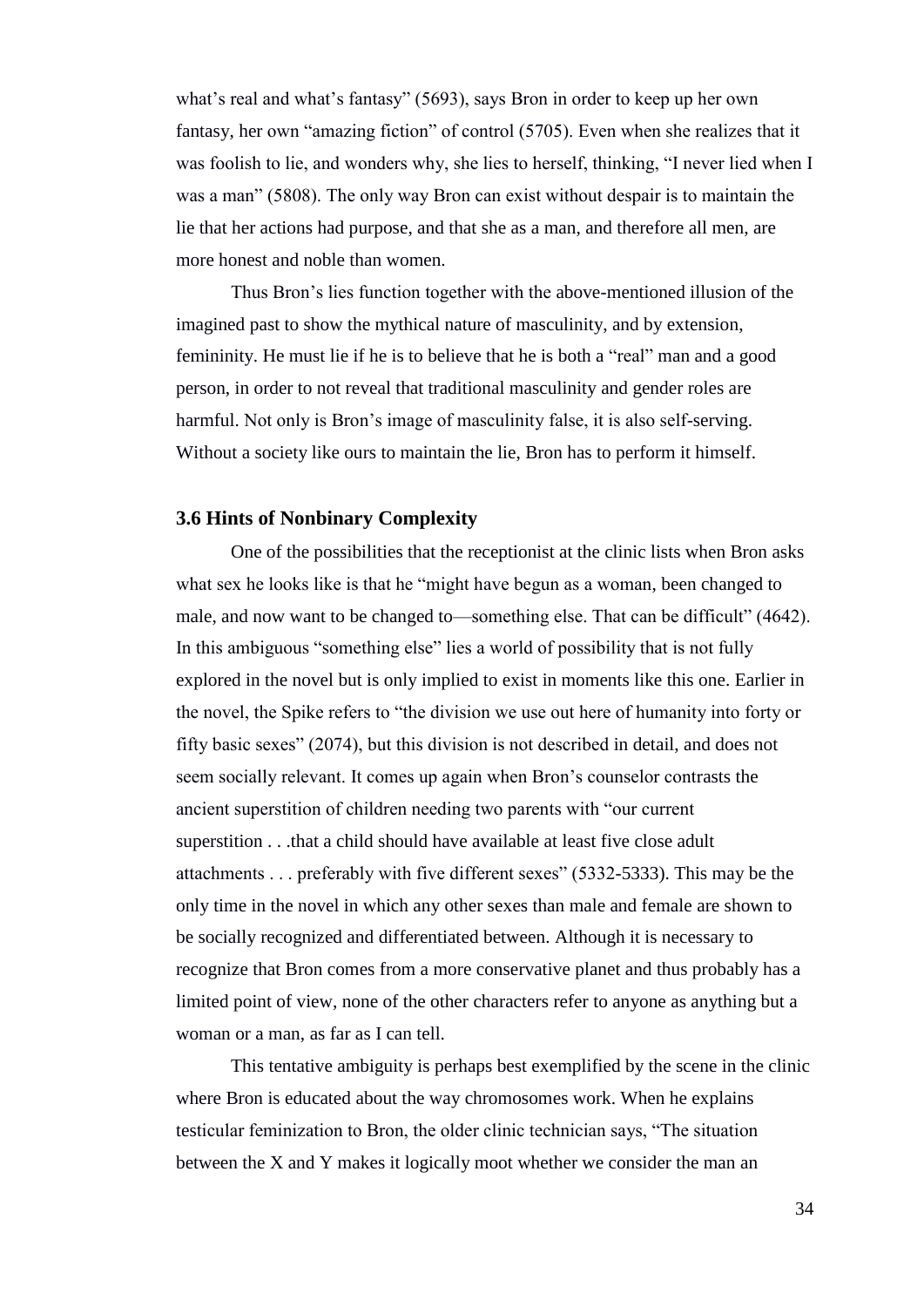incomplete woman or the woman an incomplete man" (4706). This is a description of an indeterminate sex, and yet the hypothetical person is imagined as someone who merely falls short of either binary category. They are implied to exist in the middle, but the middle has no name.

Ultimately, *Triton* creates a world in which genders other than men and women are made possible, but not portrayed. If this novel were to be written today, the situation may be different. However, as the novel engages much more with the myths of what it is to be a man or a woman through its protagonist than it does with lived gender identities, this is not necessarily a flaw.

#### **3.7 Concluding Remarks**

*Triton* deals with gender and sex from a number of angles: what they are in the collective imagination, how they are maintained, how they are connected to bodies on a material level and to language on a cultural one. Although the novel does not introduce us to nonbinary characters like *The Einstein Intersection*, it does contain the implication of their existence. The characters in *Triton* are in constant flux, and yet maintain something of themselves. It is these notions of multiplicity and change that I would like to briefly develop here.

In her overview of gender in science fiction, Helen Merrick claims that "in works such as Delany's *Triton* (1976) the notion of social manifestations of gender are multiple and diffused to the extent that they become meaningless . . . In these scenarios, the socially mediated relation between sex and gender is dissolved into multiplicity and meaninglessness" (249). I would argue that although this proliferation of multiple gender expressions and ambiguities potentially *changes* the meaning of gender in society, it does not make it *meaningless*. Many critics have engaged with the freedom and multiplicity of identity portrayed in *Triton* as frivolous, meaningless, or even suspicious. This is often done in response to others who deem it a straightforwardly utopian feminist work. I however would argue that there is a sincerity and a sense of personal significance in many of the identities that are discussed in the story.

This does not mean that there are no commercial, aesthetic, or playful components to these transformations and negotiations of identity, because there clearly are. However, there is no need to make such a clear-cut distinction between meaning and play. Furthermore, just as gender means different things to people in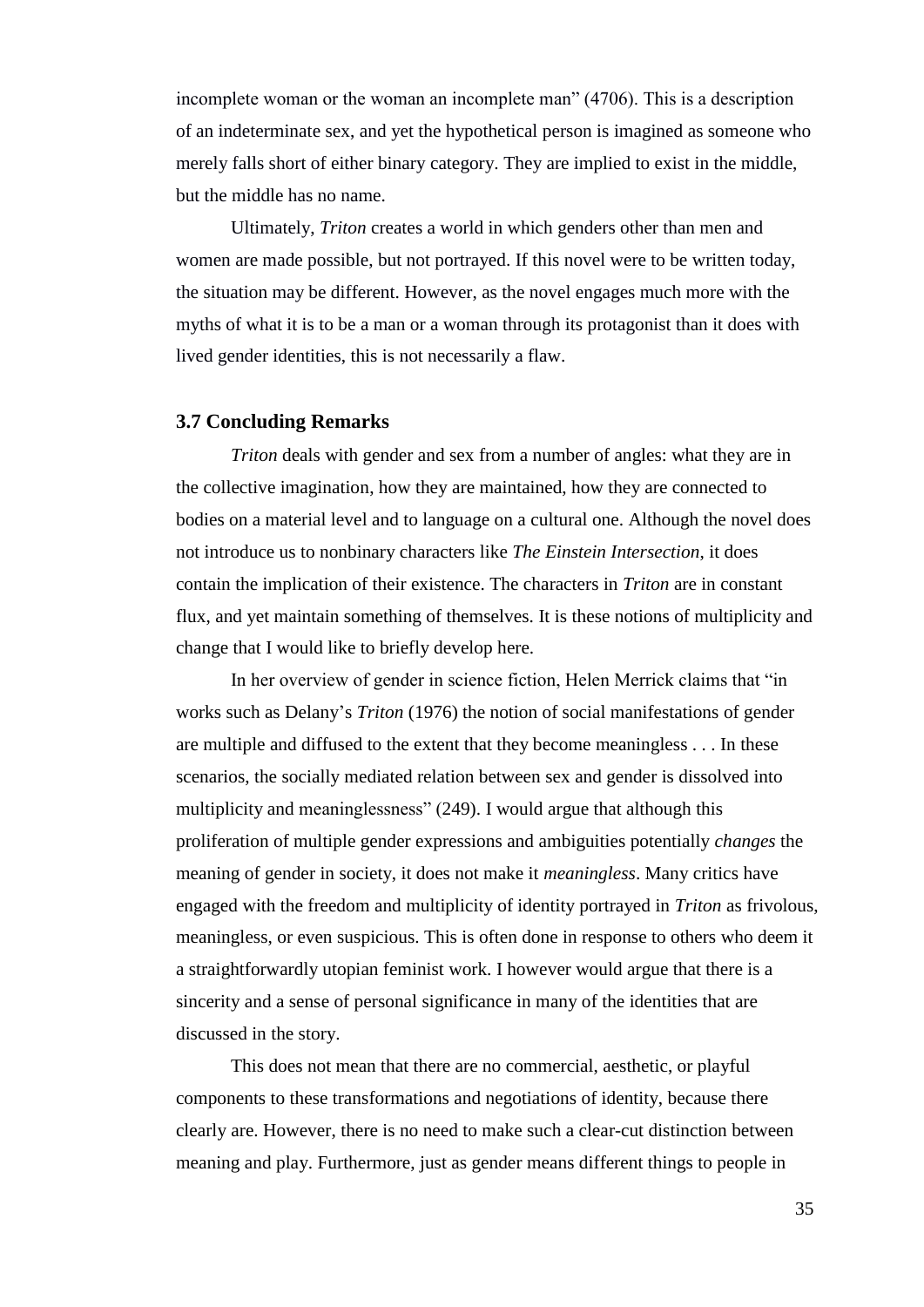contemporary society, so it does to the characters in *Triton*. The wonderful thing about Delany is that even the characters who act as voices of reason are not always in agreement. Change does not make something meaningless, and in fact the change itself can become very meaningful.

In the end, the most comforting words in the novel come from Sam, who tells Bron, "Even if it's hard where you are now–and I know it can be–you're still changing, still moving. Eventually, even from here, you'll get to somewhere else" (5505). The society portrayed in *Triton* is not perfect, but there is something hopeful about the idea of constant reinvention that it presents.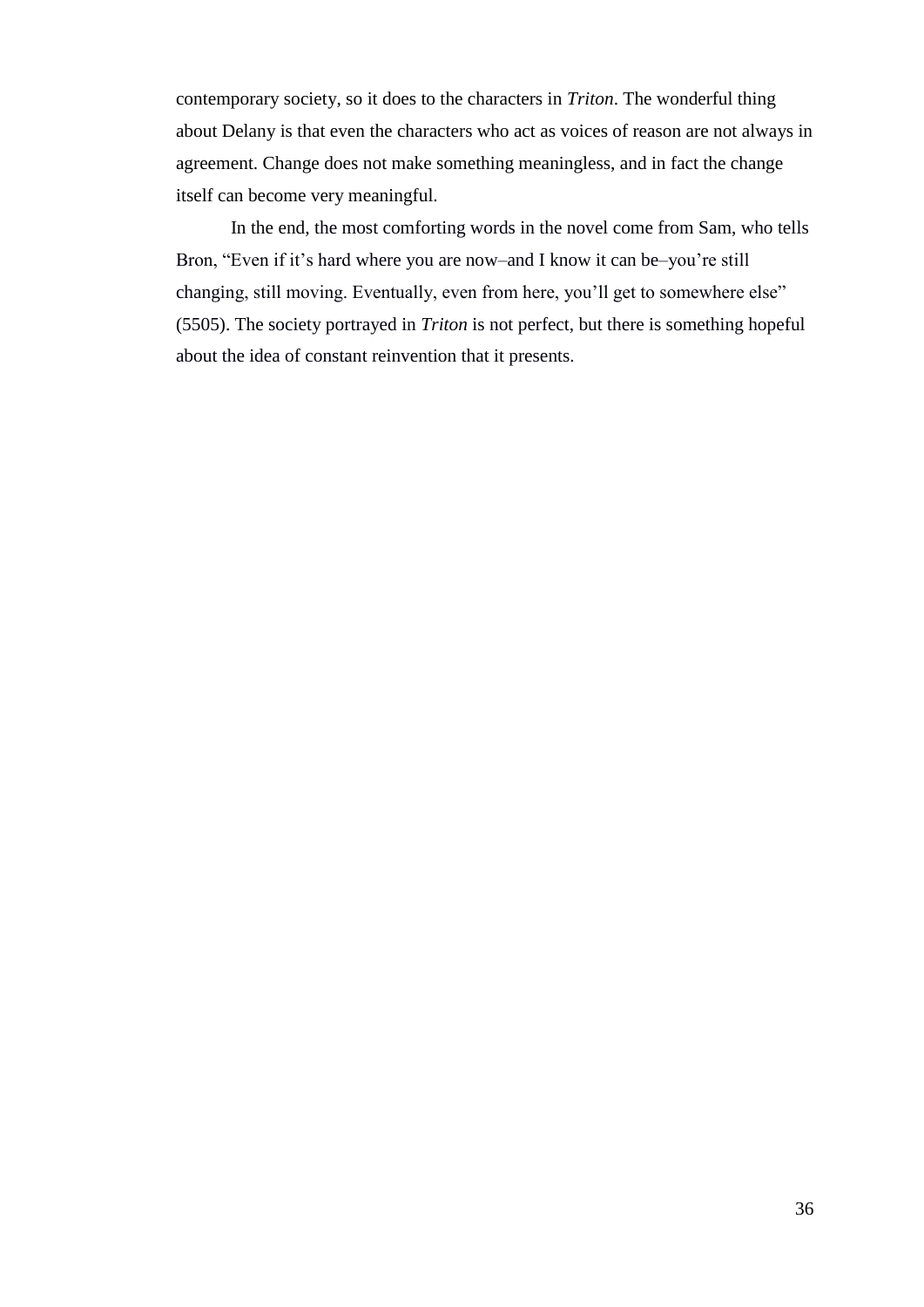### **4. Conclusion**

#### **4.1 Comparing the Works**

Delany is interested in individuals who live in between identities and on the outskirts of society, and this shows in both works, but in different ways. In *The Einstein Intersection*, the characters based on these individuals are outsiders or considered unusual in some way, whereas, in *Triton,* Delany moves the outsiders of his society into the center of the novel's society and makes his ordinary-1970s-man the one person who cannot fit in. Both novels are interested in difference and what happens when those differences are made more visible in society, but Delany takes this idea further in *Triton*, where difference is the norm, and a single culturally desirable identity no longer exists. Through this concept of difference, both *Triton* and *The Einstein Intersection* endorse ideas of plurality, as conceptions of "average" and "normal" are shown to be ideologically formed and mythical. As Delany himself has said, *The Einstein Intersection* deals with myth, but in a way so does *Triton*, with the myth of gender.

While both novels explore gender, they do it from different angles. This means that they tend to be least interested in the area that the other novel covers. *The Einstein Intersection* does not engage with the possibility of being transgender that is central to *Triton* and *Triton* only hints at the possibility of nonbinary gender that is presented in *The Einstein Intersection*. These focuses have potentially been influenced by the times the two novels were written in, with the 1970s as a time when transgender rights were gaining visibility and SRS was becoming more accessible, while the 1960s were influenced by the popularization of androgyny. If *The Einstein Intersection* ends by suggesting a world in which gender may be transcended, *Triton* vaguely resembles the society such transcendence may create, only it is human and very much embodied. Bodies cannot be escaped, but they can be altered, and new meanings can be ascribed to them. It could even be argued that in his expansion of the category of acceptable gendered bodies in *Triton*, Delany develops in terms of gender what he set in motion in terms of disability in *The Einstein Intersection.*

The protagonists of both novels grapple with views of gender in their own way, and Delany seems to deliberately have made them less enlightened than some of the other characters. This has possibly been done with the goal of them being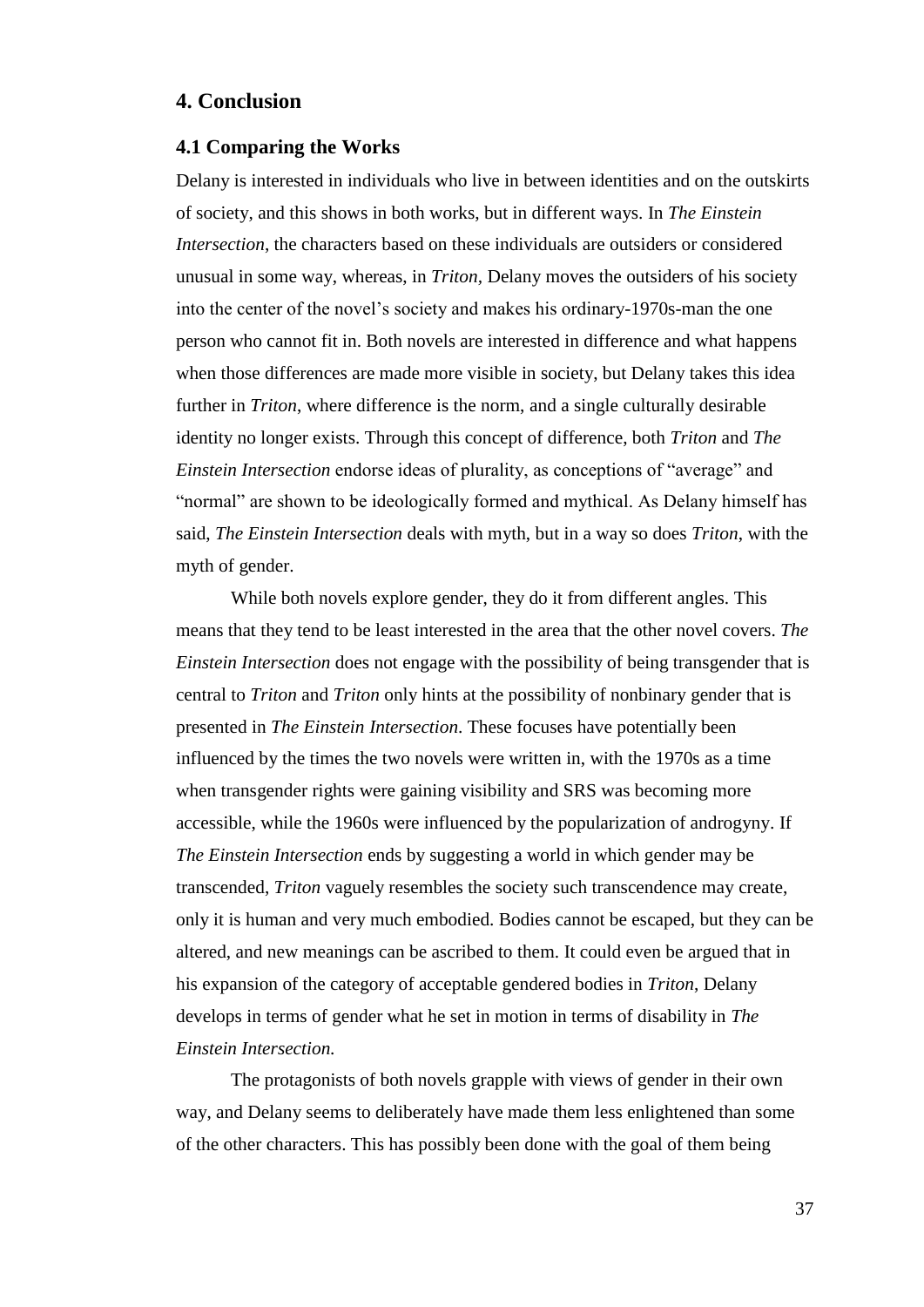easier reader surrogates, who the readers can learn along with, as is the case with Lobey, or perhaps learn to disagree with, as with Bron.

It is also significant to note that the characters in one novel are human and in the other are not. *Triton* can be read as a potential future for us in a way that *The Einstein Intersection* cannot. At the same time, the nonhuman perspective of *The Einstein Intersection* is useful for examining our culture through an extremely distant and distorted lens. Notions of normality that we take for granted are easier to question when seen from an estranged point of view. Furthermore, in a society where most of their culture is imported from elsewhere, it is easier to perceive gender as merely one part of a strange network of meanings that have been assigned to describe the indescribable experience of existence. In *Triton*, a similar, if lesser, effect is achieved by the distance of time, but the characters have a better understanding of human culture. While this makes the novel's perspective less radically estranged, it also enables direct references to and comments on the culture of contemporary readers. Critique of current gender structures can thus be more explicit, even as they are harder to escape than in *The Einstein Intersection*.

At the same time, *Triton* takes the exploration of potential cultures further, by showing multiple societies on different planets, with different degrees of liberation. This enables Delany to have characters react to different prevailing views of gender much more than in *The Einstein Intersection*. While the society on Mars is more oldfashioned and conservative than the society on Triton, it might have seemed progressive to American readers in the 1970s and maybe even now (for example by the fact that prostitution is legal on Mars, and that Martians have had two female presidents). While many novels may present the present-day culture of their readers as old-fashioned, fewer do so with the more progressive aspirations of their time. The liberal ideas of his time, Delany seems to suggest, are not as radical as they seem.

While both novels consider the problems of identity and difference, neither of them present clear and uncomplicated solutions. Such solutions, Delany suggests, we must work out for ourselves. These questions are just as relevant now as they were when the novels were written, and as the number of possible identities keeps growing, it can be comforting to read works which neither celebrate nor vilify difference, where it can be both artificially created and an absolute fact of life.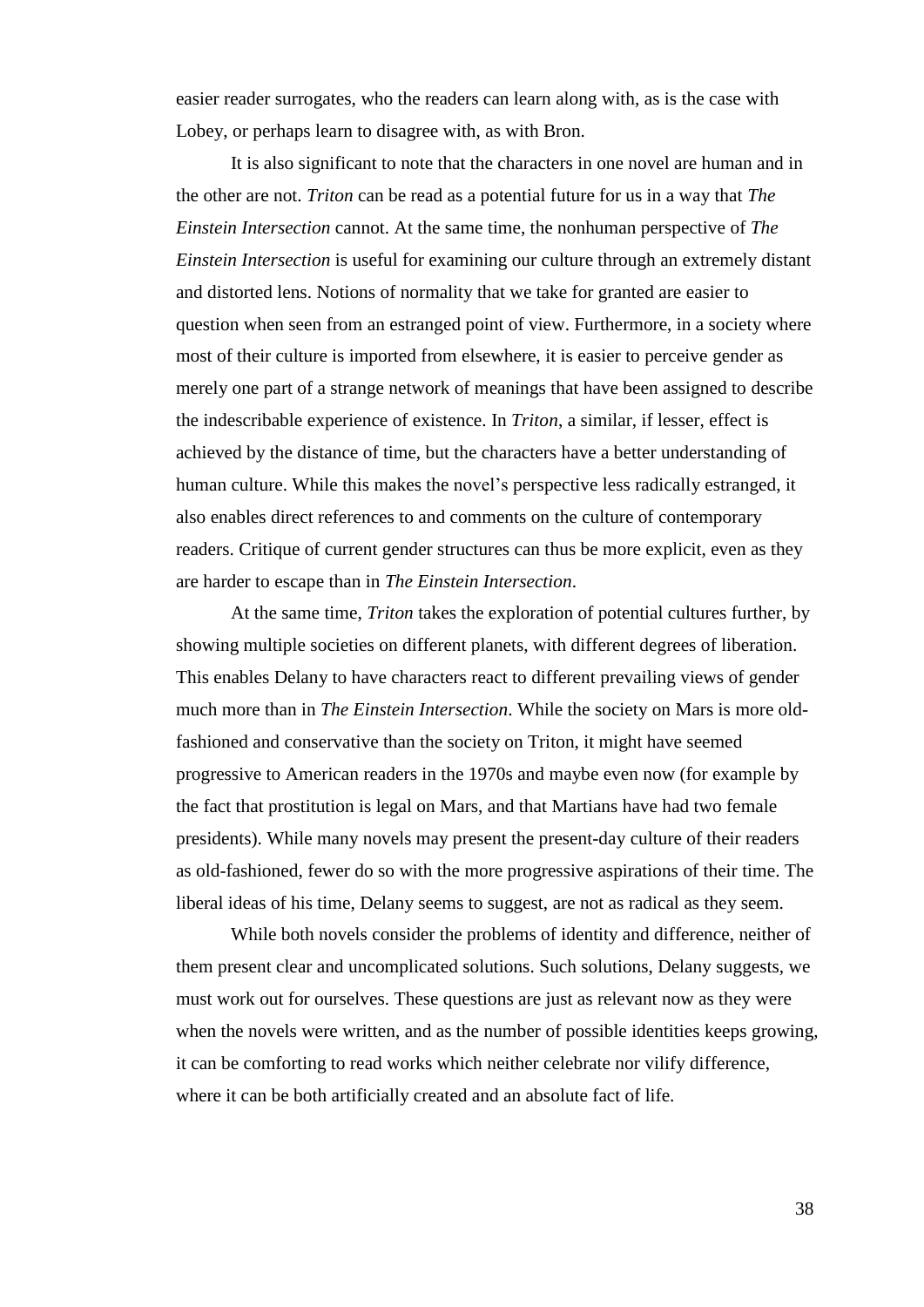#### **4.2 Final Remarks**

*The Einstein Intersection* and *Triton* are works that went beyond the popular gender conceptions of their times and still yield meaningful analyses of gender. The complexity and frequent ambiguity of gender is explored meaningfully, and although Delany does not give clear solutions, he seems to imply that a greater freedom of expression and acceptance of difference can be beneficial, or at least imaginable. Gender is one of the central myths of Western society, and it is impossible to approach our views of ourselves without considering the considerable role it plays.

These two novels are not the only works of Delany's that deal with gender, and this study could easily be expanded to encompass more of them. A wider study could even be made by tracking the motif of gender throughout all his works. As a contemporary author, he has lived through a great number of changes in the views of gender and sexuality, and it might be interesting to see to what extent they have influenced his writing throughout his career.

While *The Einstein Intersection* and *Triton* are still relevant today, they have not completely escaped the biases of their times. For example, neither of them includes significant nonbinary representation that is not linked to also being intersex. It would be interesting to compare science fiction from this era that deals with gender diversity to some more contemporary works in the genre (such as *Ancillary Justice, Shadow Man, 2312*, or a compilation of short stories) to see if any progress has been made.